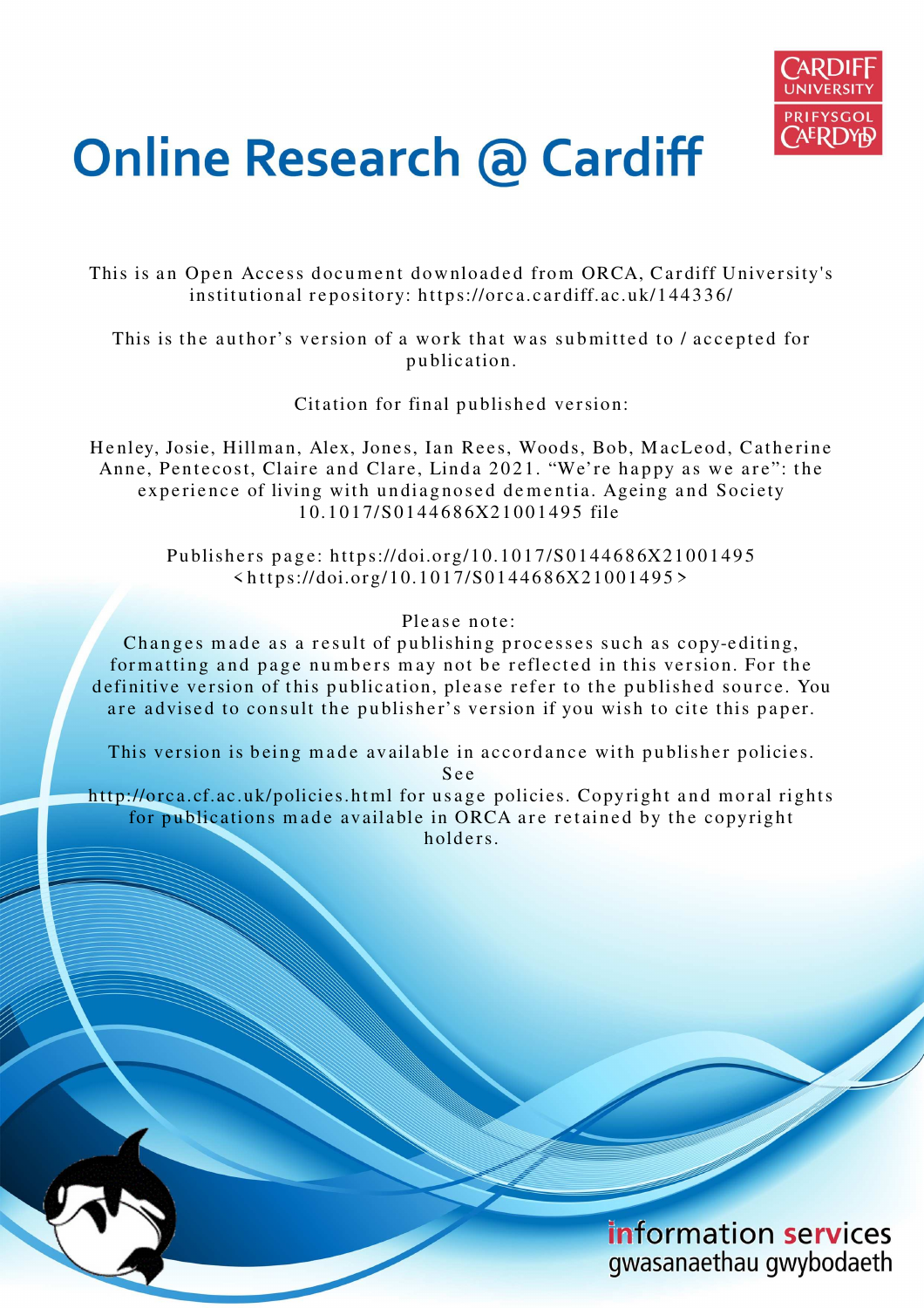**Paper title:** "We're happy as we are": the experience of living with undiagnosed dementia

## **Authors:**

Dr Josie Henley (lead)

Affiliation: Centre for Trials Research, Cardiff University

Address: College of Biomedical and Life Sciences, Cardiff University, 4th Floor, Neuadd

Meirionnydd, Heath Park, Cardiff, CF14 4YS

Email: HenleyJ@cardiff.ac.uk

ORCID ID: 0000-0002-2709-900X

Dr Alex Hillman

Affiliation: Department of Sociology, Swansea University

Address: Room 036, Haldane Building, Singleton Park, Swansea University SA2 8PP

Email: a.e.hillman@swansea.ac.uk

ORCID ID: 0000-0003-1859-1075

Prof Ian Rees Jones

Affiliation: WISERD - Wales Institute of Social & Economic Research, & Data

Address: Cardiff University, 38 Park Place, Cardiff CF10 3BB, Wales UK

Email: Jonesir4@cardiff.ac.uk

ORCID ID: 0000-0002-1682-9134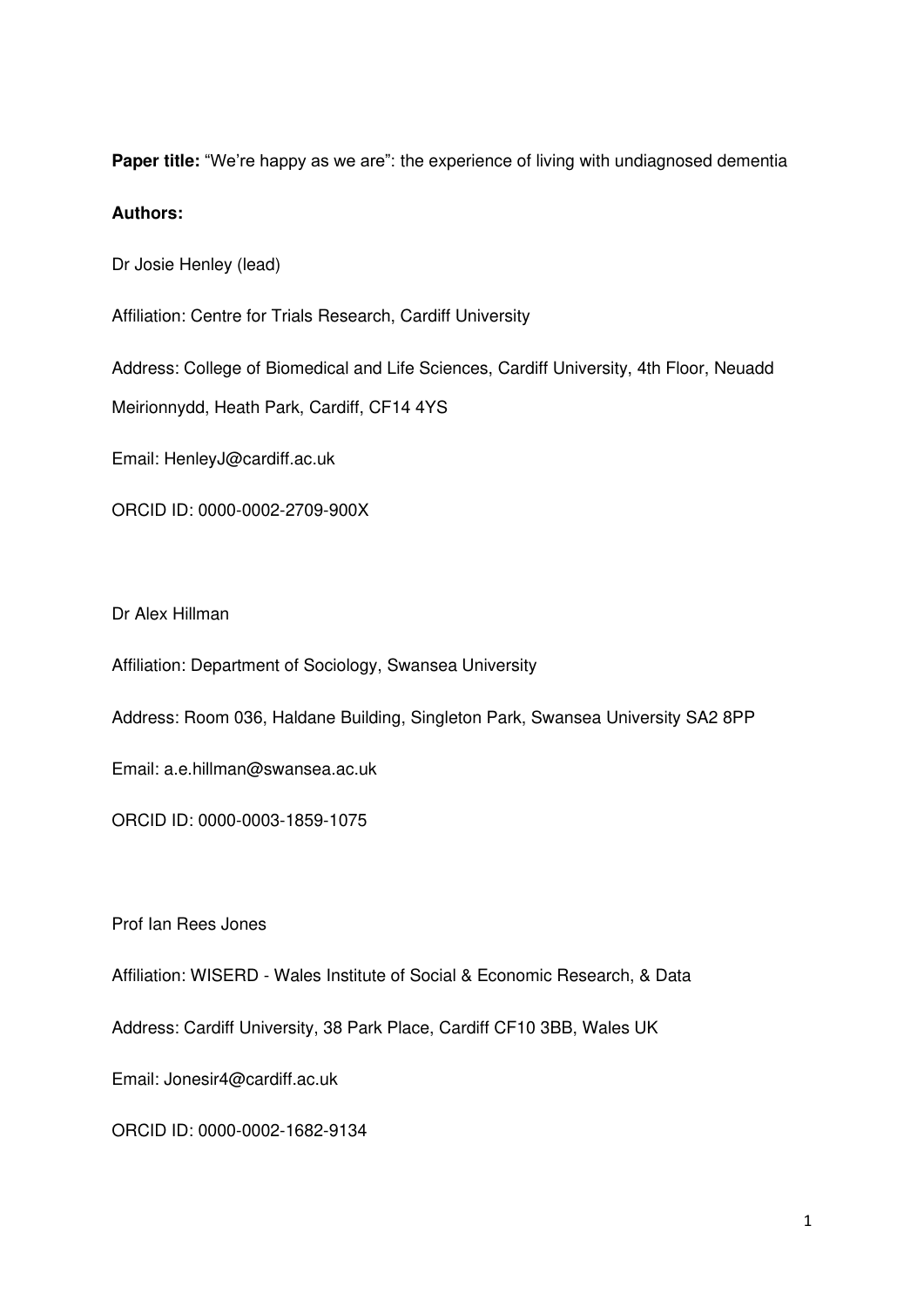Prof Bob Woods

Affiliation: Dementia Services Development Centre Wales, School of Health Sciences, Bangor University

Address: Bangor University, Ardudwy, Normal Site, Holyhead Road, Bangor, Gwynedd, LL57 2PZ

Email: b.woods@bangor.ac.uk

ORCID ID: 0000-0002-6781-651X

Dr Catherine Anne MacLeod

Affiliation: Dementia Services Development Centre Wales, School of Health Sciences,

Bangor University

Address: Bangor University, Ardudwy, Normal Site, Holyhead Road, Bangor, Gwynedd, LL57 2PZ

Email: c.a.macleod@bangor.ac.uk

ORCID ID: 0000-0002-9314-7380

Dr Claire Pentecost

Affiliation: REACH: The Centre for Research in Ageing and Cognitive Health

Alzheimer's Society Centre of Excellence

REACH, University of Exeter Medical School, South Cloisters, St Luke's Campus, Exeter

EX1 2LU, United Kingdom

Email: c.pentecost@exeter.ac.uk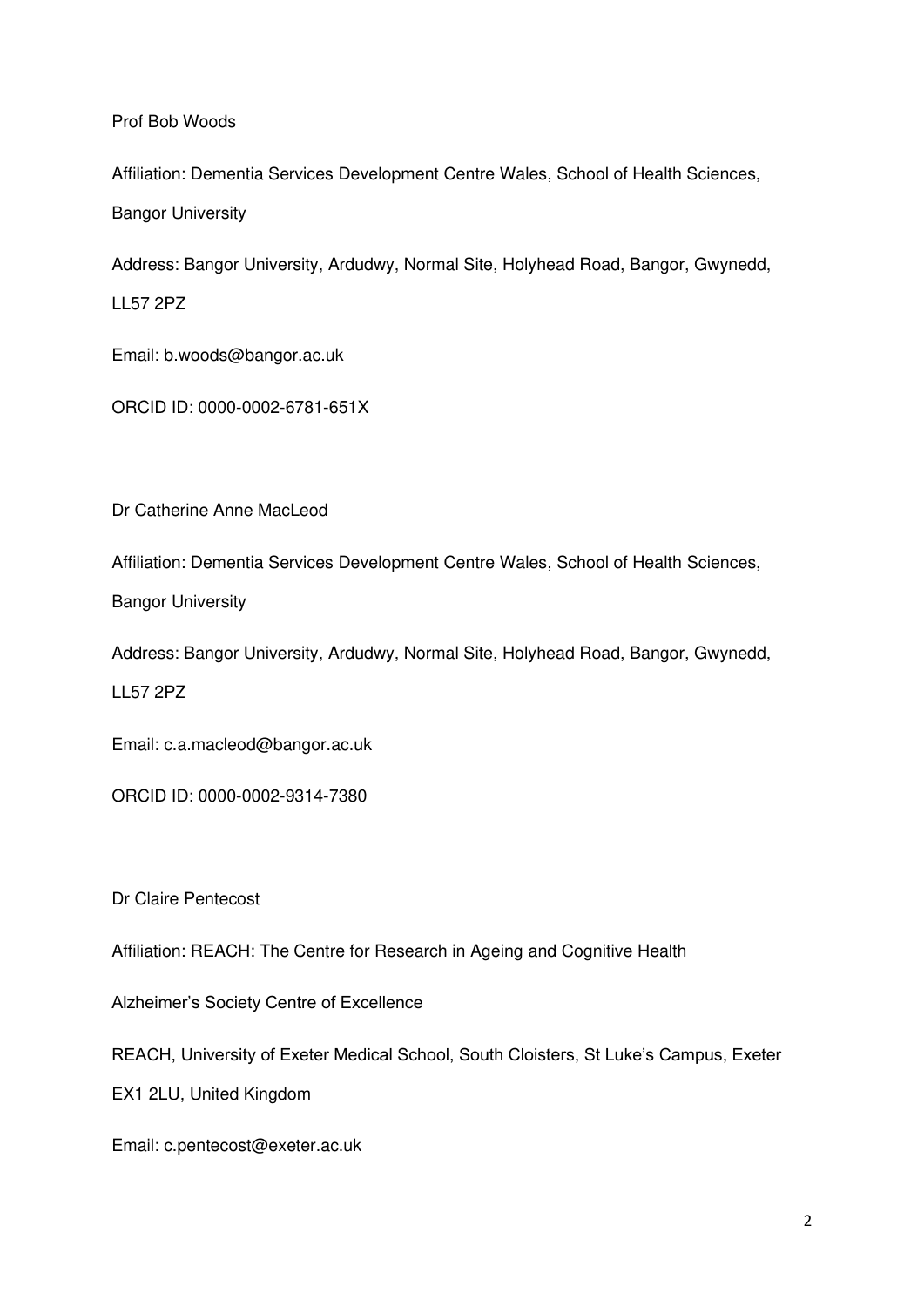## ORCID ID: 0000-0003-2048-5538

## Prof Linda Clare

Affiliations: REACH: The Centre for Research in Ageing and Cognitive Health; NIHR Applied

Research Collaboration South-West Peninsula

Alzheimer's Society Centre of Excellence

REACH, University of Exeter Medical School, South Cloisters, St Luke's Campus, Exeter

EX1 2LU, United Kingdom

NIHR Applied Research Collaboration South-West Peninsula, University of Exeter, Exeter

EX1 2LU, United Kingdom

Email: l.clare@exeter.ac.uk

ORCID ID: 000-0003-3989-5318

Word count: 9131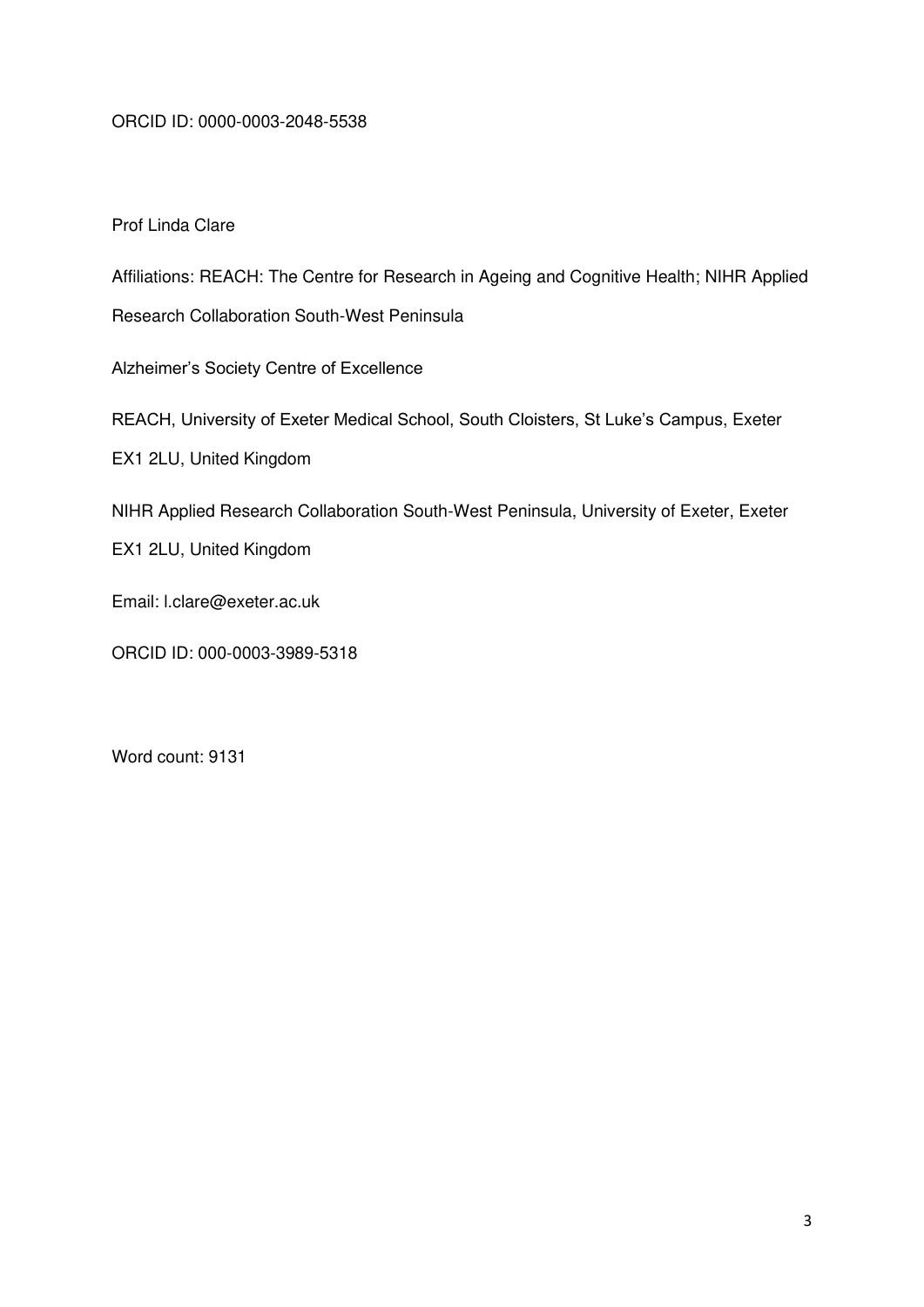## **Abstract**

It is estimated that a third of people in the United Kingdom (UK) with signs of dementia are living without a formal diagnosis. In Wales, the proportion is nearly half. Some explanations for the gap between prevalence of dementia and number of diagnoses include living with a long-term partner/spouse and systemic barriers to diagnosis. This study recruited participants from the CFAS-Wales cohort, randomly selected from people aged over 65 living in two areas of Wales, who met study criteria for a diagnosis of dementia and did not have a record of a formal diagnosis in general practice records. We aimed to understand more about the contexts and circumstances of people who live with and cope with cognitive difficulties without having a formal diagnosis of dementia. We conducted qualitative interviews with six participants and their spouses, and additionally with four family members of three invited people who were unable to take part. Themes were generated using thematic analysis. We present the argument that there is an adaptive response to low service levels and a complex interaction between the expectations of levels of service, perceptions of the legitimacy of cognitive problems and the right to make demands on services. This paper concludes that more could be done to address barriers to diagnosis and treatment services for those living with symptoms of dementia, but that the value placed on diagnosis by some individuals might be lower than anticipated by government policy.

Key Words: dementia; undiagnosed dementia; service non-use; older adults; family caregivers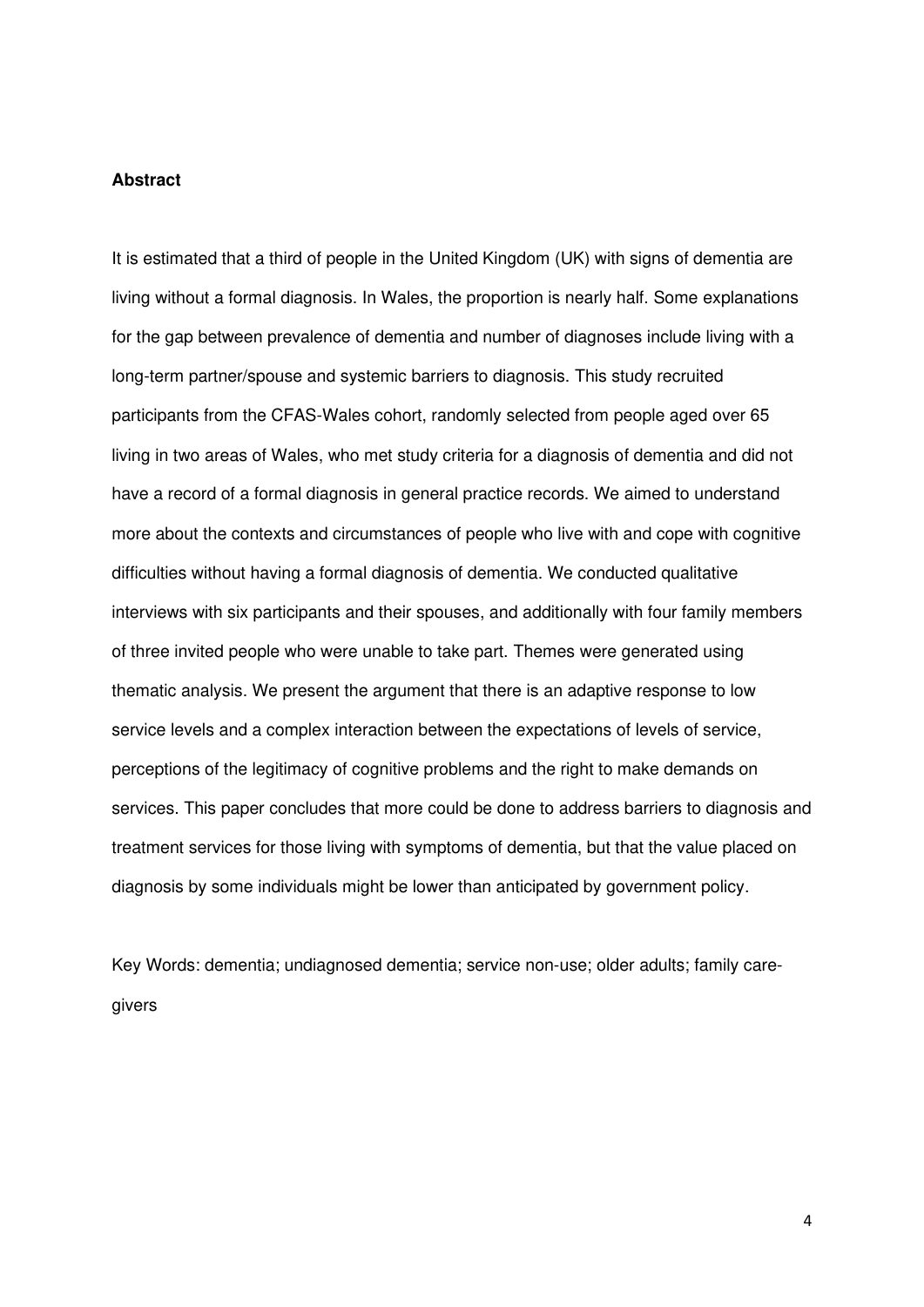#### **Introduction**

This study explores the experiences of those living without a formal diagnosis of dementia, but who appear to fulfil criteria for a dementia diagnosis. It also explores the experiences of their main family carer(s). The study offers a rare opportunity to hear the accounts of individuals, and their families, who have, for various reasons, not received a diagnosis for cognitive difficulties. Their perspectives offer valuable insight into the ongoing discussion regarding the role that diagnosis plays in the lives of those living with or affected by dementia (de Vugt and Verhey 2013).

The global number of people living with dementia is believed to have doubled over the past three decades, attributed mainly to an increase in population ageing, as when age is accounted for, the increase is 1.7 percent over the same period (Nichols *et al.* 2019). The demand on healthcare systems and subsequent financial impact is predicted to continue to increase (Wimo *et al.* 2017).

A systematic review of under-detection of dementia suggests internationally an underdetection rate of 61.7 percent (Lang *et al.* 2017). Population statistics tell us that even in the United Kingdom, with its highly-developed system of universal health care and network of Memory Clinics, as well as in other developed countries, there is a considerable difference between the number of people projected to have dementia based on epidemiological studies and the number with a formal diagnosis (Aldus *et al.* 2020; Matthews *et al.* 2013; Schrauf and Iris 2012). Possible mechanisms for the gap between projections and actual diagnoses include individual factors, such as gender, age, co-morbidity, and living with a long-term partner/spouse (Aldus *et al.* 2020).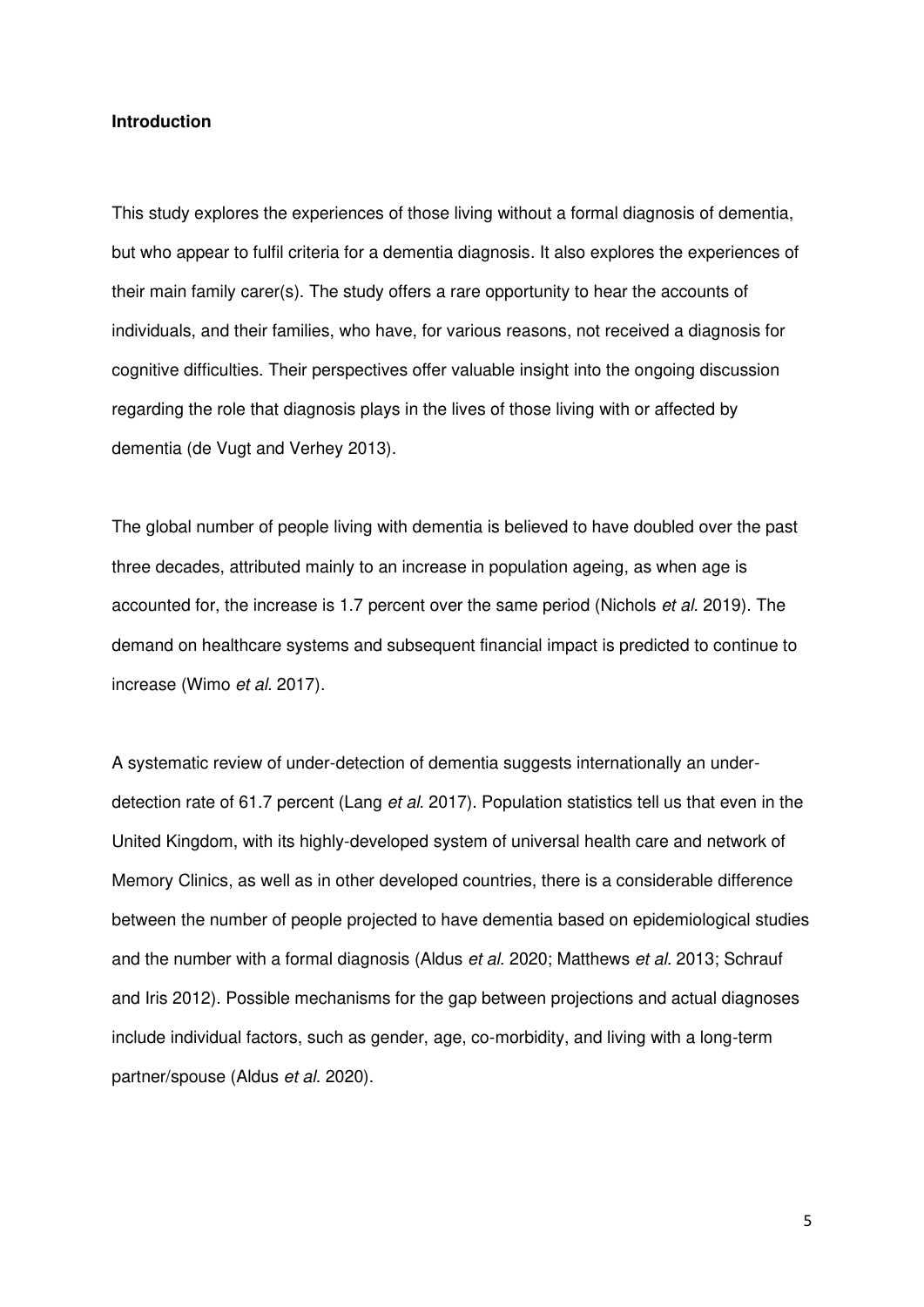The possibility of systemic problems affecting diagnosis rates cannot be discounted. Geographical differences exist in the gap between predicted and actual numbers of people with a dementia diagnosis (Connolly *et al.* 2011), as indicated by General Practice dementia registers – a register of patients within each practice who have a diagnosis of dementia made either by their General Practitioner (GP) or following a secondary care referral.<sup>1</sup> People with dementia in less deprived areas are 25 per cent more likely to be prescribed pharmacological treatment (Cooper *et al.* 2016), suggesting that there might be a similar inequity in diagnostic rates in the UK. A relationship between socio-economic factors and diagnostic rates has also been found in studies of dementia diagnosis internationally (Scazufca *et al.* 2008; Schrauf and Iris 2012; Yaffe *et al.* 2013).

The number of people living with undiagnosed dementia has been identified as a problem to address both in UK policy (Department of Health 2016; Welsh Government 2018) and by advocacy organisations (Alzheimer's Society Cymru 2017; Southern 2015). Within the UK, Wales has consistently had lower diagnosis rates than England, Scotland, and Northern Ireland (53 percent, 68 percent, 67 percent and 73 percent respectively in 2017-2018), with those in England having increased markedly in response to a major centrally-led, targetdriven initiative to improve diagnosis rates (Alzheimer's Research UK 2020).

The main benefit often attributed to obtaining an early diagnosis for patients and carers is that it allows people to develop coping strategies and to plan for the future (de Vugt and Verhey 2013). For some, diagnosis can provide validation, legitimacy, and the right to be unwell (Nettleton 2006). Other benefits could include access to services, paid sick leave, support groups, disability payments (Jutel 2009), and being part of a community with a 'collective illness identity' (Hillman *et al.* 2018: 881). Early identification of mild cognitive impairment allows assessment for common, treatable and potentially reversible causes such as depression, anxiety, and sleep disturbances (Liss *et al.* 2021).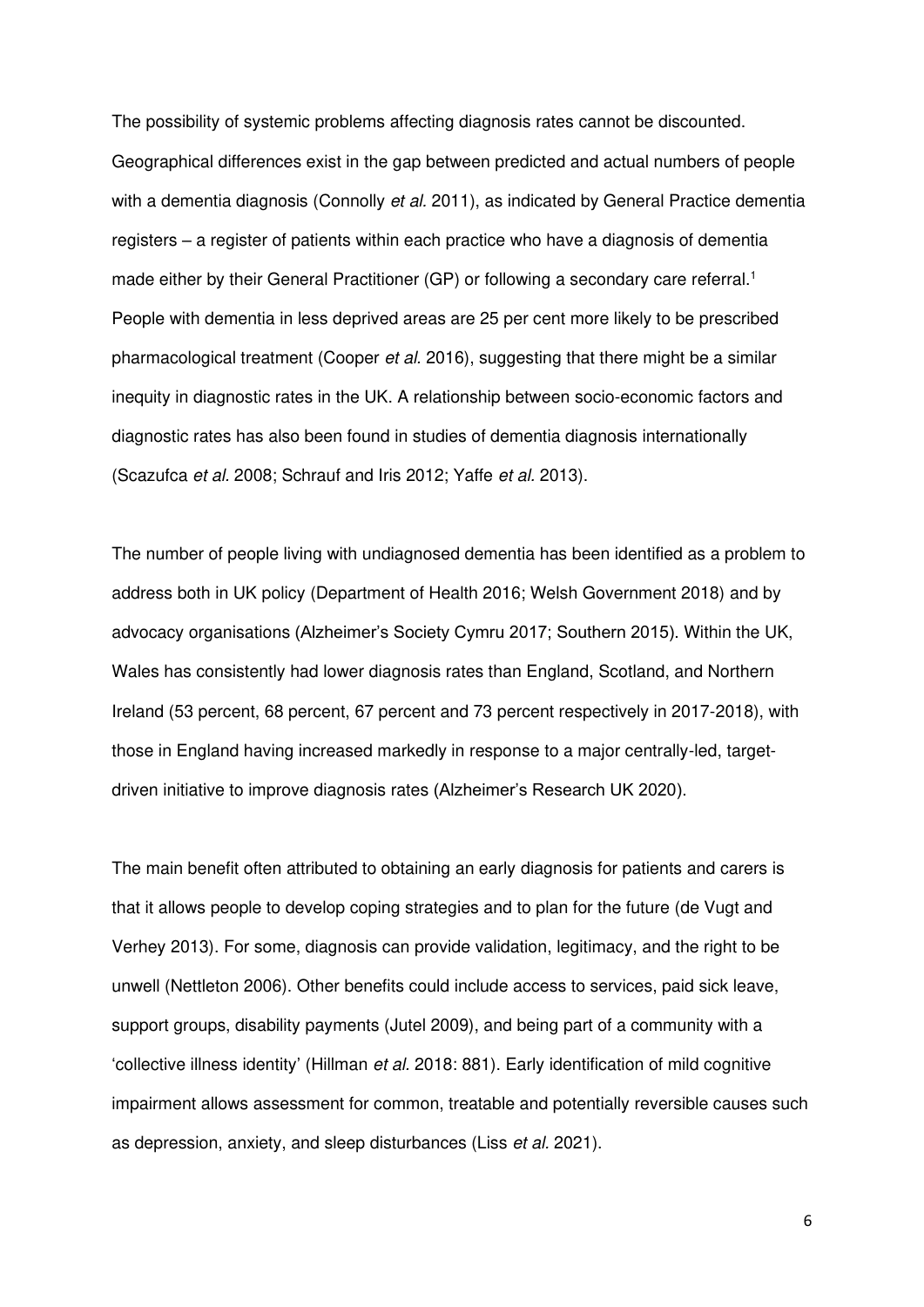The majority of people who seek help for cognitive problems want to know their diagnosis (Robinson *et al.* 2011). However, a diagnosis of dementia can also lead to distress and loss of role (Robinson *et al.* 2011), and a restriction in activities at a time when physical activity is key to maintaining wellbeing (Duggan *et al.* 2008). If there is limited access to support, then the question remains whether diagnosis alone is useful (Iliffe *et al.* 2009). Due to the possibility of stigma surrounding the later stages of dementia (Behuniak 2011; Hillman and Latimer 2017; Robinson *et al.* 2011), individuals might fear the condition, even in the early stages. This fear could act as a barrier to diagnosis. Providing care for someone living with dementia can affect the nature of that relationship (Quinn *et al.* 2009), and carers might experience grief, loss, and emotional trauma (Hutchinson *et al.* 2016). This might lead family members to be reluctant to acknowledge cognitive changes in their relative and make it less likely that they will seek a diagnosis. We do not know the value of a diagnosis of dementia among those who do not seek help for cognitive problems, as this group has historically been difficult to access.

Early or timely diagnosis is recommended to clinical practitioners (Robinson *et al.* 2015); however, there is a lack of evidence about the harms of early diagnosis, and no cost-benefit studies of early vs later diagnosis have been undertaken. We do not currently have a way to identify the most appropriate time to give a diagnosis for each person. Furthermore, the governmental push for diagnosis without follow-up from services has been criticized by practitioners (Barer 2014; McCartney 2014).

We currently know little about the experiences of people living with dementia symptoms without a formal diagnosis. Most studies of the perspectives of people living with dementia recruit people who have a diagnosis or are in the process of receiving one. Studies have collected details of the 'undiagnosed' period in retrospect (Brossard and Carpentier 2017; Schrauf and Iris 2012). A retrospective retelling of events leading to diagnosis might not be entirely consistent due to the tendency for family stories to be reinterpreted in hindsight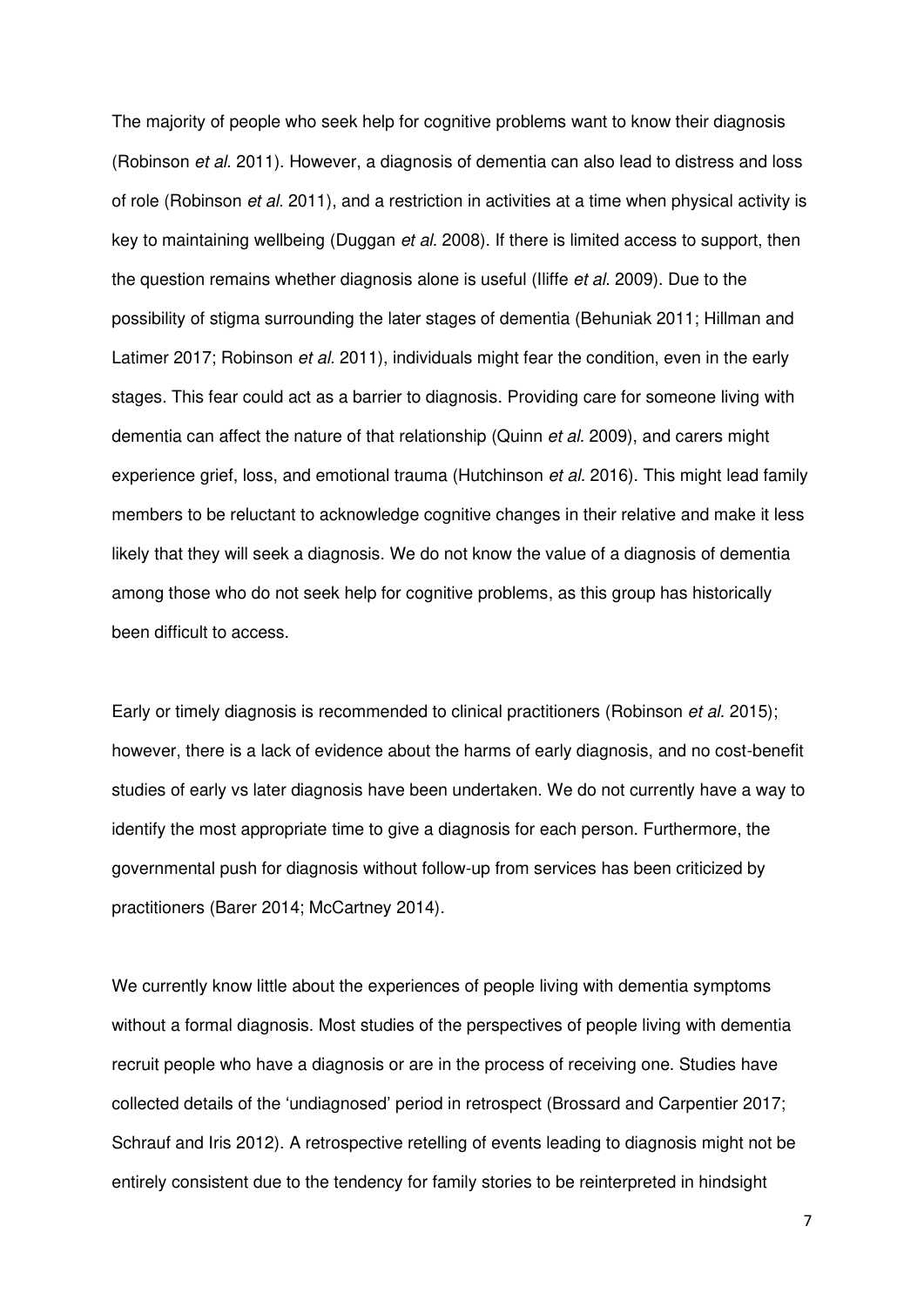following diagnosis and a greater understanding of the condition (Brossard and Carpentier 2017).

As part of the IDEAL programme (Clare *et al.* 2014, 2019) to extend our understanding of the experiences of living with dementia to people living without a formal diagnosis, the central aim of this study is to understand more about the contexts and circumstances of those people who live with and cope with cognitive difficulties without having a formal diagnosis of dementia. Part of understanding this context is to consider the meanings attached to cognitive decline by this group, including the role that stigma might play in their accounts.

Individuals living with suspected undiagnosed dementia can be detected in population-based epidemiological studies of older people, such as the Cognitive Function and Ageing Studies (CFAS: Matthews *et al.* 2013 and CFAS-Wales: Clare *et al.* 2017). This creates an opportunity to identify individuals who at the time of being interviewed met study criteria for a dementia diagnosis but do not have a diagnosis according to GP records and self-report. Quantitative data can go some way to explain factors that potentially contribute to the undiagnosed state (Aldus *et al.* 2020), but do not provide an in-depth exploration of the perspectives of individuals and their families who are living in this situation. In this study we conducted in-depth interviews with a sub-set of individuals from the CFAS-Wales cohort, and their families, to gain the perspectives of this under-researched group who have the potential to help interrogate ongoing questions about the role diagnosis plays in shaping the lives of people living with dementia.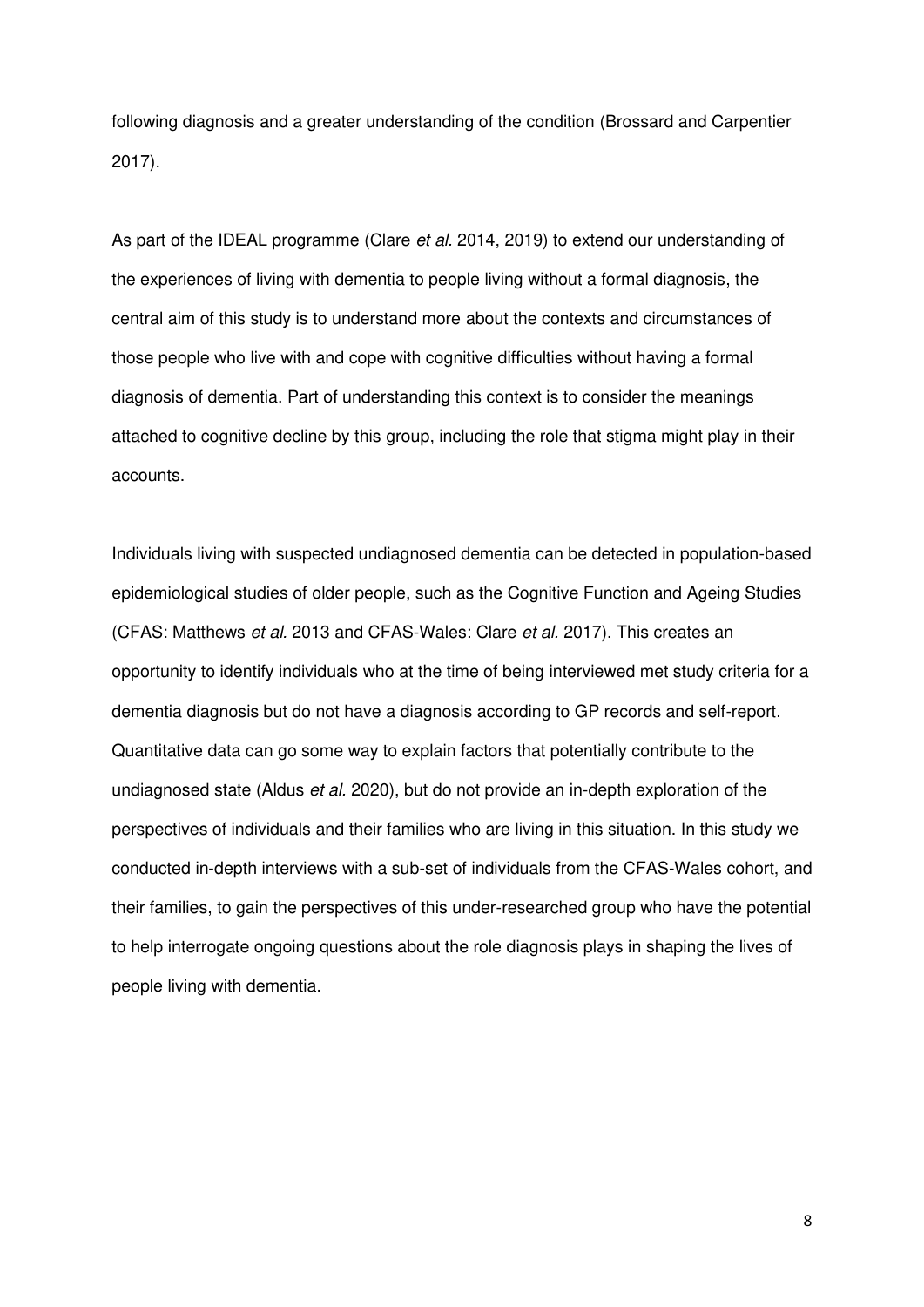#### **Research Objectives**

1. To explore why some people living with significant signs of dementia might not have a diagnosis;

2. To explore the recent experiences and individual stories of this group of participants living with symptoms of dementia but no diagnosis;

3. To explore the experiences and stories of relatives/carers of individuals living with symptoms of dementia but no diagnosis.

#### **Methods**

#### *Design*

The study is based on a thematic analysis (Braun and Clarke 2006) of interviews with six people with suspected undiagnosed dementia, and ten relatives, drawn from the longitudinal CFAS-Wales cohort. The CFAS-Wales study comprised 3593 participants in total and included tests of cognitive function and health and wellbeing measures conducted two years apart with a representative population of people aged over 65 years resident in an urban and a rural area of Wales. Data was reviewed by a medically qualified member of the study team. 2771 CFAS-Wales participants also gave consent for access to GP records inspection during wave 1 (2011-2013) and data linkage during wave 2 (2013-2015). For a fuller description of the CFAS methodology, which includes CFAS-Wales, see Mathews *et al.* (2013). The CFAS-Wales dataset is deposited with the UK Data Archive, and is available for download (Woods *et al.* 2019).

Inclusion criteria for this study comprised: 1) meeting the CFAS-Wales study criteria for dementia in the second CFAS-Wales wave (2013-2015) based on tests of cognitive function,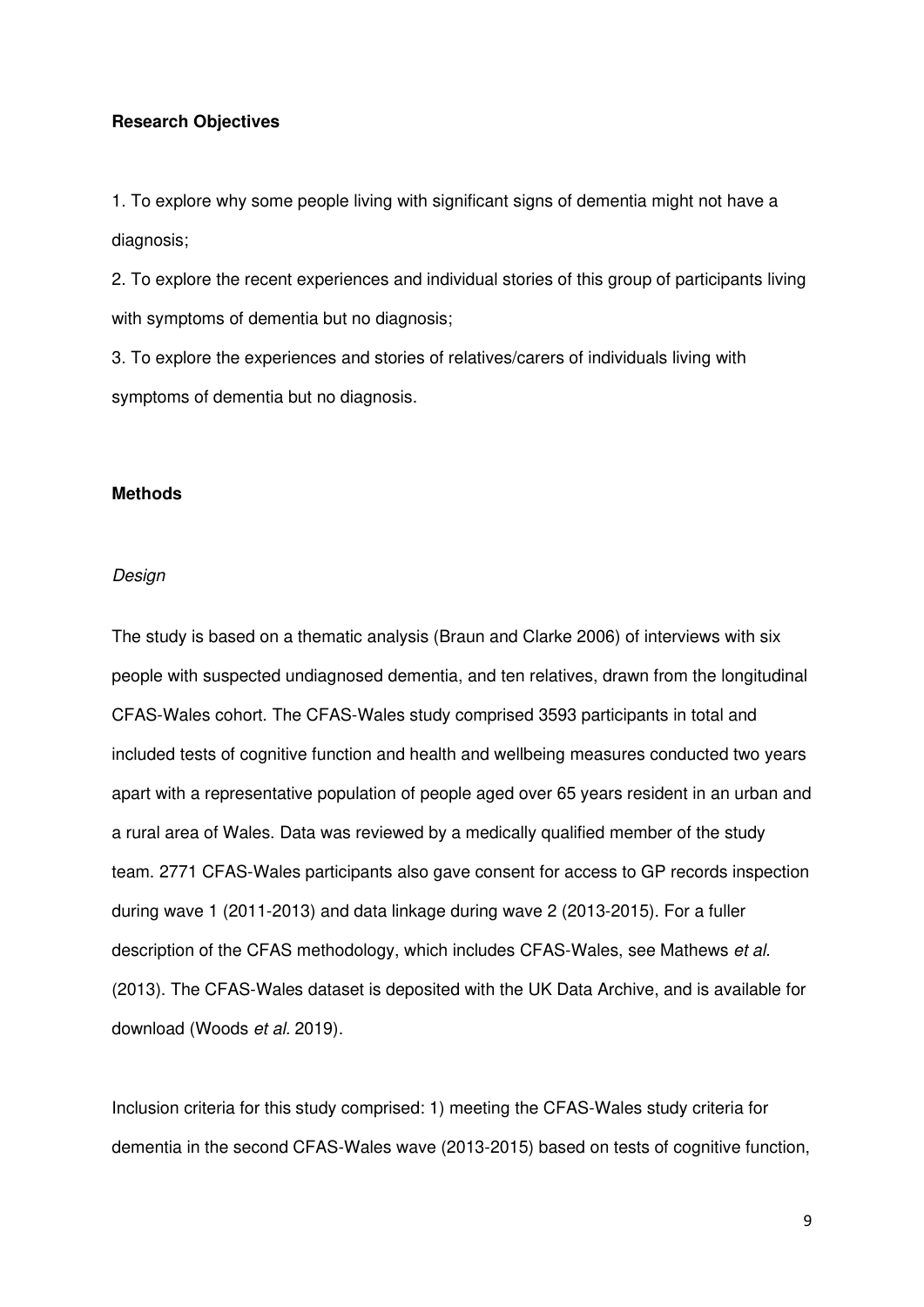AGECAT diagnostic algorithm, and clinical review of study data; 2) with no dementia diagnosis listed in either their GP dementia register or in their GP records; 3) Had given consent for contact for follow up studies; 4) Were still living at the time of the study.

## *Ethics*

Written informed consent was secured for all CFAS-Wales participants. Ethical approval for the present study was granted by Wales Research Ethics Committee 5 on 3<sup>rd</sup> July 2018, as an amendment to the original ethical approval for the CFAS-Wales study (reference 10/WNo01/37 – amendment 10). The present study was conceived and conducted as part of the IDEAL programme: 'Improving the experience of Dementia and Enhancing Active Life: a longitudinal perspective on living well with dementia.' The IDEAL-2 study is registered with UKCRN, registration number 37955 (see www.IDEALproject.org.uk).

There are practical and ethical issues around talking about memory problems with people with dementia. The question of whether or not to use the word 'dementia' was raised by the researchers. We could not make a clinical diagnosis of dementia as part of the research and it would be unethical to indirectly inform people of the possibility that they had dementia by introducing the term into the discussion. We decided that if the interviewee brought up the topic of dementia or a clinical diagnosis related to dementia, then it would be discussed in the interview. Where possible, the interviewer would take the lead from the participant in relation to the terms and language used to refer to their cognitive difficulties.

## *Procedure*

#### **Recruitment**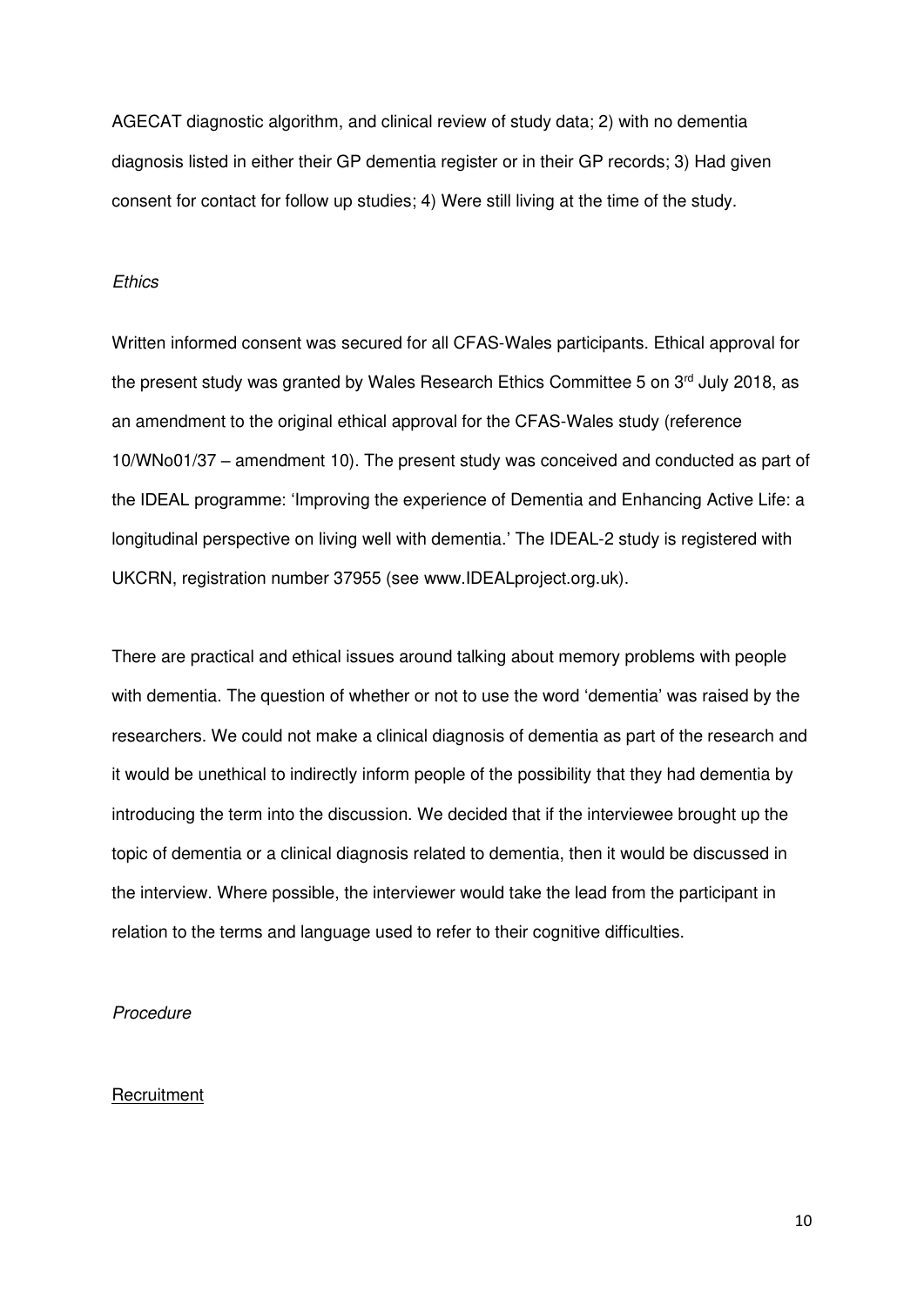Forty-eight CFAS-Wales participants met the inclusion criteria. Many could not be interviewed due to death or illness or were uncontactable. Eligible participants were invited to interview. Of these, six consented to interview (together with a family member, relative or friend). Five of these participants met CFAS-Wales dementia criteria from Wave 2 (2013- 2015), and thus had been living with symptoms for five years at the time of the study. One participant met the criteria in both Wave 1 (2011-2013) and Wave 2, so had been living with symptoms for seven years.

A further three family members made contact on receipt of the letter and asked to take part in informant interviews. In all three cases, the original CFAS-Wales participant had been diagnosed with dementia following CFAS-Wales Wave 2 and was now living in a care home.

Participants were contacted by letter (in Welsh and English) in October 2018, with a request for an interview with them and a family member, relative or friend, followed by a telephone call two weeks later, or (where there was no telephone number on file or no response to the telephone call) a letter with a reply slip. Participants were advised that the study was an investigation into changes to memory and aging: the term 'dementia' was avoided.

#### Data collection methods and instruments

With people with suspected undiagnosed dementia, process consent (Dewing 2007) was used: participants were judged to have capacity to give informed consent and were asked at regular points throughout the interview whether they still wished to participate, reminded of the purpose of the study, and asked whether they had any questions. This supplemented formal written consent taken from all participants at the start of the interview, which included a verbal, as well as written, explanation of the study and purpose and an opportunity for participants to ask questions.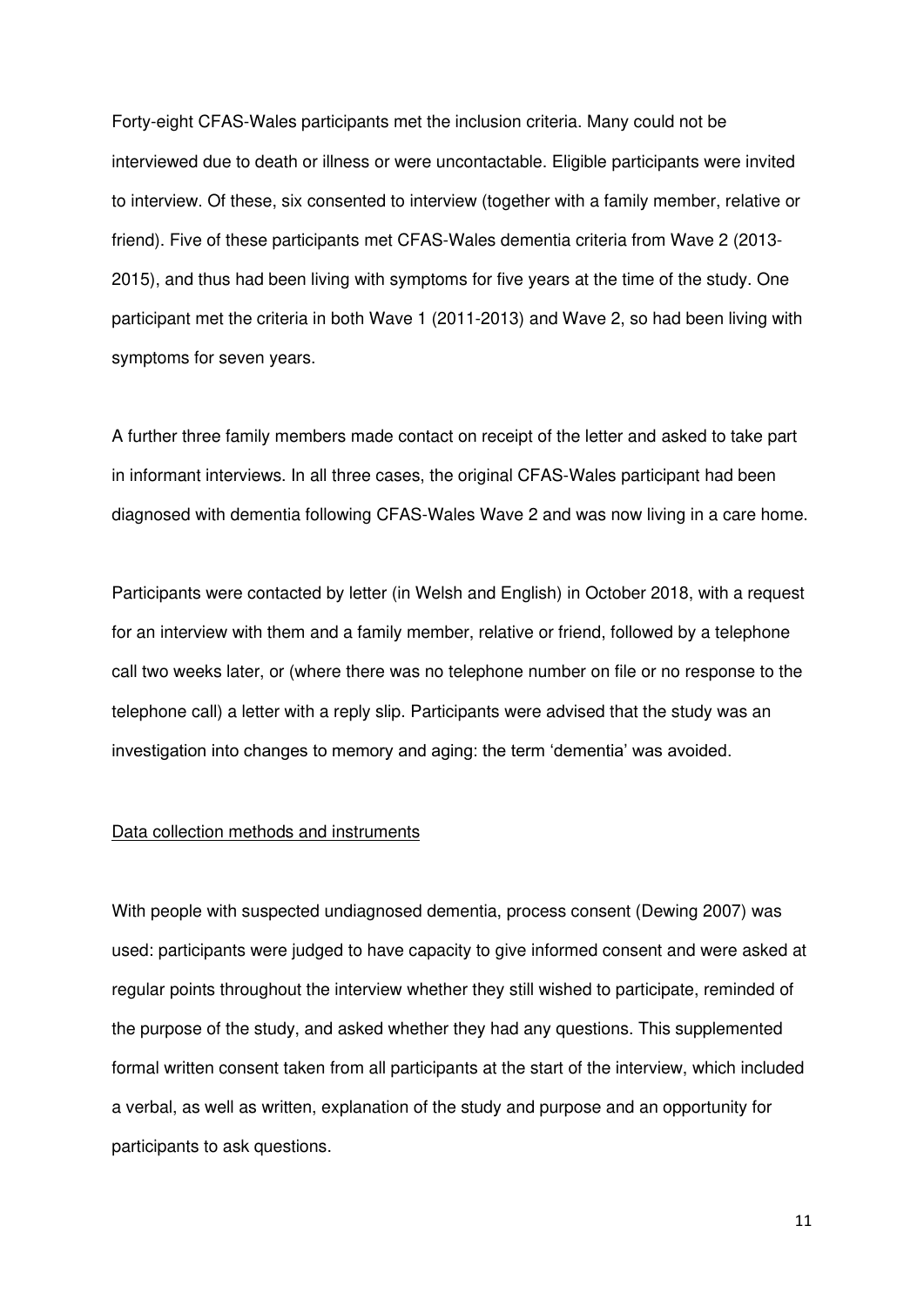Participants were interviewed in their own homes. Participants were offered separate interviews to increase participant confidentiality and enable participants to share information away from their partner (Zarhin 2018). However the participants' lead was followed, and dyads were interviewed together where they requested this. This was considered important to avoid unnecessary distress. Two couples were interviewed individually ('individual interviews'), two had joint interviews, and two were interviewed together and then separately.

Questions were asked in four topic areas: 1) experience of change, 2) memory and thinking, 3) understandings and explanations of memory and/or thinking difficulties and 4) wider networks, services and support. Interviews were conducted conversationally, and the participants' lead was followed in extent and ordering of questions, and further questioning was avoided in areas that seemed to provoke distress. Similarly, participants were encouraged to spend time talking about areas of interest and had scope to shape the content of the interviews and raise the matters that were important to them.

The mean length of the interviews was 65 minutes for retrospective relative-only interviews (range=42-92 minutes) and 39 minutes (range=36-42 minutes) for dyads. For those interviews where people with suspected undiagnosed dementia chose to be interviewed separately from their relatives, their interviews were substantially longer (mean=64 minutes), and relative interviews shorter (mean=26 minutes).

#### *Data Analysis*

Interview recordings were transcribed and anonymised. Analysis was thematic, seeking to identify common motifs, patterns and meanings within the data (Braun and Clarke 2006). Following an initial process of familiarisation by reading and re-reading the transcripts, and line-by-line coding, tentative 'overarching' themes were generated, which were then reviewed and refined into subthemes. Rigour was ensured in two ways. First two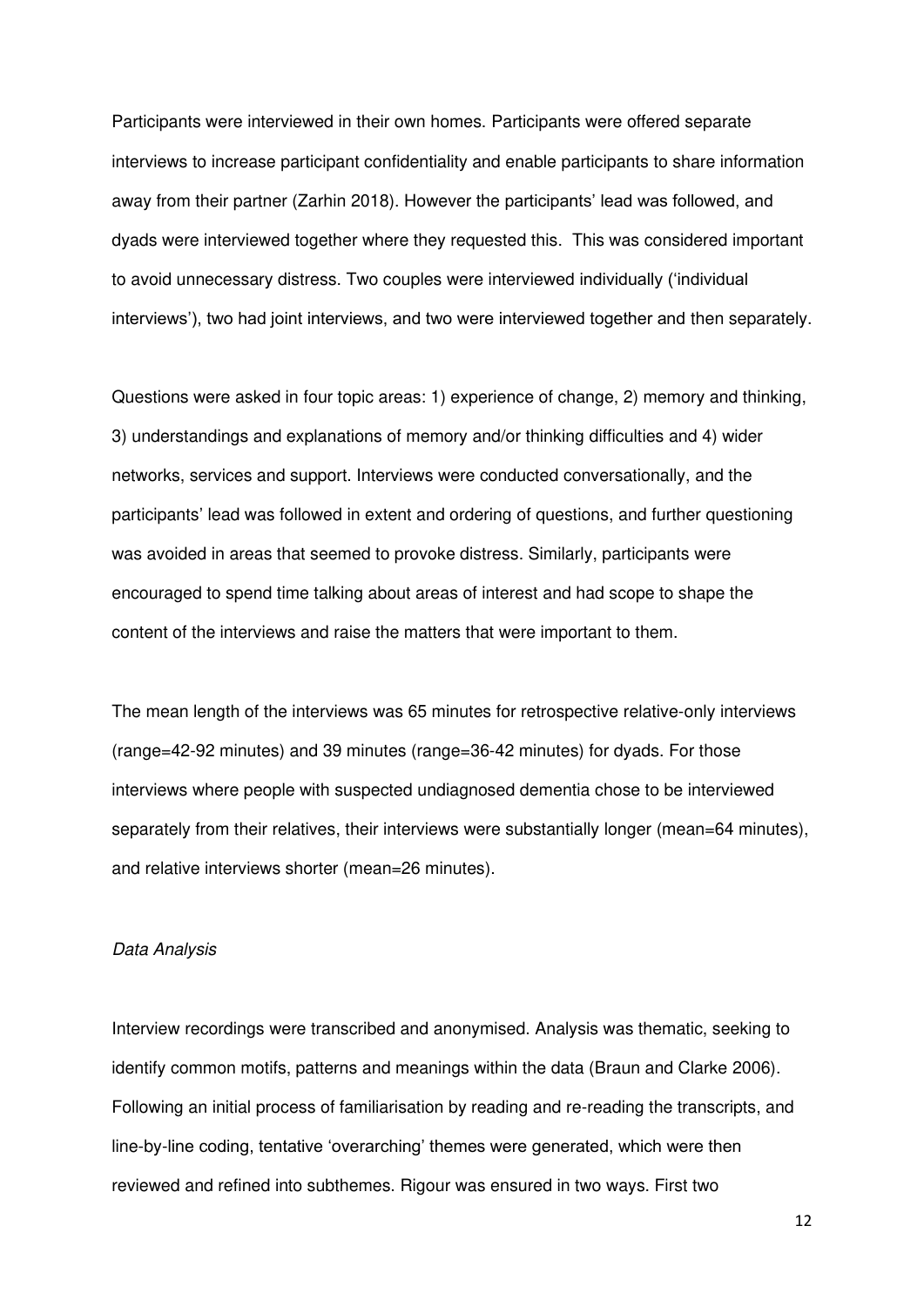researchers conducted the thematic analysis process for each transcript, improving internal validity. Themes were compared, discussed and agreed, and an iterative process of discussion and reification within the research team enhanced external validity.

Themes were found to be cross-cutting across all participants (both those living with suspected undiagnosed dementia and relatives) and were relevant to addressing the central study aim of exploring the issues associated with living with dementia symptoms but without a diagnosis. Thus, final theme generation considered the data as an integrated corpus.

## **Findings**

The participant characteristics are outlined in Table 1. The study included six people with suspected undiagnosed dementia, three men and three women, ranging in age from 75–90; six spouses of people with suspected undiagnosed; and four relatives of three people who were diagnosed with dementia after taking part in the CFAS-Wales study, who were at the time of interview residing in care homes. These three relative interviews are somewhat different in nature as they are retrospective and subject to limitations of recall and possible reframing. All names assigned to participants in this paper are pseudonyms.

< insert Table 1 about here>

Three key themes emerged from the interview transcripts, each comprising two or three subthemes, as outlined in Table 2.

< insert Table 2 about here>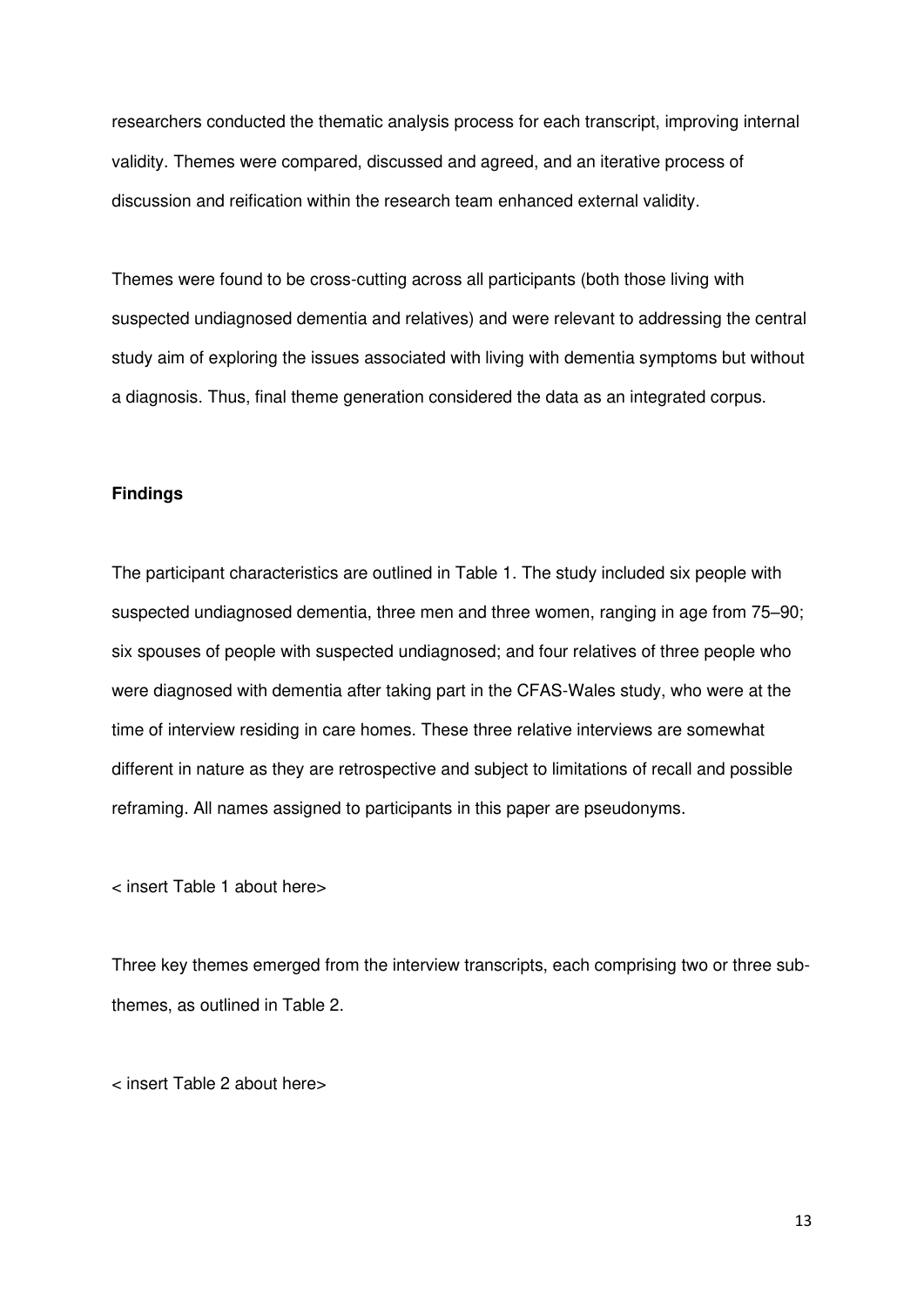*Physical health is paramount* 

## The primacy of physical health problems

Concern about physical health problems and the impact these had on the lives of people with suspected undiagnosed dementia and their spouses was pervasive in all interviews. When asked what had changed in their lives, participants focused on physical difficulties whereas cognitive difficulties appeared to have lower importance. For example, most people with suspected undiagnosed dementia reported reduced mobility:

*"I have become less able to walk. I've got a trolley out there and I now have a stairlift as well, which helps me up the stairs."* – John [person with suspected undiagnosed dementia]

Participants with suspected undiagnosed dementia talked about no longer being able to perform physical tasks, such as heavy lifting (Louise), carpentry (Mike) and housework (John), due to their physical deterioration. All participants with suspected undiagnosed dementia had some form of physical problem that impaired their mobility, including arthritis, back problems, and heart problems. Betty reported the most severe impairments, being registered blind, with her husband Lloyd saying:

*"It's the blindness that's the worst thing I think."* – Lloyd [husband of person with suspected undiagnosed dementia]

## Age-related memory problems are 'normal' and have a minor impact on daily life

In contrast to the framing of physical health as being the greatest source of annoyance and difficulty in coping, cognitive decline appeared to be something that participants with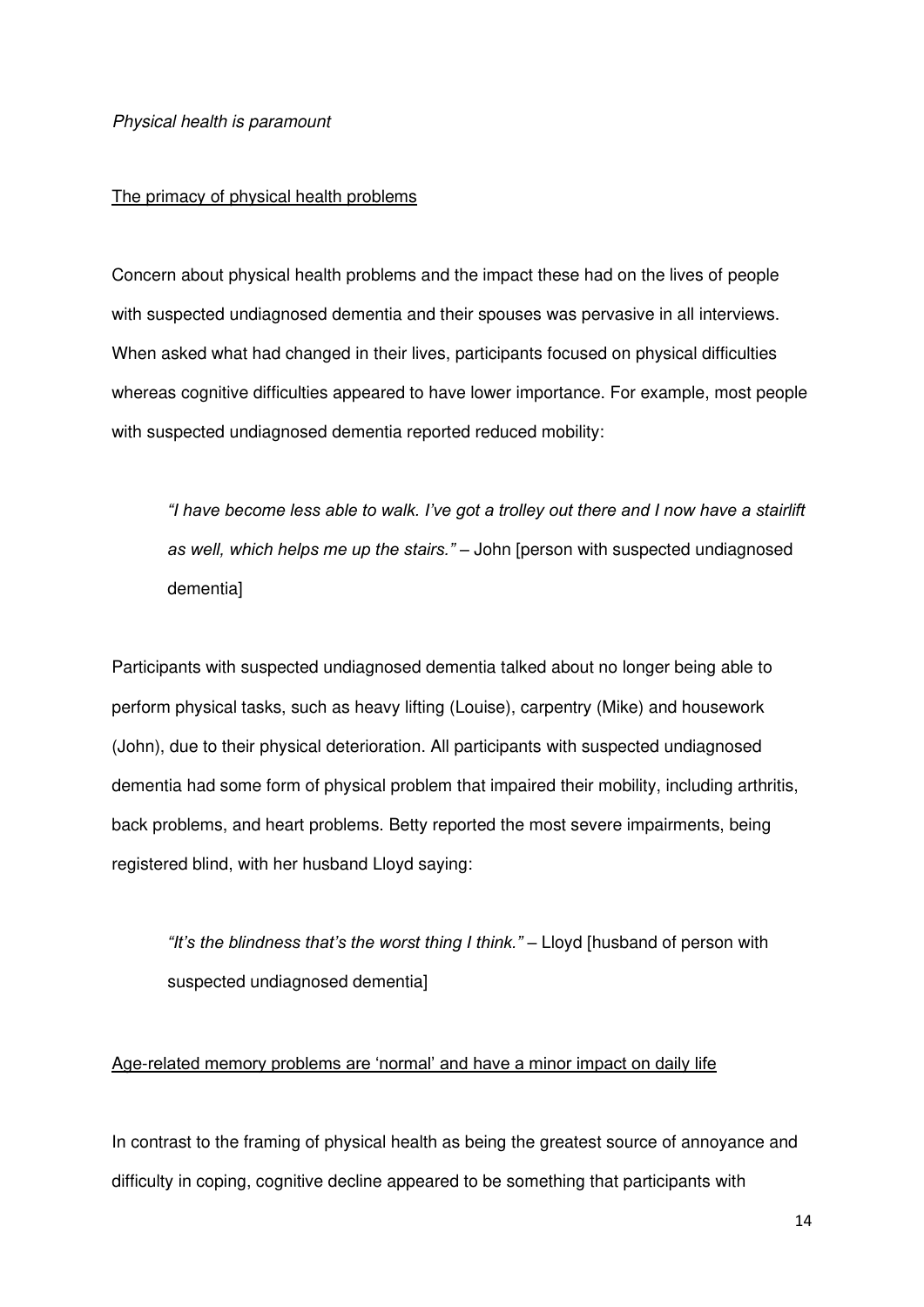suspected undiagnosed dementia and their relatives could to some degree adapt to and manage. For example, when Louise, who had "memory problems" noted in her GP records, was asked if there were ways in which changes to memory and thinking affect her daily life, she replied:

*"No I've just slowed down, that's all."* – Louise [person with suspected undiagnosed dementia]

Some relatives reported that their spouse's cognitive problems did not affect them at all, or only minimally. Although they acknowledged symptoms, they were likely to regard them as a reflection of a normal process of ageing.

*"Oh, I think it's expected. There's nothing else I can put it down to."* – Bill [husband of person with suspected undiagnosed dementia]

This belief that cognitive decline is a normal part of ageing was also prevalent among participants with suspected undiagnosed dementia.

*"Well, I'm getting old, so…"* – Betty.

*"I'm getting progressively worse, but it's to be understood isn't it, as time goes by… As far as I'm aware it's because I'm getting old, one day I'll forget everything [chuckling]."* – John

Participants with suspected undiagnosed dementia acknowledged the changes they were experiencing, but contextualized these as something they could cope with: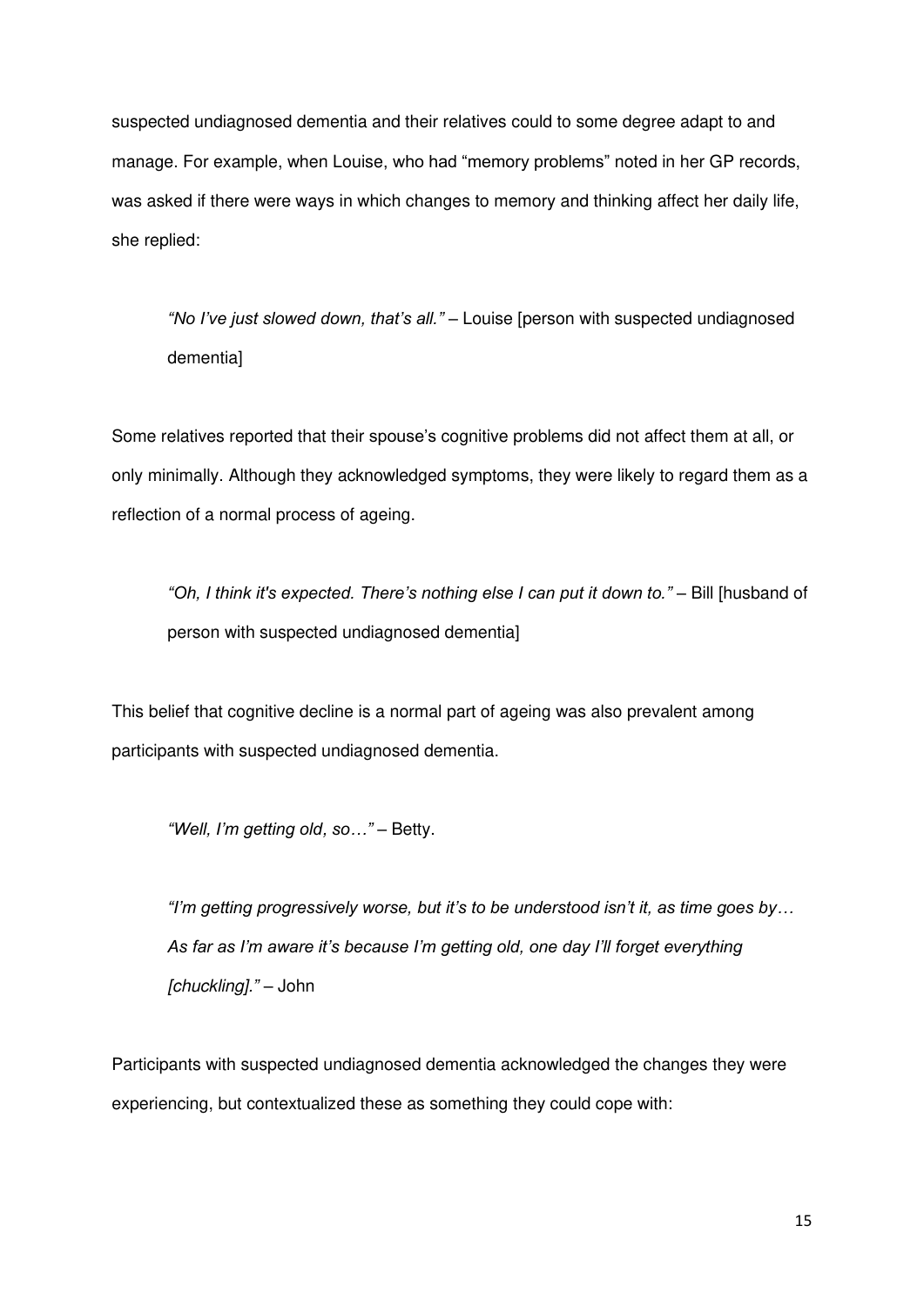*"When I'm writing things now, I have to think much more carefully about what I want to say next and how I'm going to phrase it whereas it used to flow."* – Mike [person with suspected undiagnosed dementia]

*"If I go now to try and give directions to a person, I can see it up in the head, but I can't get the words out to do it."* – James [person with suspected undiagnosed dementia]

Some participants contextualized their cognitive difficulties, viewing them as a part of their lives overall. They compared themselves to others of their age and considered themselves to be lucky as they were relatively active and materially well off.

*"I think physically for eighty-eight we're both really good. I've seen a lot of people with*  problems in my life and it makes me realise how lucky we are." - Mary [person with suspected undiagnosed dementia]

They considered cognitive difficulties to be less significant in their lives than physical problems because they no longer needed a "sharp" mind (Mike), having retired from work and other aspects of public life. Some spouses also reflected that their own memory had deteriorated, adding to the image of cognitive decline as a natural part of ageing. For example, during the dyad interview:

*"I think I'm worse than you."* – Doris [wife of person with suspected undiagnosed dementia]

*Informal support protects from challenges*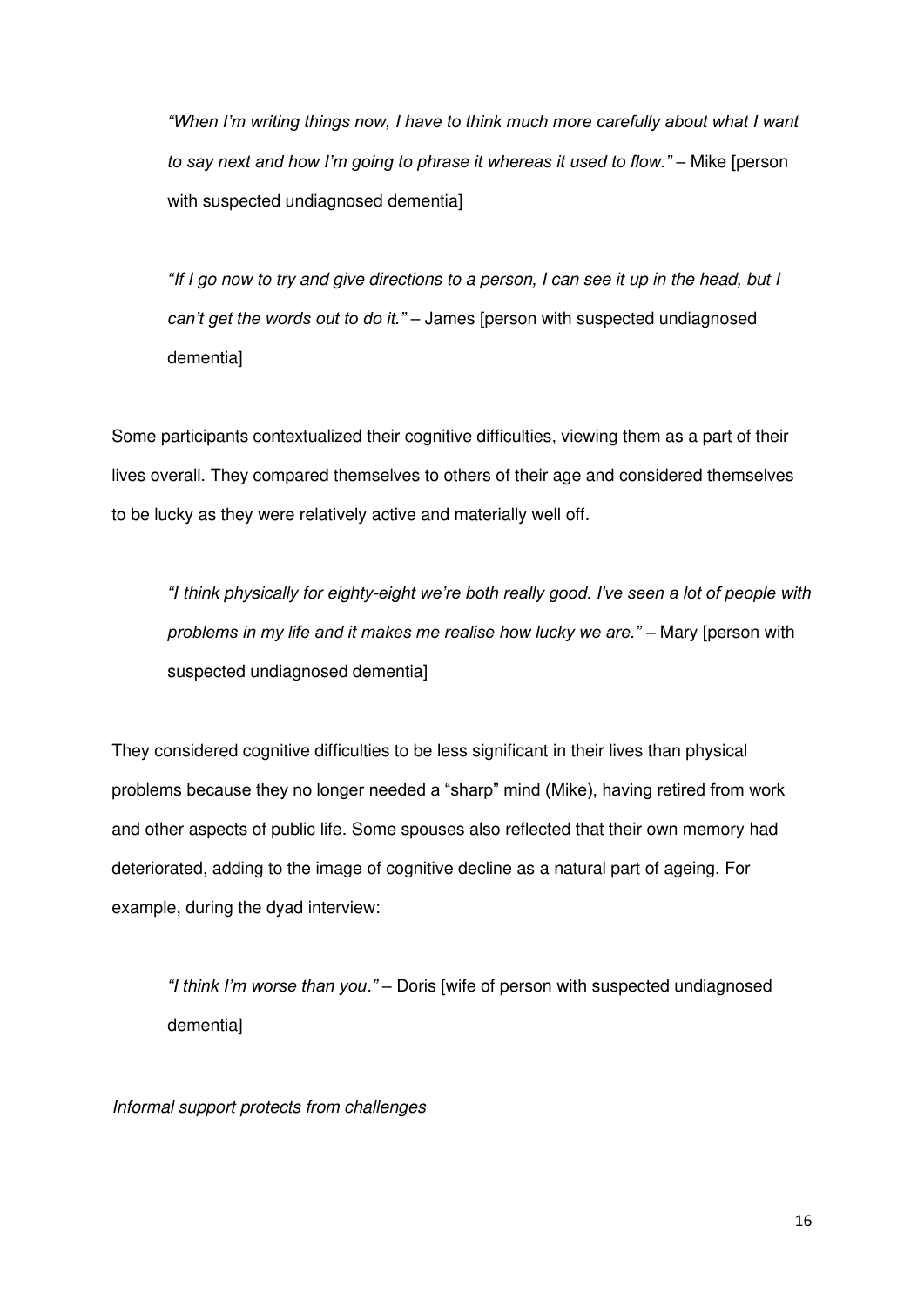## The importance of relationships

All participants lived with a partner/spouse and most reported being in a close-knit family where people look out for each other. These relationships formed a central part of people's descriptions of managing difficulties in their lives, including cognitive difficulties. Betty and Mary both stress the importance of their husbands' support:

*"I manage alright. I couldn't manage without Lloyd [husband]."* – Betty;

*"I don't like it… [memory difficulties], happening to me, but because he's with me I'm so confident because I know that he's always there." –* Mary.

Louise and Randall presented themselves as a couple who had always shared chores and taken care of each other. Therefore, when Louise's cognitive abilities began to decline, her husband Randall saw no problem in stepping up:

*"We've accepted when she went ill, I got to deal with things. It doesn't bother me."* – Randall [husband of person with suspected dementia]

This contrasts with Lloyd, who reports that, since Betty is unable to, he now does the shopping:

*"I don't like the job but … (Laughs) I've got to do it."* – Lloyd

One aspect of care work that spouses might undertake is noticing the signs and symptoms, as Mike says when talking about how he feels about his cognitive problems: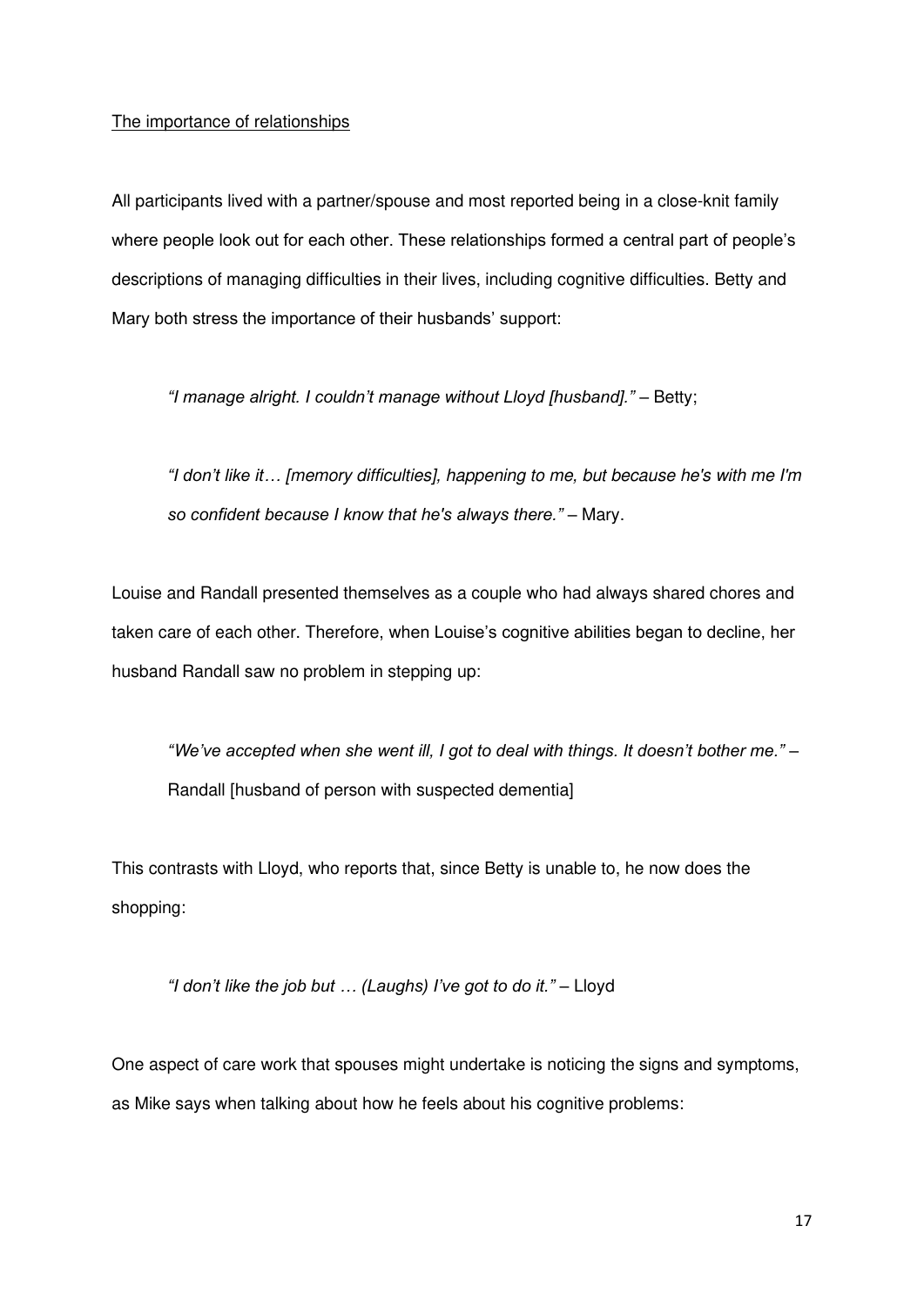*"The trouble is with dementia you don't really understand how bad it is. It's other people who notice it."* – Mike

However, relatives experienced incremental changes as minor and the extent of the changes could go unnoticed, only realised in retrospect. Angela describes:

*"When you make a commitment to look after somebody, I think you don't pay a lot of attention to their little subtleties of change. When he decided to stay in bed longer or didn't want this or that, we didn't tend to react to it."* – Angela [daughter of person with dementia]

## Informal help-seeking

A strong sense of relying on each other and on family/friends came across in the interviews. Relatives reported gradually taking on more responsibilities around the house; for instance, Amy says:

*"There's things that Mike can't do anymore, so I have to take them on."* – Amy [wife of person with suspected dementia]

Mike describes how Amy has started to check he has done *"little jobs"* that he has previously done routinely but now sometimes forgets:

*"I have occasionally forgotten to lock the front door when we've gone out, but my wife usually checks on me anyway. She locks up at night. I will do it, but she will come round afterwards."* – Mike

Bill talks about checking that Mary has switched off the iron or the gas (stove):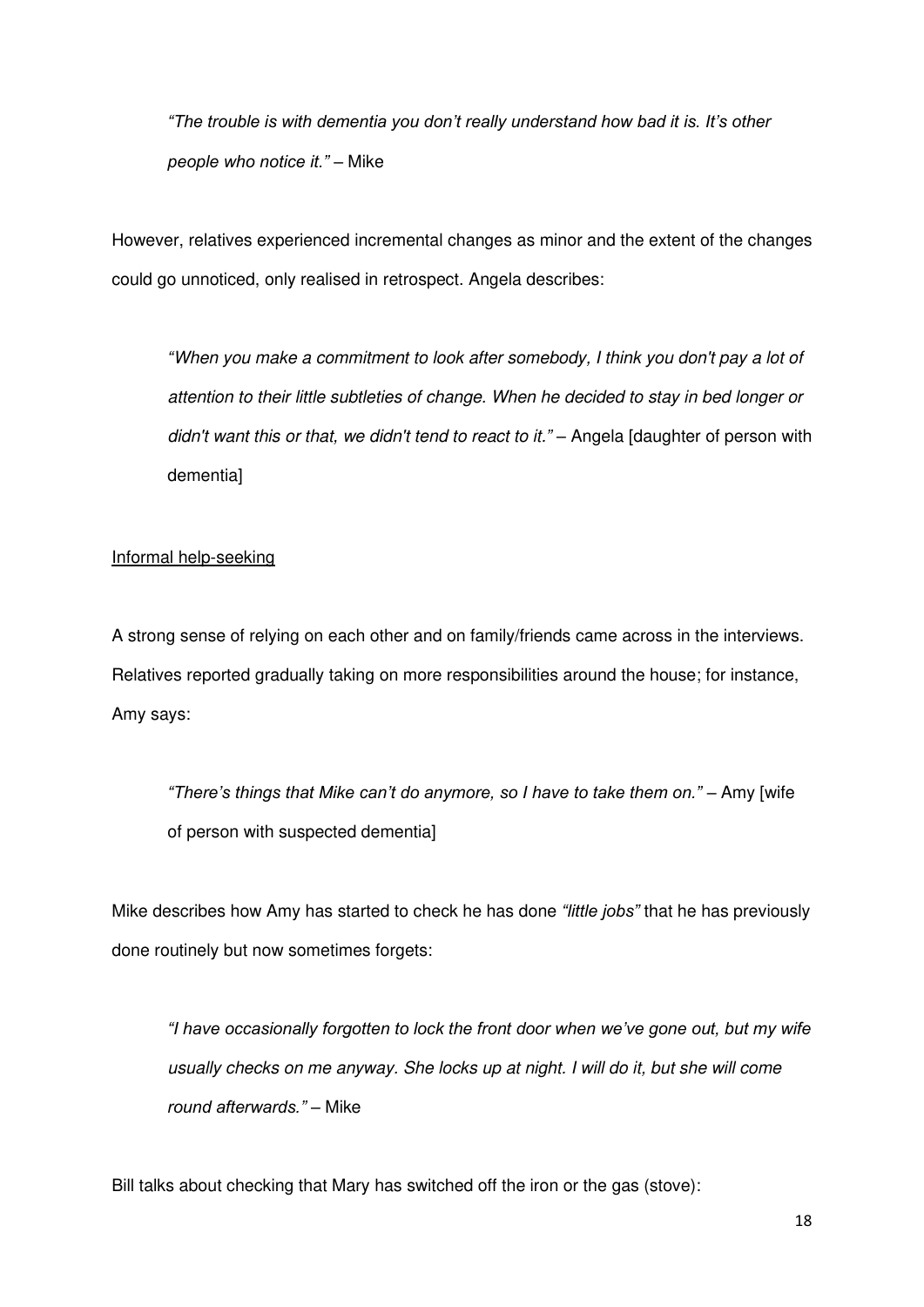*"I've got to check sometimes if she's left the gas on or something… I have to check, keep an eye on it now and I obviously have to pull the plug out [of the iron]."* – Bill

These adaptations also involve providing emotional support, filling in the gaps in social interactions to allow the person with dementia to continue to engage in forms of interaction that they would otherwise struggle to maintain:

*"…somebody came to speak to us and said, 'Oh hello, do you remember you used to come to my mother's house very often.' And I didn't recognise her and she said her name and [how they knew each other]... So after she went I said to him, 'That was Mrs. L's daughter, remember?' He said, 'Oh! did I respond appropriately?'"* – Rebecca [wife of person with dementia]

Angela and Rebecca talked about Tony (their father/husband) having to give up his previous voluntary work due to his cognitive problems, and that once he had given this up, he declined further. This impacted other activities, such as walking in the rural area where they lived. Rebecca walked with him due to safety worries, but was concerned about her ability to cope if he had an accident:

*"I thought well if he falls here, it's in a very lonely place, what am I going to do?"* – **Rebecca** 

So to compromise, they began to walk just up and down the length of their road:

*"The length of that and back and then I found that it came to half of it and back, and then less and less."* – Rebecca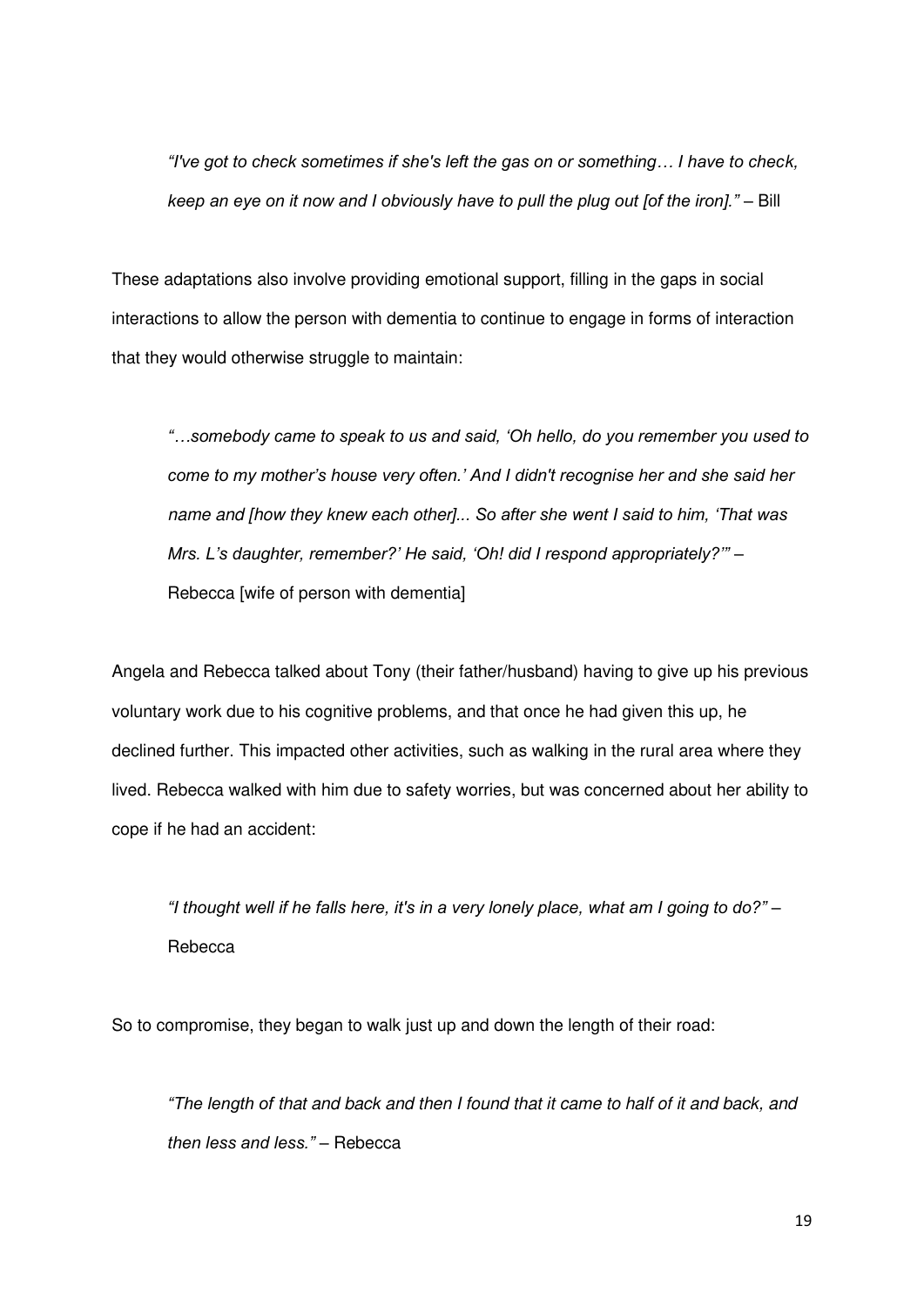The descriptions of managing and adapting, alongside the losses and diminished activities incurred as a result of cognitive decline, also sat alongside a shared reluctance from participants and relatives to seek help from outside of their family and social circle. Interviewees talked about help received from friends and family, but not from professionals. Although people with suspected undiagnosed dementia valued independence and relatives reported coping alone, in fact, they often referred to a network of informal support, such as neighbours and non-resident family members. This, coupled with avoidance or reluctance to rely on formal support seemed to give the impression of independence.

All participants indicated that they had minimal need of outside help, typified by comments such as *"we're quite happy as we are"*, which appears in two separate interviews, shown here in context:

Mary and Bill:

*Bill: We're quite happy as we are, and we go out every day.*

*Mary: Every day yes.* 

*Bill: We go to anything where we want to go like, cook anything we want, so.* 

Louise and Randall:

*Louise: I've got daughter-in-laws, but we don't see that much.* 

*Randall: Unless they want something.* 

*Louise: Yeah, unless they want something done. We're quite happy as we ar*e.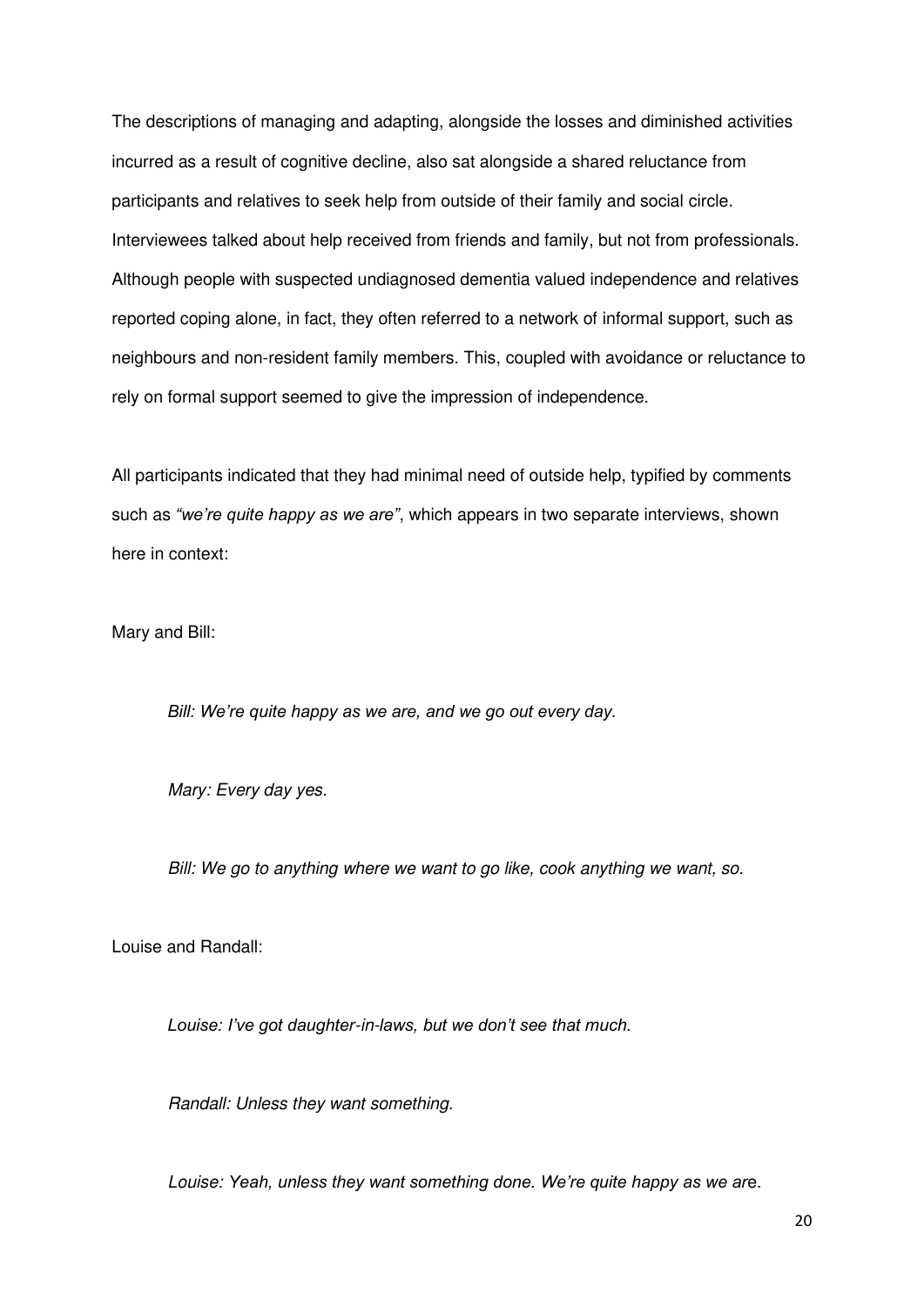The phrase is used differently in the two extracts. Whereas Mary and Bill went from describing being happy with their situation to giving examples of activities that demonstrate their satisfaction, Louise and Randall mentioned that they were not supported by family but minimised the impact of this by saying they were happy, implying that they did not need this support.

This sense of pride in, and/or obligation to, cope alone was reflected in use of the word "manage" by most people with suspected undiagnosed dementia and relatives in the context of how they live their lives. Again, the following quotes illustrate differences in how managing is viewed, with Doris acknowledging the changes and Randall suggesting that the current situation is an extension of the interdependence of the relationship.

*"I'm managing myself... I do all the cleaning myself, I do nearly all the gardening… It's a little bit harder but manageable"* – Doris;

*"We've always managed. If she can't manage something, I can do it; if I can't manage, or we'll do it together, we've always coped."* – Randall.

The descriptions of managing everyday life reflect how changes occur, are adapted to, and become part of people's everyday lives.

## Resisting formal support: independence and pride

Participants were asked if they had sought help from professionals for any cognitive problems they experienced, and if not, why. All six original participants said that they did not receive any professional help. When asked whether any professional agencies were working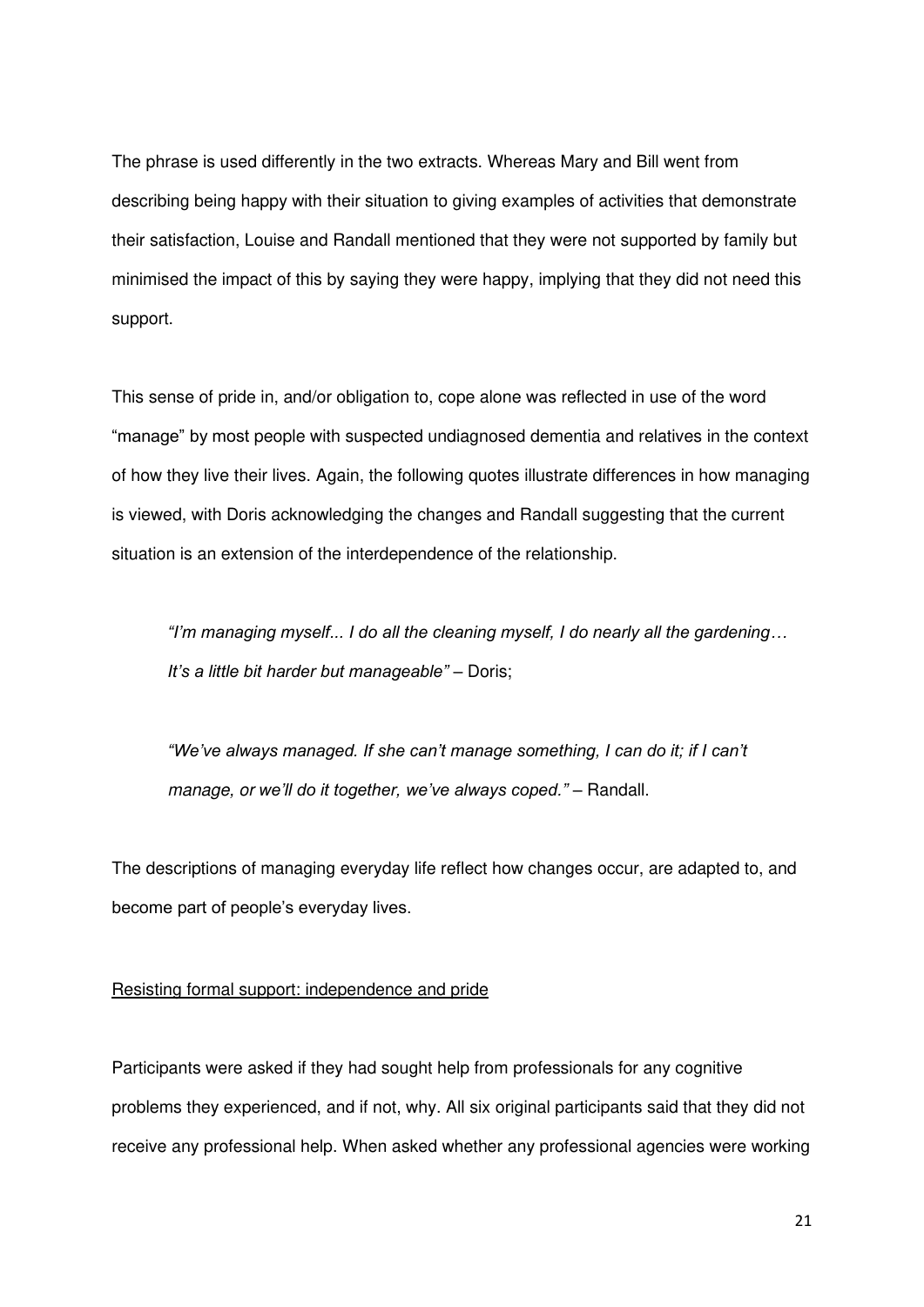with them at all, including physiotherapists, social services, home help or a cleaner, participants dismissed the idea, for example:

*"We don't need it, do we?"* – Mary.

This reaction demonstrates an attitudinal barrier to receiving formal help - that receipt of formal help is framed as a failure or weakness, and that participants did not recognize a need for help.

Participants talked more openly and extensively about how they, as individuals and as a family, coped. These accounts reflect the concerns of people with suspected undiagnosed dementia over being a burden, not just to health services, but also to their loved ones:

*"It's putting a lot of responsibility on her and she's not a well woman herself. I've got to try and ease up so that I'm not a burden to her."* – James.

Some people with suspected undiagnosed dementia and relatives suggested that they did not want to ask for formal help as they would rather cope alone, perhaps due to pride, so although they acknowledged issues, this wasn't enough to drive them to seek a diagnosis. For example, Mike stated that he

"wouldn't bother them [GP] with anything other than a physical thing." - Mike.

There is potentially a degree of embarrassment or even shame attached to cognitive difficulties and mental health issues that might be less present with physical frailty. James had contacted the GP about his back problem, but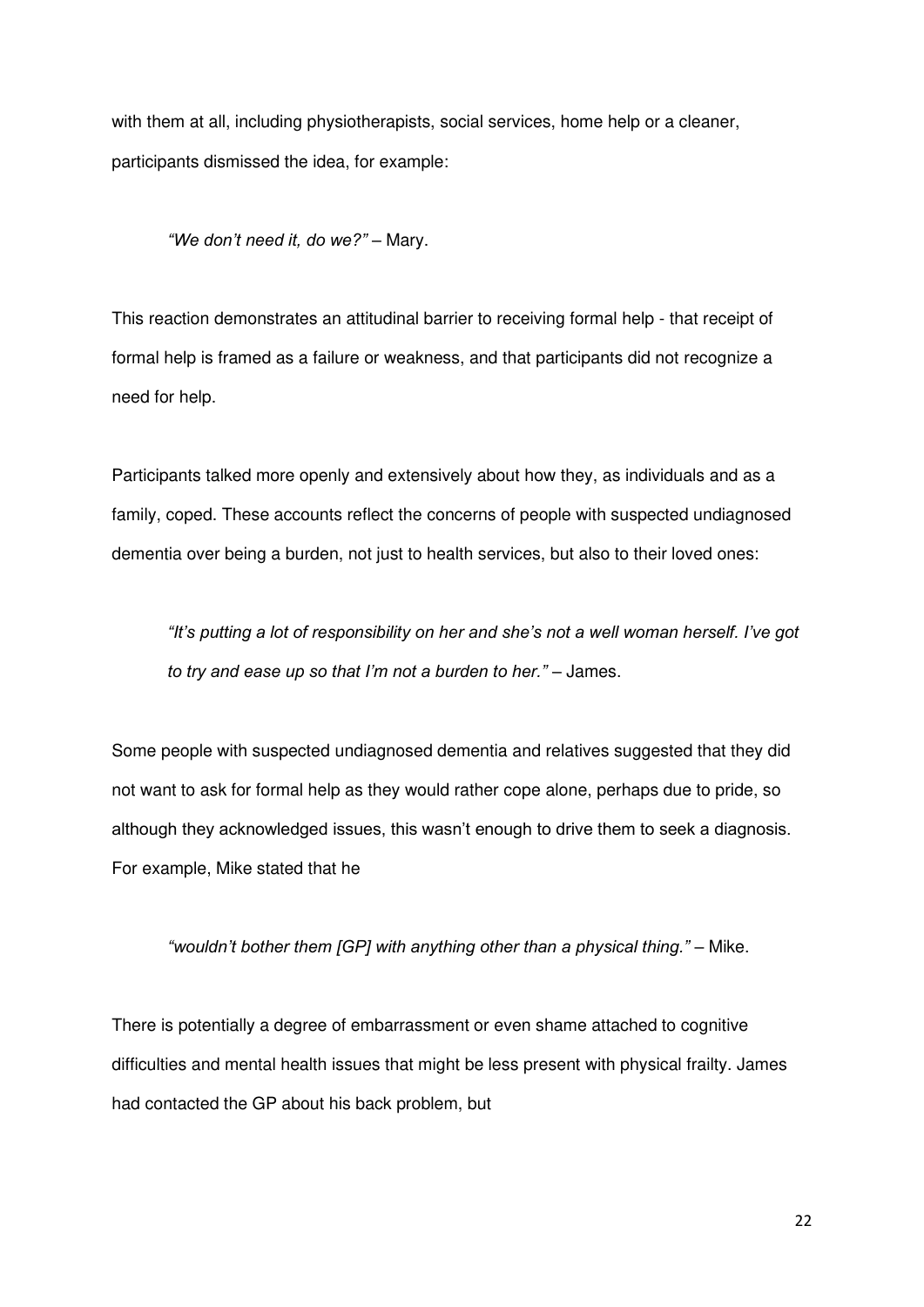*"I didn't want to go down to see him… I don't want to waste his time, they've got enough to do as it is."* – James.

He reluctantly agreed to visit the surgery for this physical problem but was adamant that he would not attend for memory problems. He suggested that this reticence to deal with what he saw as mental health, was because he was male:

*"I suppose you could say it's a mannish thing."* – James.

To exemplify this rejection of formal help, David, one of the retrospective relative-only interviewees, talked about his aunt, Bethan, receiving formal care from social services following her discharge from hospital. After three weeks, *"she told them to go away"*. When pressed to explain why, he said that he believed she wanted to *"do it all herself"*. David suggested that she took pride in her independence. Without speaking to Bethan herself, it is not possible to interrogate the complexity of reasons why she would not want social services involvement.

Rebecca and Angela talked about how Tony had not discussed his cognitive decline with either of them. He had masked it to such an extent that they *"had a terrific shock"* (Rebecca) at how poorly he performed on the assessment that was administered by the GP, so much so that Rebecca thought he was not taking it seriously and was making a joke*.* 

Angela explained that, although they realized in retrospect that he had been confused on a number of occasions:

*"He never said, 'oh I don't know what's the matter with me lately, I've forgotten this, or I should have gone there and I didn't.' Never."* – Angela.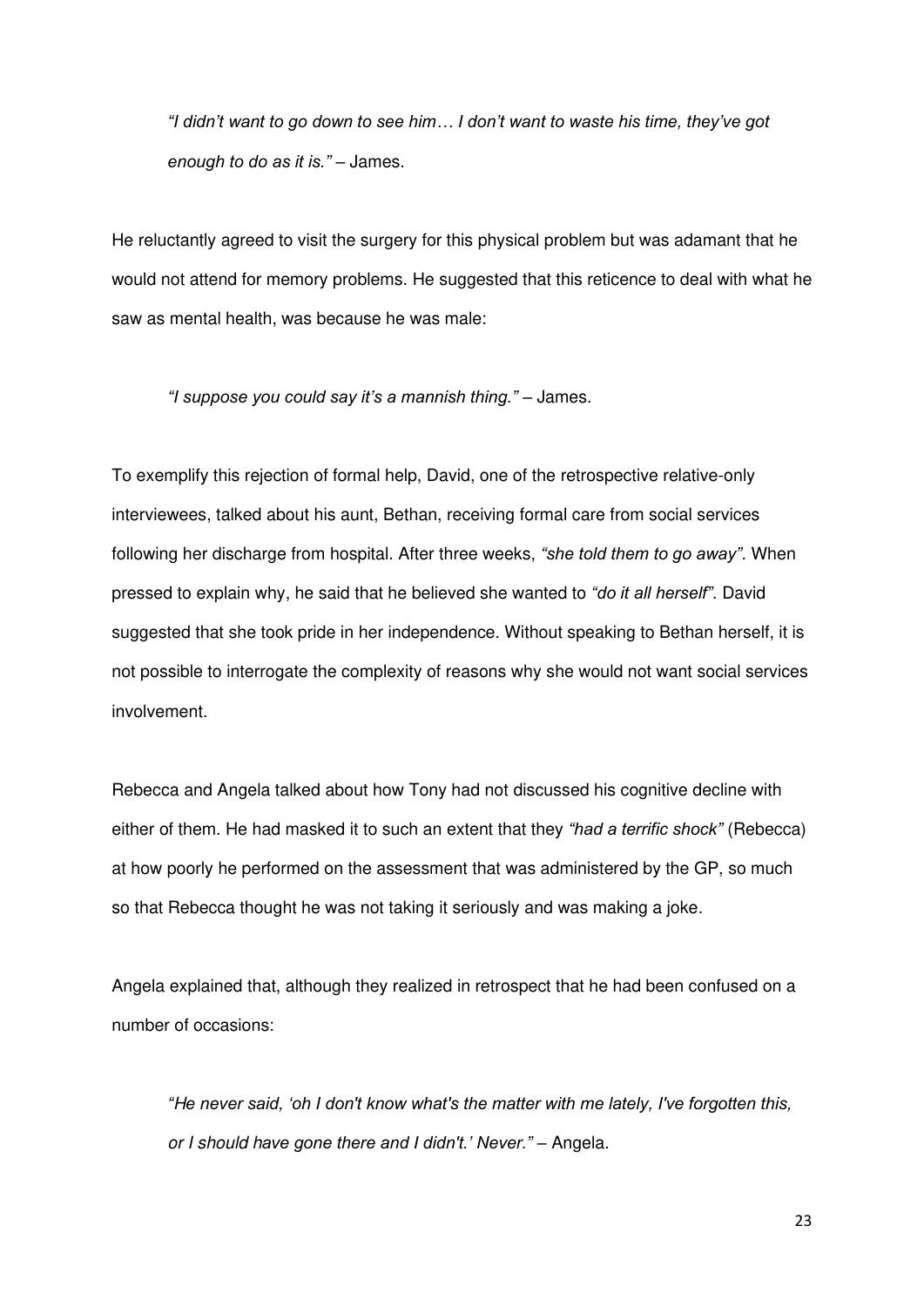#### Impact of informal care on family members

Spouses and other family members wanted to do the care work for their relative with cognitive problems, epitomized by Rebecca and Angela's situation. Angela gave up work to move home to take care of her father as she recognized that it would place a strain on her mother. They wanted to cope alone as they expressed that this is culturally considered the right thing to do:

*"We didn't seek external help… You tended to draw on your own resources."* – Angela

The frustration that Jenny expressed in her descriptions of trying to maintain a full-time job and a family of teenagers, while also being available for her father, is palpable:

*"He was having lunch delivered from a café, he was feeding it to the dog... I'd be like no dad, that was your dinner… after that, I was like… I just broke down. I was like, look I can't keep up anymore."* – Jenny.

The extent to which those living with cognitive difficulties rely on support from their loved ones might increase pressure on those relationships and the carer themselves. Barbara was increasingly taking care of James, affecting their relationship. For example, James had given up driving and was not able to use the bus due to his confusion over timetables, so Barbara had to drive although she disliked this.

Even with the amount of care work that Barbara was undertaking, she remained reluctant to accept outside help and would prefer that James did more for himself. Barbara was also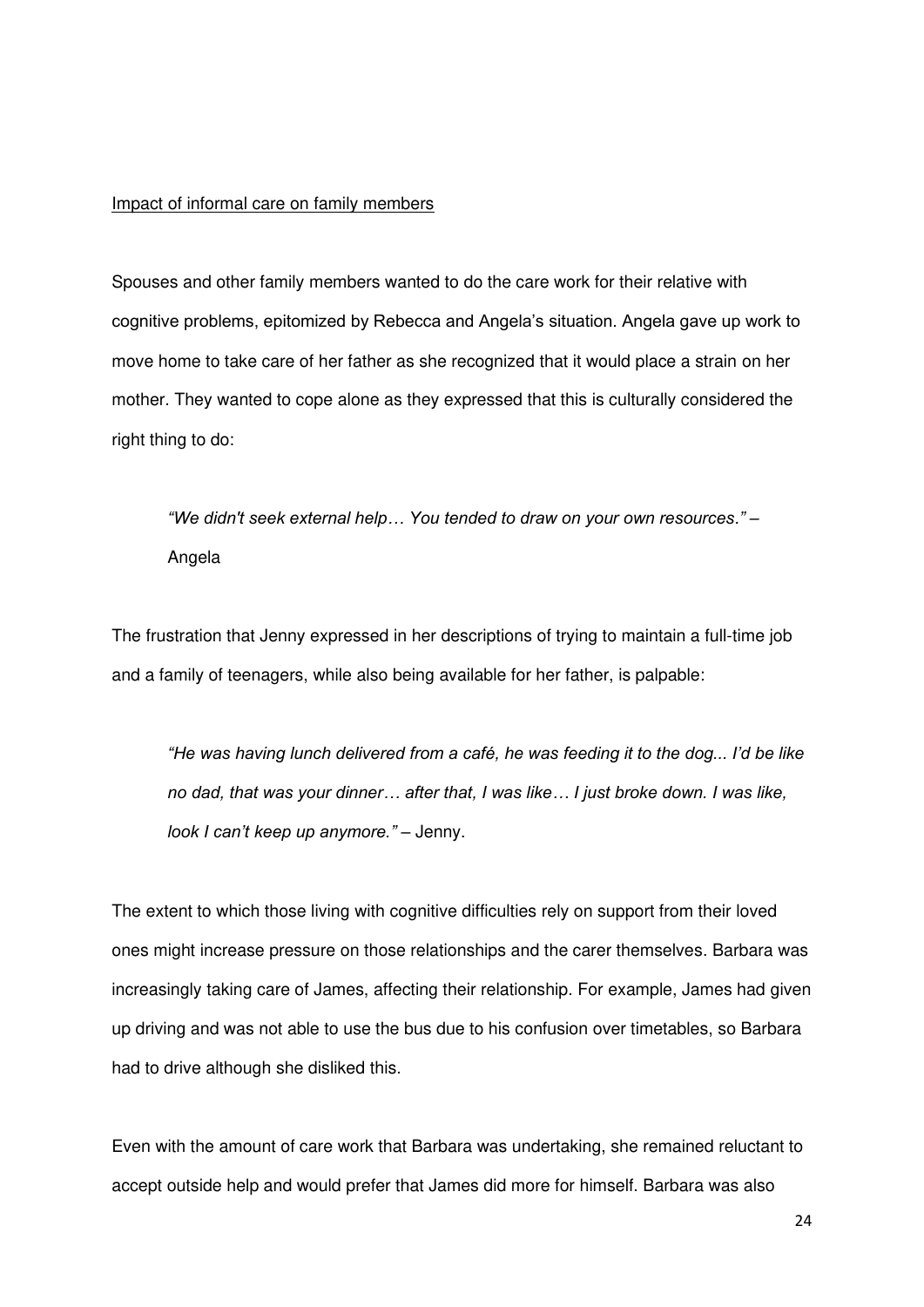taking care of her grandchildren, two of whom lived with them at the time of interview. Due to her situation, she was expecting to burn out at some point:

*"I suppose I'll push myself to the limit. I'll do it, while I can do it, I will do it, but then there might come a day when I think right, pff, that's it."* – Barbara [wife of person with suspected dementia]

*Expectations inform diagnosis-seeking* 

## Expectations of service obstacles

Participants did not mention seeking a diagnosis or medical help; however, two spouses did suggest that they would like their spouse to discuss the situation with the GP. Amy, Mike's wife, who was interviewed separately, said that she felt he should go to the GP:

*"If it's going to worry him."* – Amy

Mary's husband, Bill, said during a dyad interview that he wanted her to go to the doctor.

*"I have tried to push you for the [GP] surgery haven't I, to mention it to the doctors?"* – Bill

At least a portion of the reluctance to visit the GP can be attributed to service obstacles, both experienced and expected. Participants and relatives talked about how difficult it is to get a GP appointment or to have continuity of a relationship with the same doctor.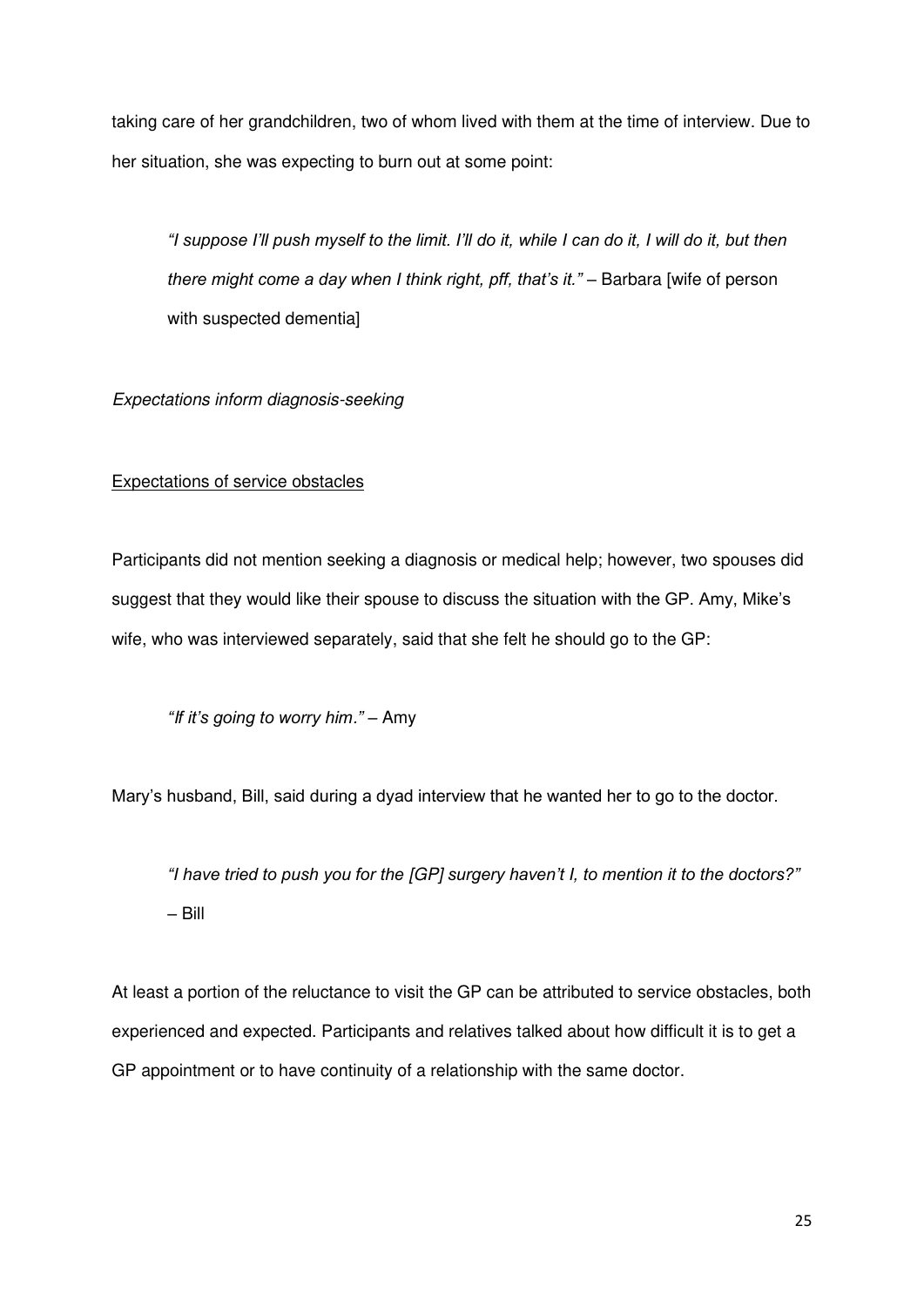*"It's different in [local town], we haven't got a family doctor now. Like we used to… They don't know her history or anything of it."* – Lloyd.

Mike had previous experience of working professionally in social services, and had a low opinion of the capability of the GP to help:

*"GPs have very little idea… They are so busy with routine things like mumps and measles that they don't have time, they don't have the knowledge base."* – Mike

The UK National Health Service (NHS) services were framed as involving a long wait to be seen and then when the appointment takes place, very little is achieved. This deters people who are already worried about being a burden on others.

*"The last time I went to the [GP] surgery was years ago."* – Mary

The frustration at the delays in care and seeing different staff each time, meaning a lack of continuity of care, can be summarised by the following:

*"I'm waiting to see somebody aren't I?... [physical health problem] Yeah I'm still waiting, still waiting. There's no point in me going to see anybody else because they'll say, 'Oh yes we'll get you scanned'. They won't be there when I have it."* – John

This expectation of a lack of support may be well-founded. Jenny described groups that her father attended, but said that it was over a year from when she took on his care to when she received information about those groups, which would have benefited both her father and herself as a carer had she known earlier.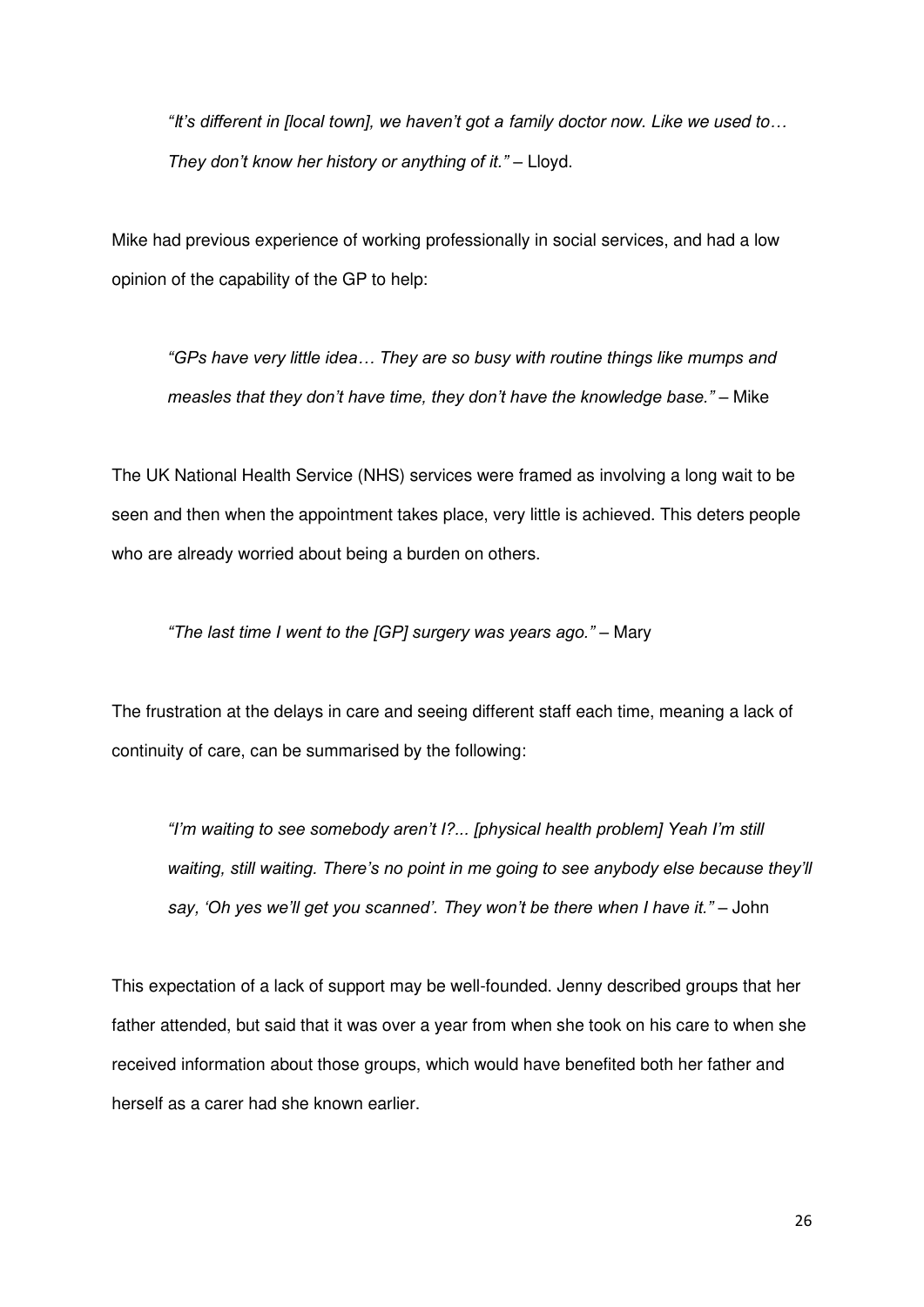*"You've got to get to rock bottom before anybody will help you. Shout, scream, and even that's not enough sometimes, and it's really not fair. Because they don't tell you where the help is either."* – Jenny

Angela and Rebecca said that they had not been offered any follow-up from services following Tony's diagnosis, only leaflets. They said that they had initially not sought help, but had mainly coped alone, suggesting that it was a point of pride to provide informal support. However, there were occasions when they had attempted to call and had not been able to get support. Angela's explanation for this was a lack of resources:

*"They're not there. They're busy, they've got emergencies. There aren't that many of them, unfortunately, so they're spread pretty thinly."* – Angela

The dissatisfaction with services was apparent from the interviews with Jenny and Rebecca and Angela, but they were clear that it was a structural issue related to services being underresourced, while the majority of individual staff were praised. There is a tacit acknowledgement throughout the interview with Rebecca and Angela, as with many of the other interviewees, that as there is such a critical lack of resources in the NHS, one should only access the service if one is desperate and one should otherwise continue to cope alone.

*"I think that is classic down to resources. There weren't the CPNs [Community Psychiatric Nurses] available. So if you were coping, as far as they were concerned you were coping. They didn't come."* – Angela.

#### Treatment concerns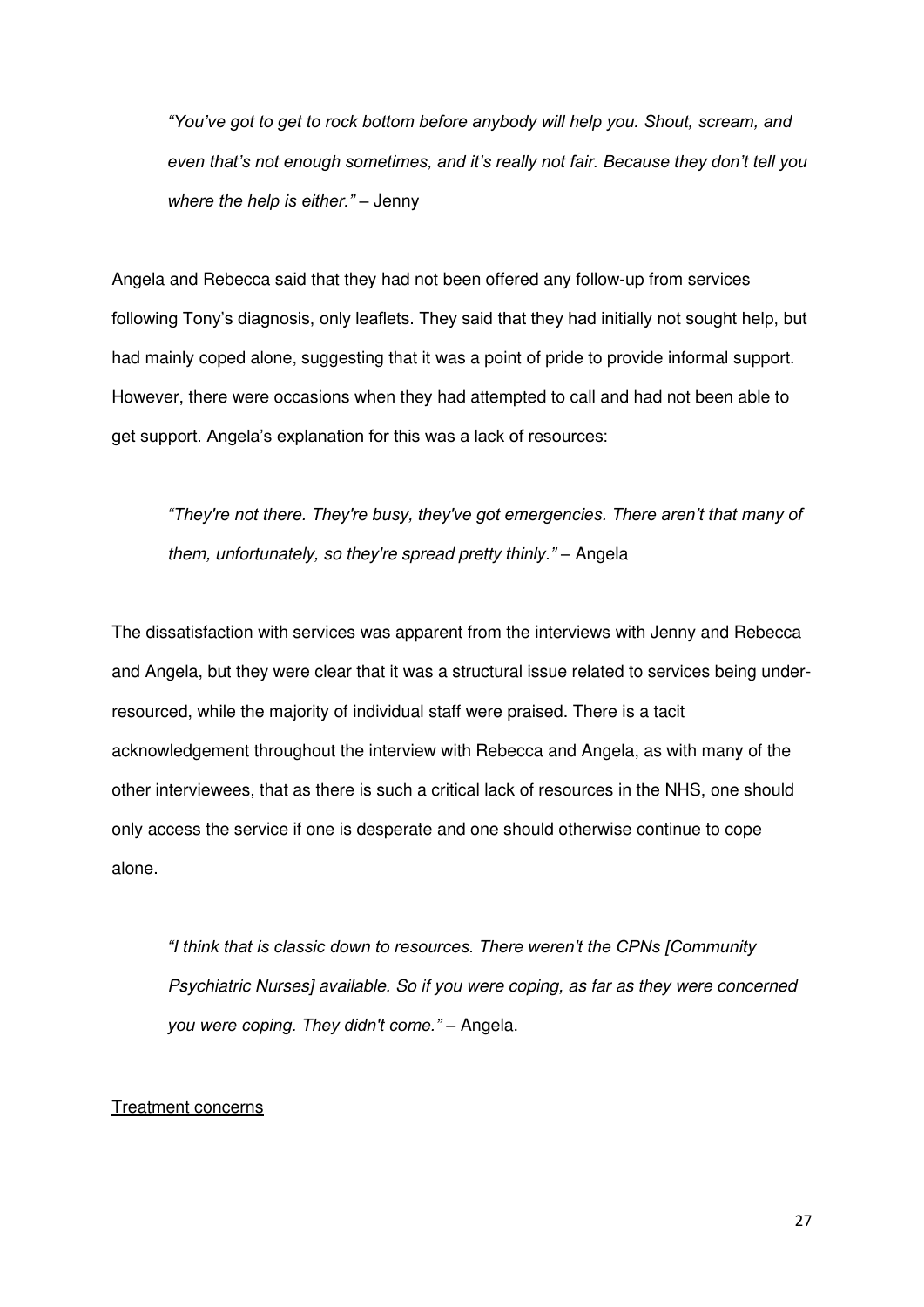Participants expressed the belief that no effective treatments were available to help or improve their cognitive function. It was suggested that any potential improvements would be minor compared to the amount of effort that would be required to get the treatment.

*"I know it's possible to stimulate the mind and do things, but John can't get out and that's the main deterrent." –* Doris.

Mike, who had previously worked with people with dementia and was therefore knowledgeable about services from past decades, had already decided that there was no reliable treatment:

*"I don't think there's anything, there's no medication that's going to be any good."* – Mike

Similarly, Lloyd had developed a pessimistic view from discussions with various health professionals:

*"I don't know what she can do. I had a talk with the doctors in [local town] but they can't do anything about it."* – Lloyd

As Louise explains, the consequence of this perception for some is that they must cope alone:

*"There's nothing you can do about it, so I've learned to live with it."* – Louise

The low expectations associated with seeking a diagnosis and obtaining treatment are compounded by the perceived negative impact such a course of action might have on other aspects of their lives, such as their ongoing physical health needs. John, who does not leave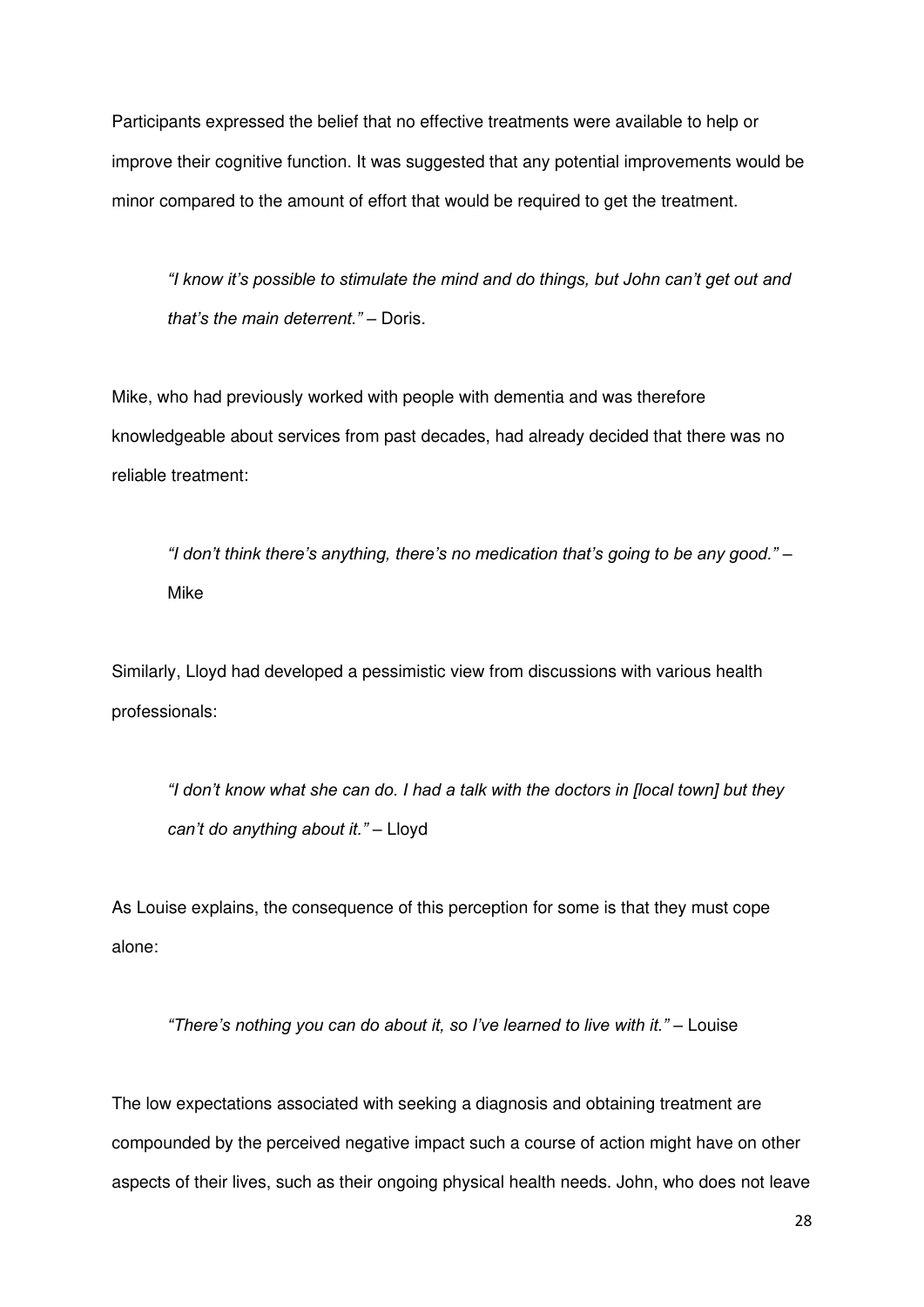the house over the winter due to his worry about infection, was particularly concerned that any treatment or assessments would require him to attend a clinic, exposing him to infection risk.

#### **Discussion**

We explored the contexts and circumstances of people who live with and cope with cognitive difficulties without having a formal diagnosis of dementia. The themes arising from the accounts of participants in this study have considerable scope to inform our understanding of the experiences of those living without a formal diagnosis of dementia and their family members. First, people may view their physical health problems as having a greater impact on their lives than their cognitive difficulties. Second, the support they receive from spouses and their wider informal networks provides substantial protection from the challenges posed by cognitive decline, but this is precarious due to the possibility of carer burnout. Third, their low expectations of formal help and treatments inform their diagnosis-seeking behaviour.

Findings from this study of people with suspected undiagnosed dementia show clear similarities with findings from prior studies of those with diagnosed dementia (Górska *et al.* 2018; Hillman *et al.* 2018, 2019). Yet a clear difference emerges in perception of cognitive difficulties: participants in this study represented their cognitive problems as relatively insignificant in the context of their everyday lives. As highlighted in this paper, this gave rise to a variety of strategies both by those living with cognitive difficulties and their relatives/carers, to manage and account for cognitive difficulties in the absence of a formal diagnosis.

#### *Physical health is paramount*

The impact of physical health on the life satisfaction of older people has long been established (Puvill *et al.* 2016; Wikman *et al.* 2011). Co-morbidities such as hypertension are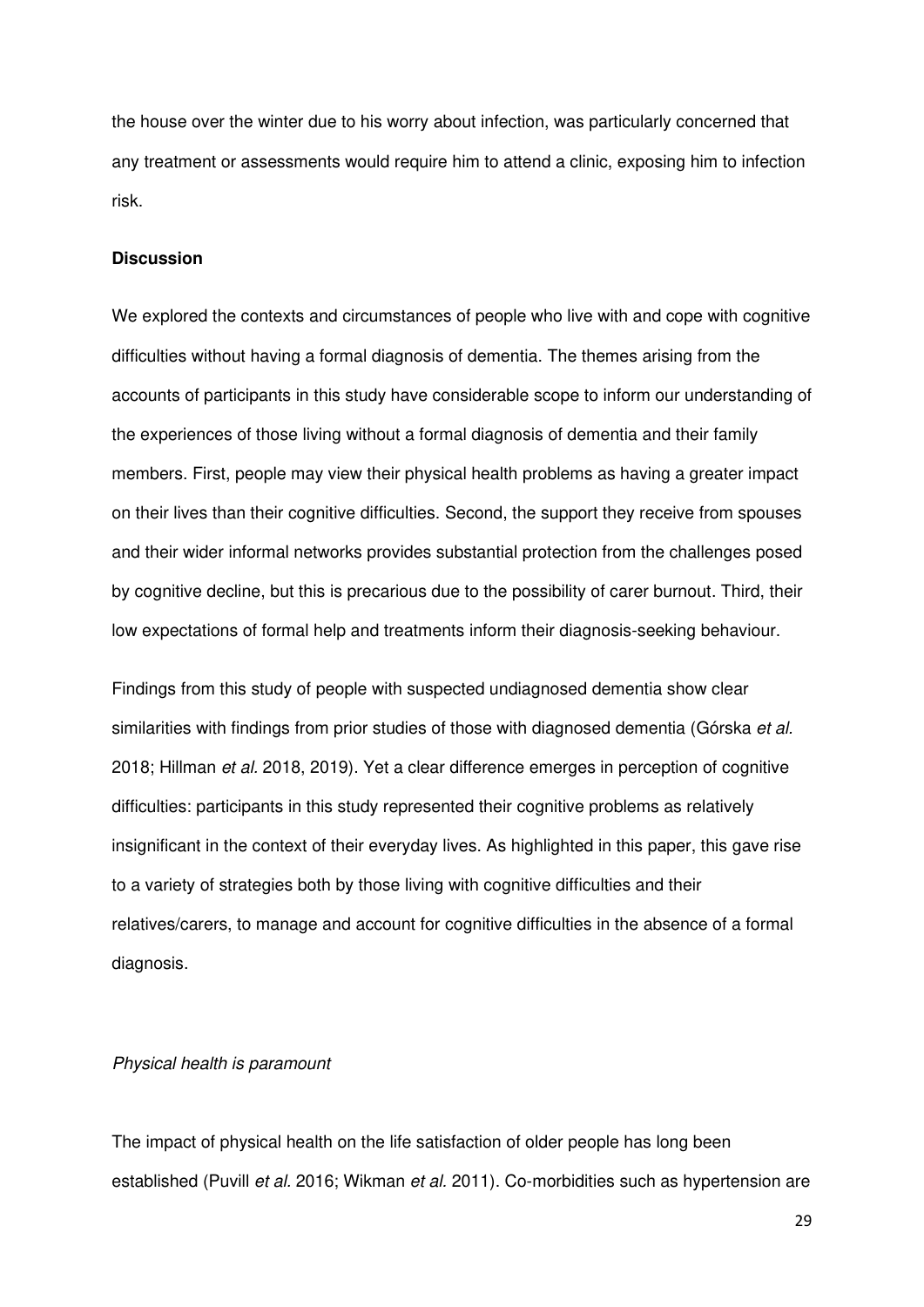common among people with dementia (Nelis *et al.* 2019). For our participants, it is as much about the relative legitimacy attributed to physical difficulties as a problem to be addressed and acted upon, as it is about the impact physical health has on their lives. This combination of impact and legitimacy accounted for the differences people with suspected undiagnosed dementia described in how they sought help for physical health problems compared to their propensity to cope with and manage their cognitive difficulties themselves. If a family gives less legitimacy to cognitive problems, perhaps they are less likely to seek help when someone experiences these, whereas those who see cognitive difficulties as relatively important would be more likely to seek help.

Connected to the legitimacy attributed to help-seeking for physical health problems is the belief expressed by participants that slow cognitive decline is a normal part of ageing. This is well-documented in previous studies of attitudes to dementia (Clare *et al.* 2016) and cited as a reason for not recognizing early signs of dementia (Rimmer *et al.* 2005).

Normalising might be a key aspect of living with symptoms of cognitive decline while having no diagnosis (Parker *et al.* 2020). Part of seeking a diagnosis is to acknowledge that there is a problem (Brossard and Carpentier 2017). Acknowledging cognitive decline as potentially reflecting an illness might be associated with lower mood (Clare *et al.* 2016); therefore normalising behaviour could be a coping strategy. Individuals with symptoms but no diagnosed condition, for example, chronic pain, are known to express a desire for the symptoms to recede but do not necessarily want a diagnosis, which might change their perception of themselves (Nettleton 2006).

We have illustrated how some family/caregivers have difficulty in noticing gradual changes (Brossard and Carpentier 2017) and labelling these changes as a disease (Krull 2005). In the circumstances of incremental minor changes, people struggle on, managing and coping with each new change. Carel (2014) describes illnesses that gradually alter everyday capacities, changing expectations, realigning meanings, values, and ways of being that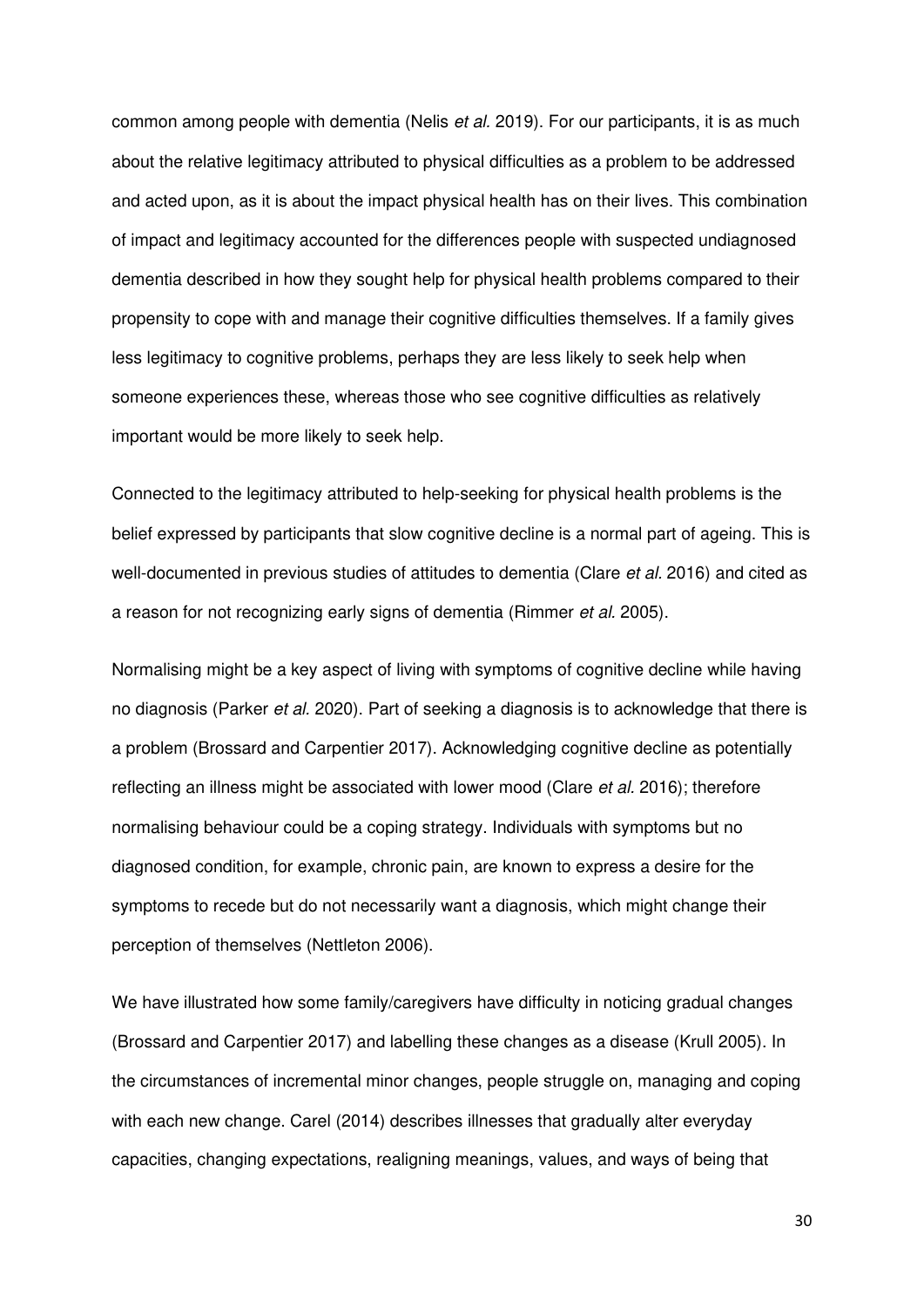adjust to the new experiences, and distance the individuals from their previous lives. This process may be enacted in our participants without a specific label for the condition, other than "getting old".

The changes described by the person living with dementia can mask the full extent of the difficulties (Johansson *et al.* 2015). However, the narratives collected in this study provide a useful source for understanding reluctance in seeking out a diagnosis for cognitive difficulties. Most of the participants in this study mention that their cognitive decline is to be expected. Expectations of later life might have a significant bearing on what people are willing to live with and cope with, possibly reflected in inequities in diagnosis and helpseeking (Connolly *et al.* 2011).

#### *Informal support protects from challenges*

This study shows the difficulties facing relatives in recognizing cognitive decline (partly due to the slow, incremental nature of the change in their loved one) and in identifying it as a problem to be addressed (by seeing it as a normal part of getting older) and seeking some form of formal help (by not wanting to take the place of a person in greater need).

Independence is often important for people living with dementia (Clare 2002) and the need to cope alone is also reflected in the literature on carers' needs (Eriksson *et al.* 2013). For our participants, the descriptions of self-reliance appear to be related to a cultural belief that it is necessary to cope independently and perhaps a sense of shame in being unable to continue to perform independent tasks previously taken for granted. Gendered mechanisms influence this, in the sense that hegemonic masculinity dictates that men are self-reliant, independent and do not show weakness, a strategy which some men with dementia might adopt to maintain personhood (Tolhurst and Weicht 2017). This stoic attitude prevents some of the male participants in this study from seeking medical advice due to their cognitive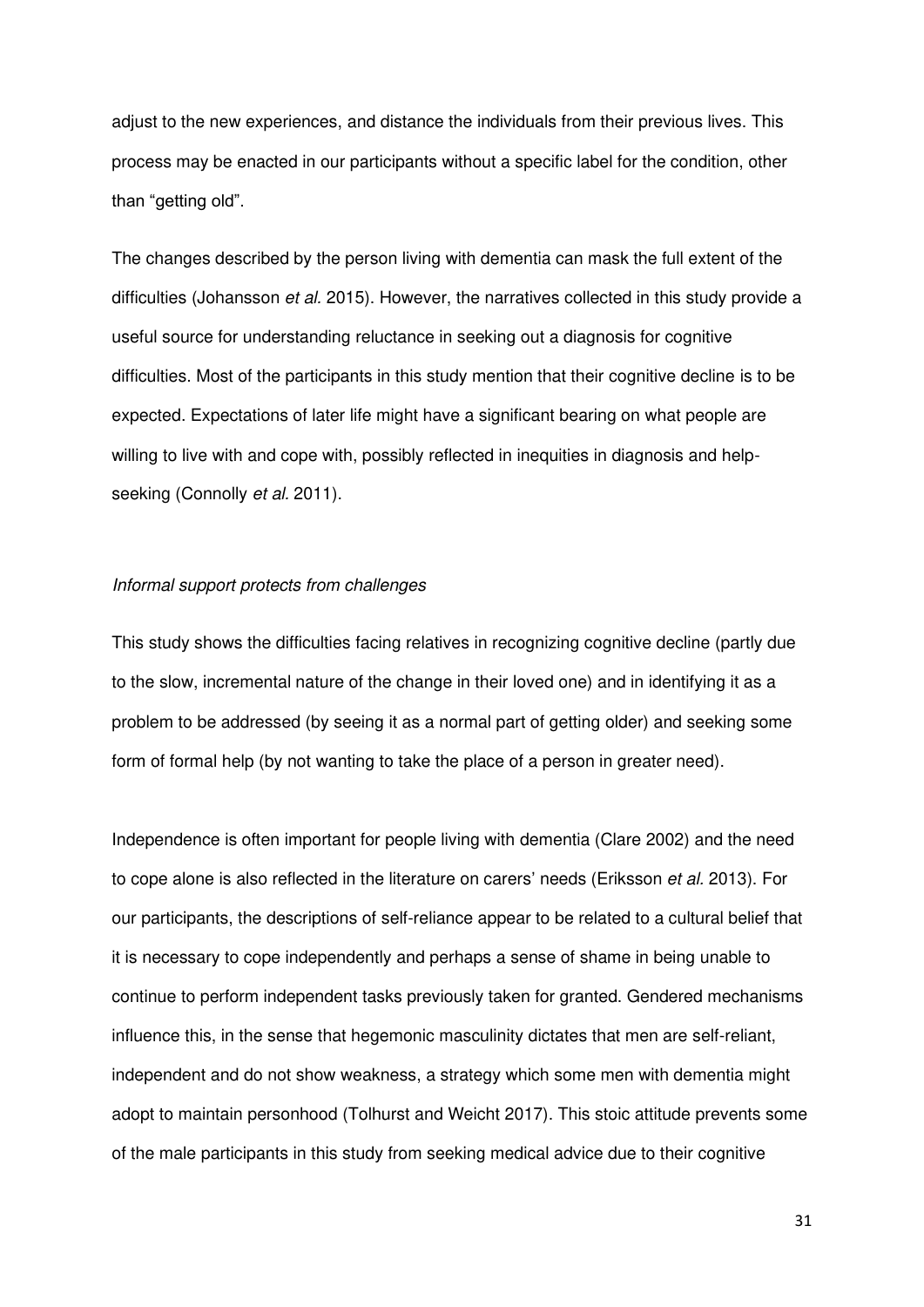problems. Whereas for women, in the ability to continue with housework and other gendered tasks, including emotional labour in female carers, pride might prevent the admission of difficulty in fulfilling this culturally sanctioned female role (Eriksson *et al.* 2013).

A diagnosis does not necessarily restrict independence, however it might be that the cultural understanding of dementia is of the later stages, including a seemingly inevitable decline, restricted life and loss of 'personhood' (Feast *et al.* 2016: 429), leading individuals to be reluctant to recognise this in themselves and their loved ones. Some spouses expressed concern that they might not be able to cope in the future, suggesting a sense of precarity with the current situation, even while hoping that it would remain stable.

The belief in the need to cope alone and the role of the caregiver as an extension of the normal female household role is reflected in other studies of carers, especially of female carers (Eriksson *et al.* 2013). When male spouses are carers of their wives, this contradicts the culturally expected role and can lead to a lessening of intimacy (Fee *et al.* 2019). Participants expressed a great desire to avoid being a burden, meaning that spouses might feel pressure to hide any feelings of stress or difficulty that they have, reducing the possibility of help-seeking.

The checking behaviour that relatives in the present study described is an additional responsibility that provides a form of what Schrauf and Iris (2012: 743) call 'scaffolding'. Rather than the spouse taking over certain household tasks or activities, so that the person with cognitive decline no longer performs them, they are checked or redone by the relative afterwards. McCabe *et al.* (2018) extend the scaffolding metaphor and discuss how managing dementia is a collaborative exercise that progresses as the individual requires increasingly more complex strategies to cope with their difficulties. This scaffolding in both the practical and emotional nature of people's relationships, and the forms of support they provide, enable a degree of continuity and security for the person living with cognitive difficulties.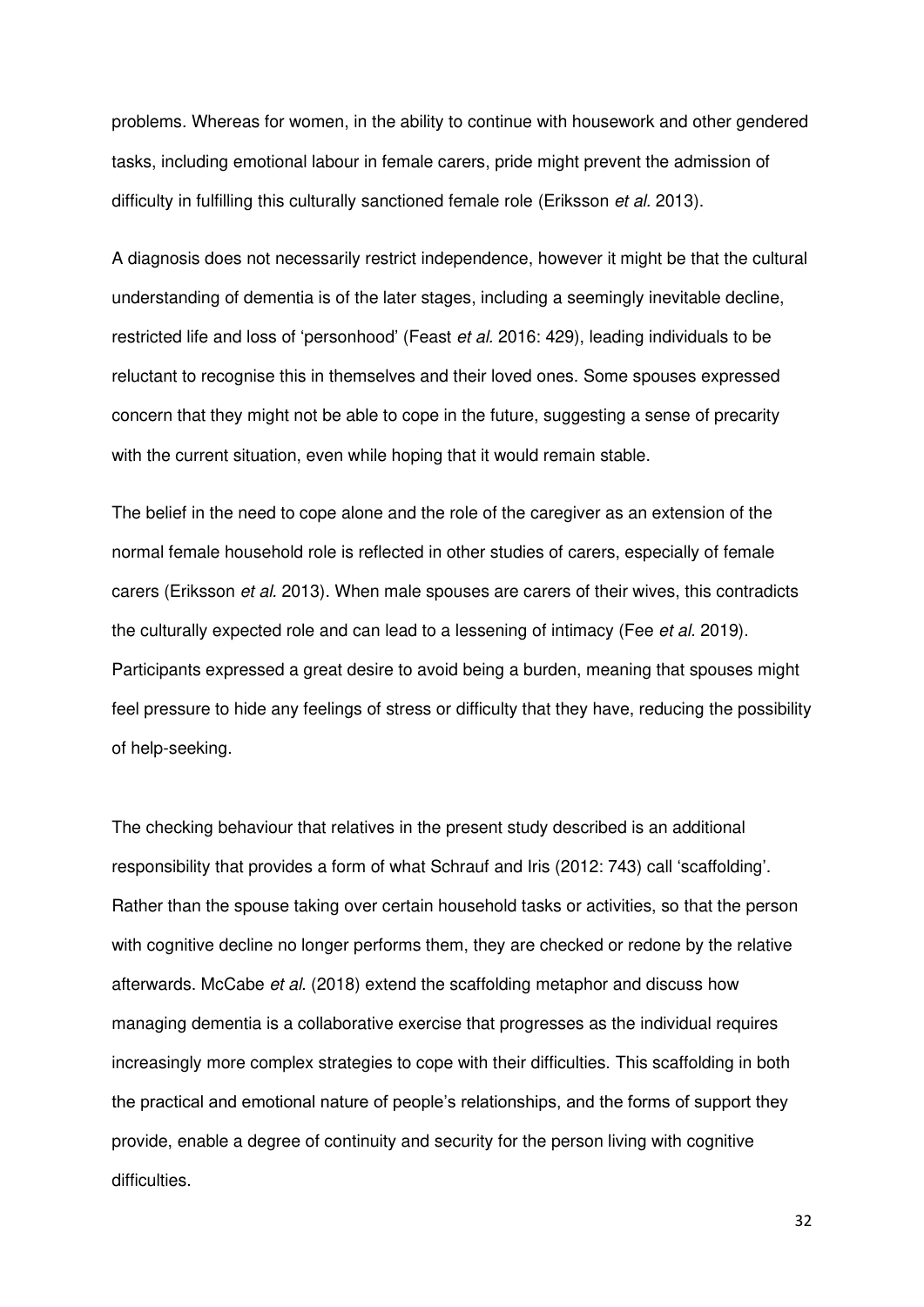Brossard and Carpentier (2017: 567) show that informal support, referred to as 'network mobilisation' can delay seeking a diagnosis because there is no perceived need for a diagnosis or formal support. Support and practical scaffolding from family might prevent the crisis that leads to a diagnosis (Brossard and Carpentier 2017). We have also seen a perception in our data that services are only available for those in crisis. Thus, scaffolding helps prevent a crisis which in turn is perceived as the only way into services. Investment in scaffolding is very important where services are seen as crisis-only or where people don't want to be a 'burden'. Conversely, a protective factor of the long-term partner is seen in Aldus *et al.* (2020), so that having no close observer might also pose a barrier to obtaining formal help in the form of diagnosis. Our data suggest that to ensure that a person seeks a diagnosis, the optimum situation is that sufficient informal support is provided and at least one relative can notice the signs and is confident in asserting the need for professional involvement.

#### *Expectations inform diagnosis-seeking*

Our data suggests the perception of health services among this group is relatively poor, describing them as difficult to reach, stretched, and with a high turnover of stressed staff, leading to a focus on those most in need. This can deter the person who doubts their entitlement to receive help. Our data, alongside carer accounts in the literature (e.g. Minghella 2013), demonstrate that this perception may be well-founded. The experience that dementia care services are patchy and difficult to navigate is represented in reports from staff in England (Sutcliffe *et al.* 2016) and people with dementia and their carers in the UK (Peel and Harding 2014). This phenomenon is not unique to the UK. Studies in Europe and Australia of the under-use and non-use of services for people with cognitive decline demonstrate a perception that the cost/benefit balance for use of the service is too high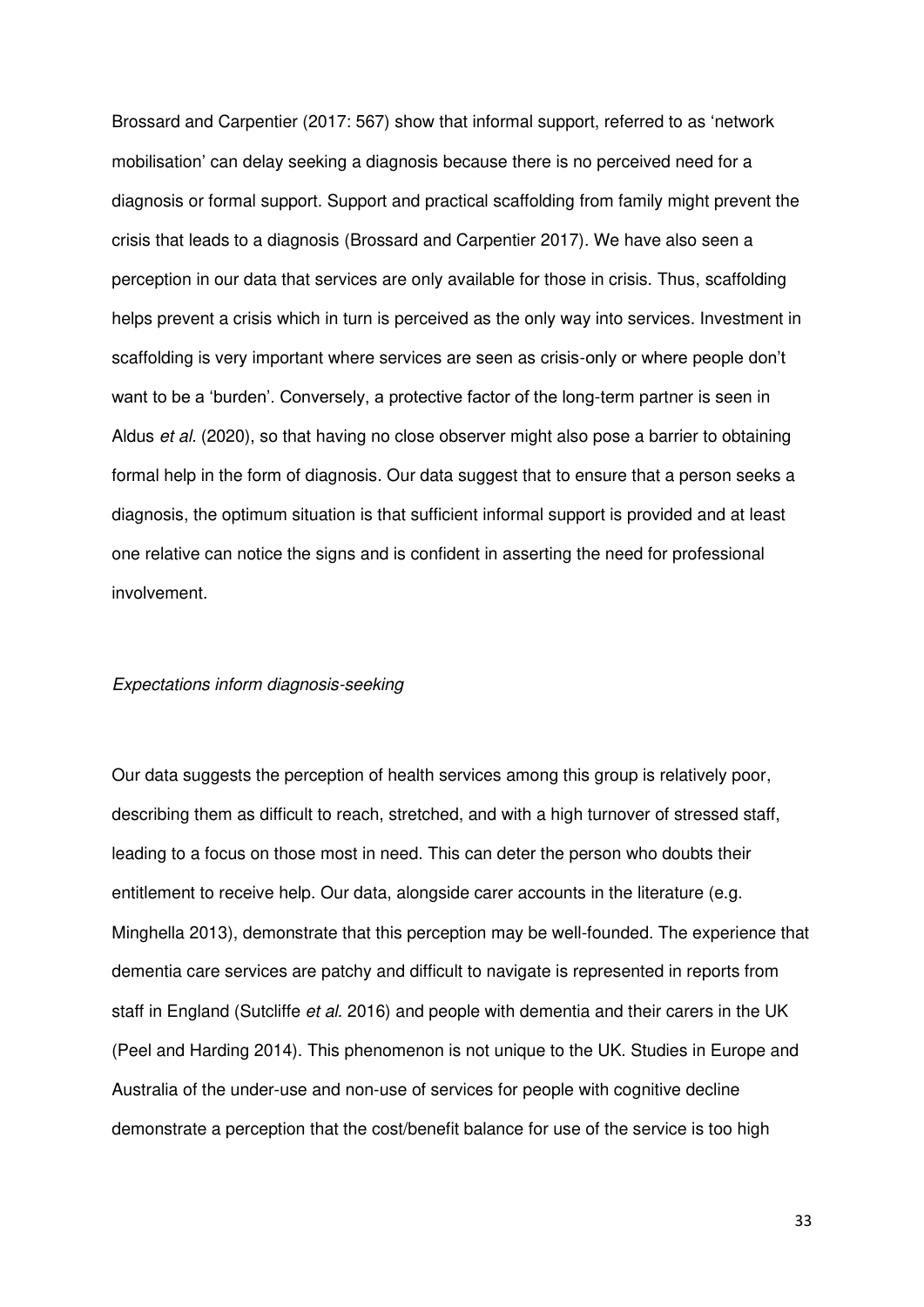(Stirling *et al.* 2010), that the complexity of access is off-putting (Stephan *et al.* 2018) and the service itself is not adequate (Moholt *et al.* 2020; Rimmer *et al.* 2005).

There appear to be contradictory beliefs surrounding services in our data, with an implication from our findings that the services are for those in crisis only alongside the belief that GPs are busy with "routine things" and do not have expertise. It should be noted, however, that the services referred to in our sample are specialist services for people highlighted as in need, whereas GPs are general services, expected to identify those in need and make referrals to specialists. There is a common point to be made in both comments from participants, that is the breakdown in this chain leading to a lack of provision.

People's beliefs in what treatment options might be available to them are likely to influence their decisions to pursue a diagnosis. Getting treatment and medication for the family member was identified by carers as a key benefit of diagnosis by Wackerbarth and Johnson (2002); therefore access to pharmacological treatment is likely to be a motivating factor for seeking a diagnosis. However, the belief that very little treatment is available as in our sample, might be verified by a health professional (Wilkinson *et al.* 2004), and the expectation of practical issues in accessing treatment (Parker *et al.* 2020), were powerful barriers.

For participants in this study, it seems that the perceived physical and emotional effort required to pursue a diagnosis does not match expectations of the subsequent treatment, interventions or support that may follow. The degree to which seeking a diagnosis is a good use of energy is therefore undermined. The informal cost-benefit analysis of seeking a diagnosis undertaken by people with signs of cognitive decline and their relatives, coupled with a low expectation of service provision once the diagnosis has been received, would lead to a conclusion that the inherent value of a diagnosis is relatively low for people with already difficult lives. Our participants' views are aligned with findings of Schrauf and Iris (2012),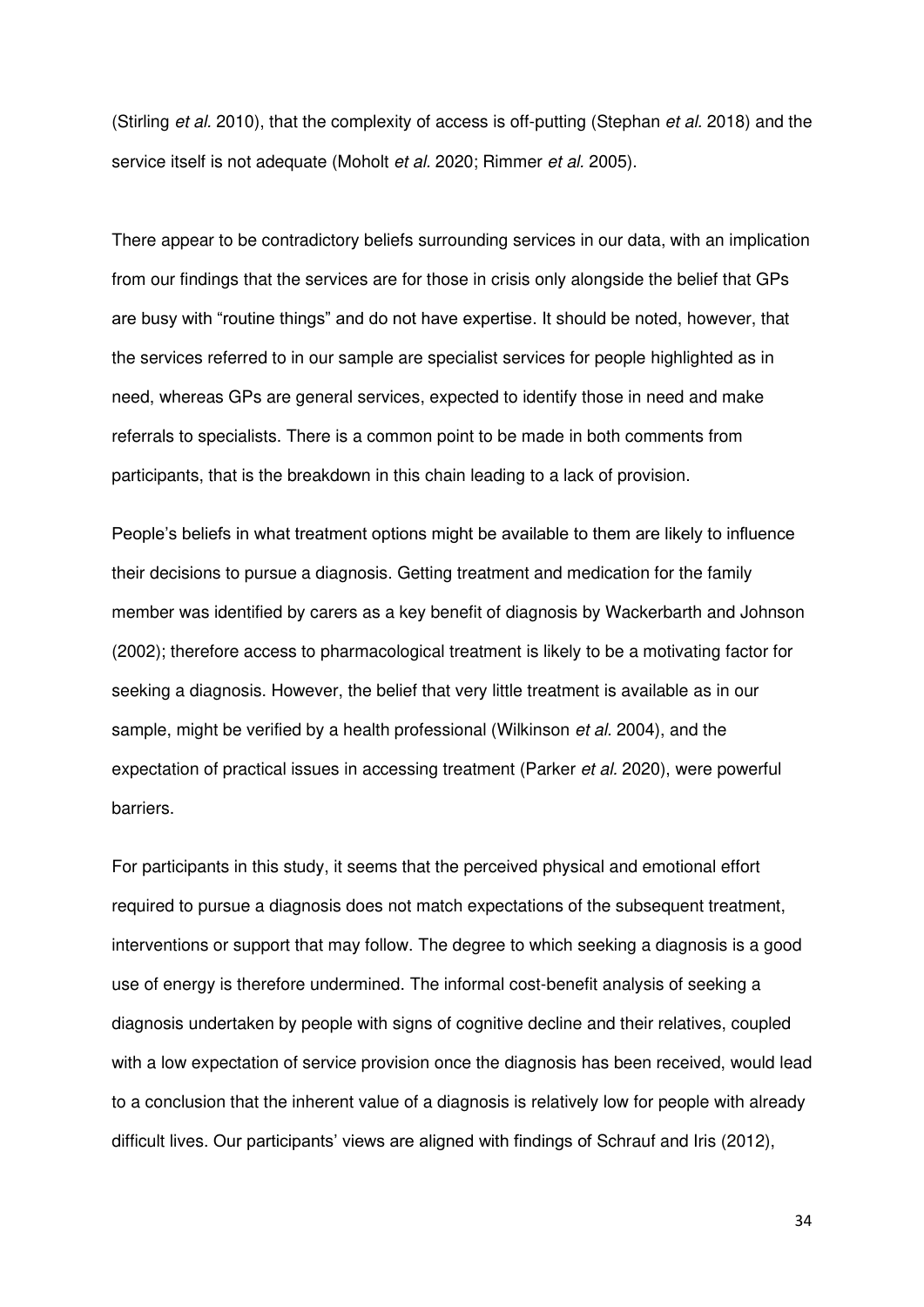where the 'adaptive response', of not seeking treatment but relying on informal care, is preferred.

The main benefit of an early diagnosis cited by de Vugt and Verhey (2013) is to allow the development of coping strategies. Our data suggest that this might be accommodated in informal support networks among people getting older without the need for a diagnosis.

The accounts of our participants illustrate a complex interaction between a set of interconnecting expectations, perceptions and everyday strategies for coping that culminate in a propensity to avoid seeking formal help or a diagnosis. These factors include: the expectation of services as lacking or only for those in crisis; scaffolding practices to avoid a crisis occurring; the maintenance of 'normality' in everyday activities and interactions; the distinction between formal and informal support; and, finally, the distinction between physical health problems, seen as legitimate, and cognitive problems, seen as less legitimate.

People might prefer self-reliance and informal help, but this might also be the result of an expectation that there is no other option (Schrauf and Iris, 2012). Peel and Harding (2014) point to the chronic underfunding of services in the UK and difficulties in access leading to cultural expectations that services will be inaccessible to the degree that people make their own arrangements for care. Taking control of care arrangements then becomes an indicator of independence, but risks being mistaken by service providers as a lack of need (Eriksson *et al.* 2013). The expectation that there is little or no effective treatment for dementia is associated with lower wellbeing and higher stress among carers (Quinn *et al.* 2019). The lack of services in Wales is a major barrier to diagnosis, according to an Alzheimer's Society report (Southern 2015).

Fears of losses expressed by carers in this group are aligned with actual losses experienced by people with a dementia diagnosis (Aminzadeh *et al.* 2007; Robinson *et al.* 2011; Sanford *et al.* 2019). However, the fears in this participant group seemed to be linked to avoidance of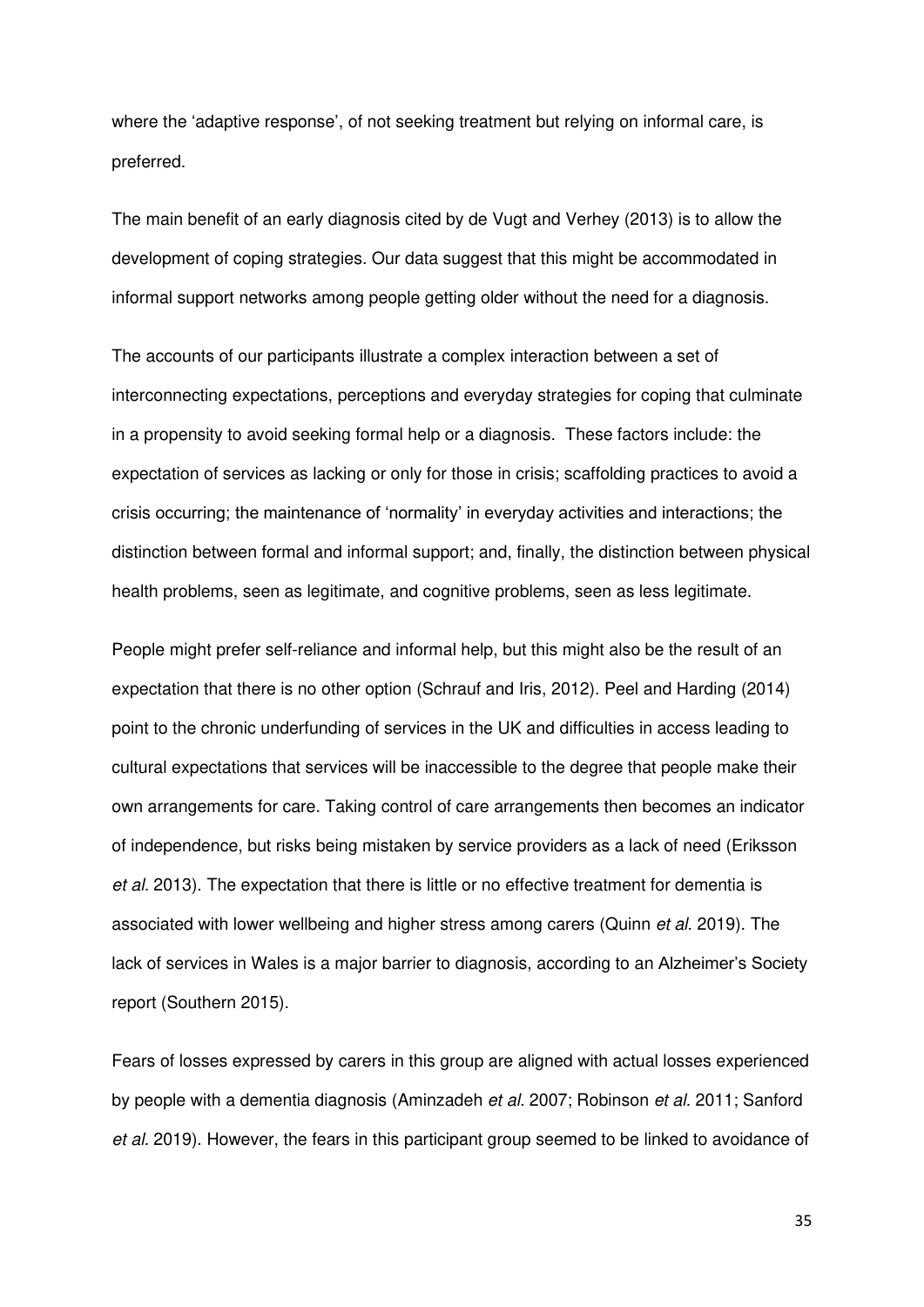taking steps towards change, describing a sense of wanting to hold on to the status quo and stay as they are.

#### *Study strengths and limitations*

This is the only known qualitative study that accesses people who are living with significant signs of dementia but without a dementia diagnosis. The majority of investigations of people without a dementia diagnosis are either retrospective (i.e. following diagnosis, e.g. Schrauf and Iris 2012) or during the diagnostic process. Accessing individuals who are not seeking a diagnosis is understandably difficult and the methodology used here of following up people who have previously participated in a larger study of cognitive health in ageing is innovative. This is a key strength, as there has not, to our knowledge, previously been a participant group such as this represented in qualitative research. The sample was small, due to the time that had elapsed since the interviews for the original study, and was augmented by a sub-sample of retrospective relative-only interviews.

We were limited, due to ethical considerations, in the form of our interview questions and were unable to specifically ask about dementia or a medical diagnosis concerning memory problems unless the participant mentioned it directly. We also do not have information about the severity of participants' symptoms from the original study. We were only able to access the list of people who met the study criteria for a dementia diagnosis but had no dementia diagnosis in their GP records, and did not have access to other information such as individual scores on cognitive tests. The nature and severity of dementia might have a significant impact on the participants' experiences. However, scores on the tests would have been from five years previously and would not indicate rate of progression of severity. We were able to ask about subjective experiences of difficulties and challenges and the degree to which the participants sought out sources of support, which was our focus.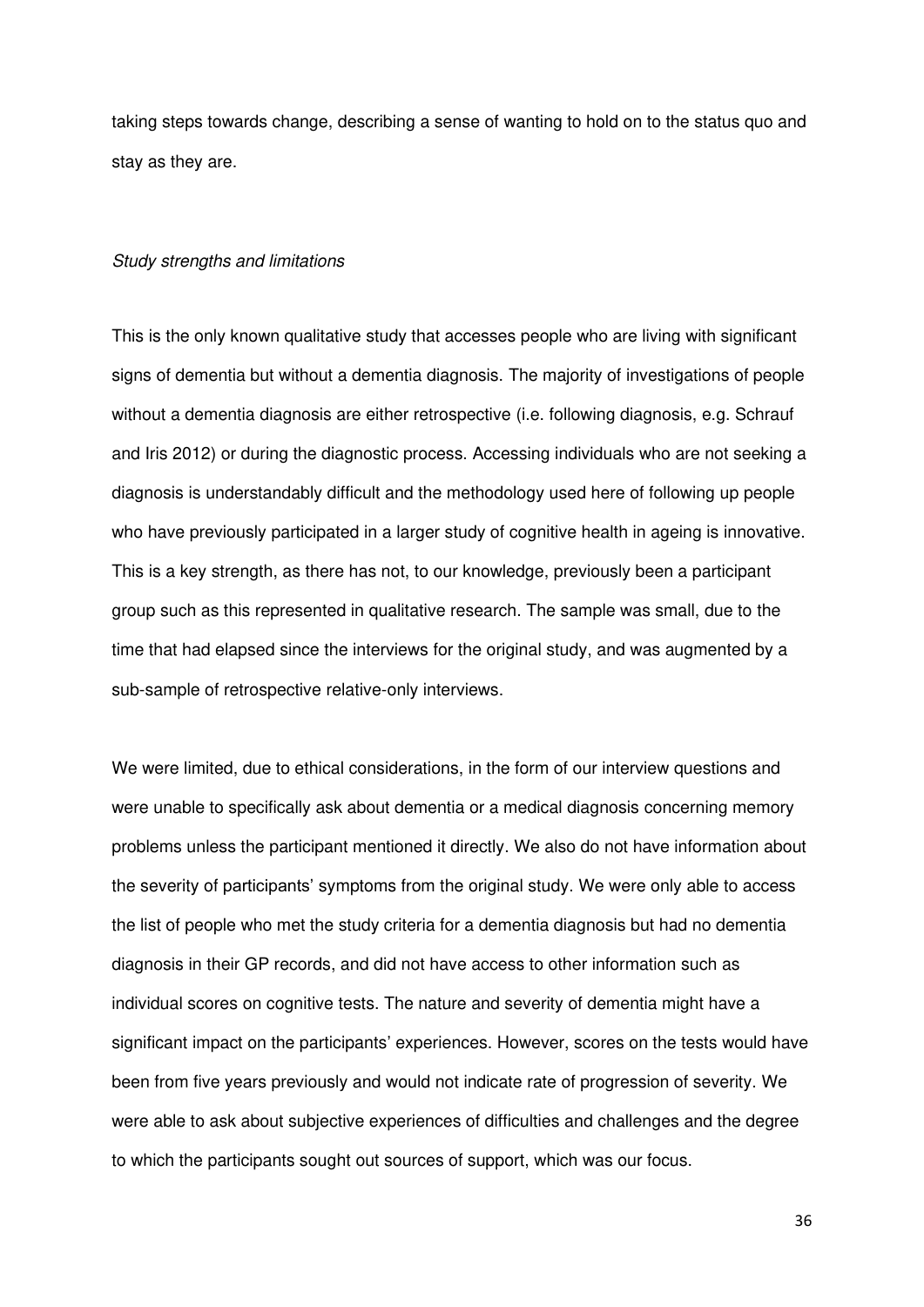Some of the spouses in this study appeared to minimise the problems experienced, perhaps as an artefact of the dyadic interview process, as they might not want to express too much concern about their spouse in their presence (Zarhin 2018). Joint interviewing dynamics had been anticipated and as such, the method of individual interviews was pursued unless participants requested otherwise.

As a population-based study the CFAS-Wales sample reflects the demographic make-up of Wales, with the majority of participants identifying as white and in mixed-gender relationships. Given the small number of participants who met the inclusion criteria for the study presented here, it is not surprising that all participants were white, mixed-gender couples. Population-based sampling means that minority groups might not be represented, reflecting the barriers for minorities' involvement in research studies (Brown *et al.* 2014). We must therefore take care not to generalise the views of the individuals represented here across different groups (O'Shea *et al*. 2019).

All the individuals with suspected dementia interviewed in person had a spouse as the second interviewee. This might be an artefact of the recruitment process. It is possible that there may have been potential participants with no resident family member, who were unable to answer the telephone, or to understand the letter or fill out the reply slip, and so were not included.

The evidence presented in this study indicates that some people with significant cognitive decline take a pragmatic view of diagnosis. There is a view that there is no benefit in seeking a diagnosis due to the use of informal support and coping strategies coupled with low expectations of service delivery. Moreover, cognitive decline is viewed as a normal part of ageing and other health worries are perceived as having greater legitimacy for help seeking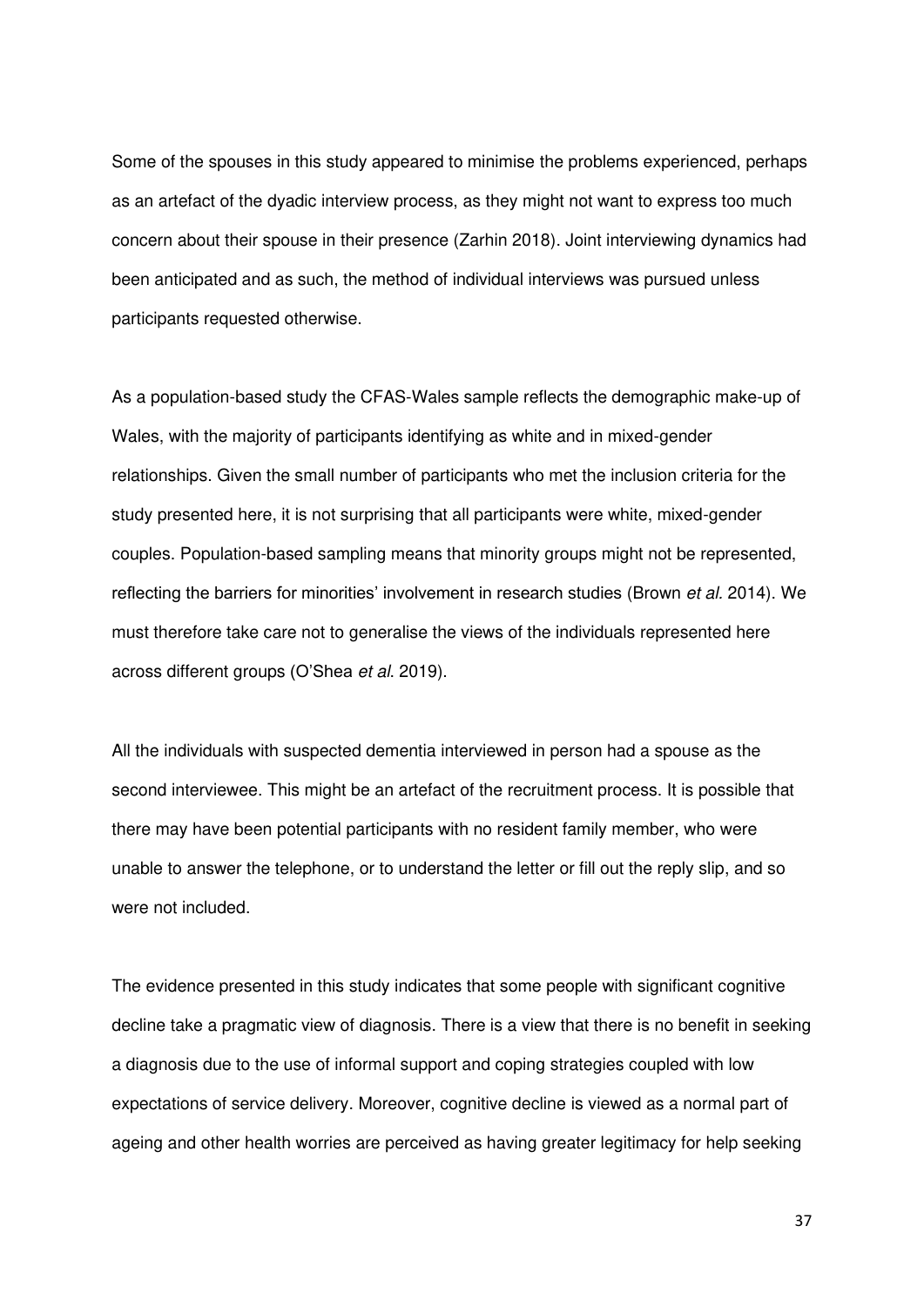and have a greater impact on daily lives. This indicates that the value of a dementia diagnosis might be low for some individuals.

#### **Conclusion**

Employing an innovative methodology to identify participants, this study provides insight into a difficult group to access: people living with significant signs of dementia but who have no formal diagnosis in primary care. This study is the only known qualitative study to have accessed the opinions of this group. The findings indicate that the primacy of physical health needs, the importance of informal support, and expectations of difficulties in accessing services and treatment contribute to an overall reluctance to seek formal support for cognitive symptoms. The value placed on a diagnosis by some individuals might, therefore, be lower than anticipated by government policy. Addressing these identified barriers to diagnosis and treatment/support services is necessary or the current gap between diagnosis and prevalence of dementia is likely to remain.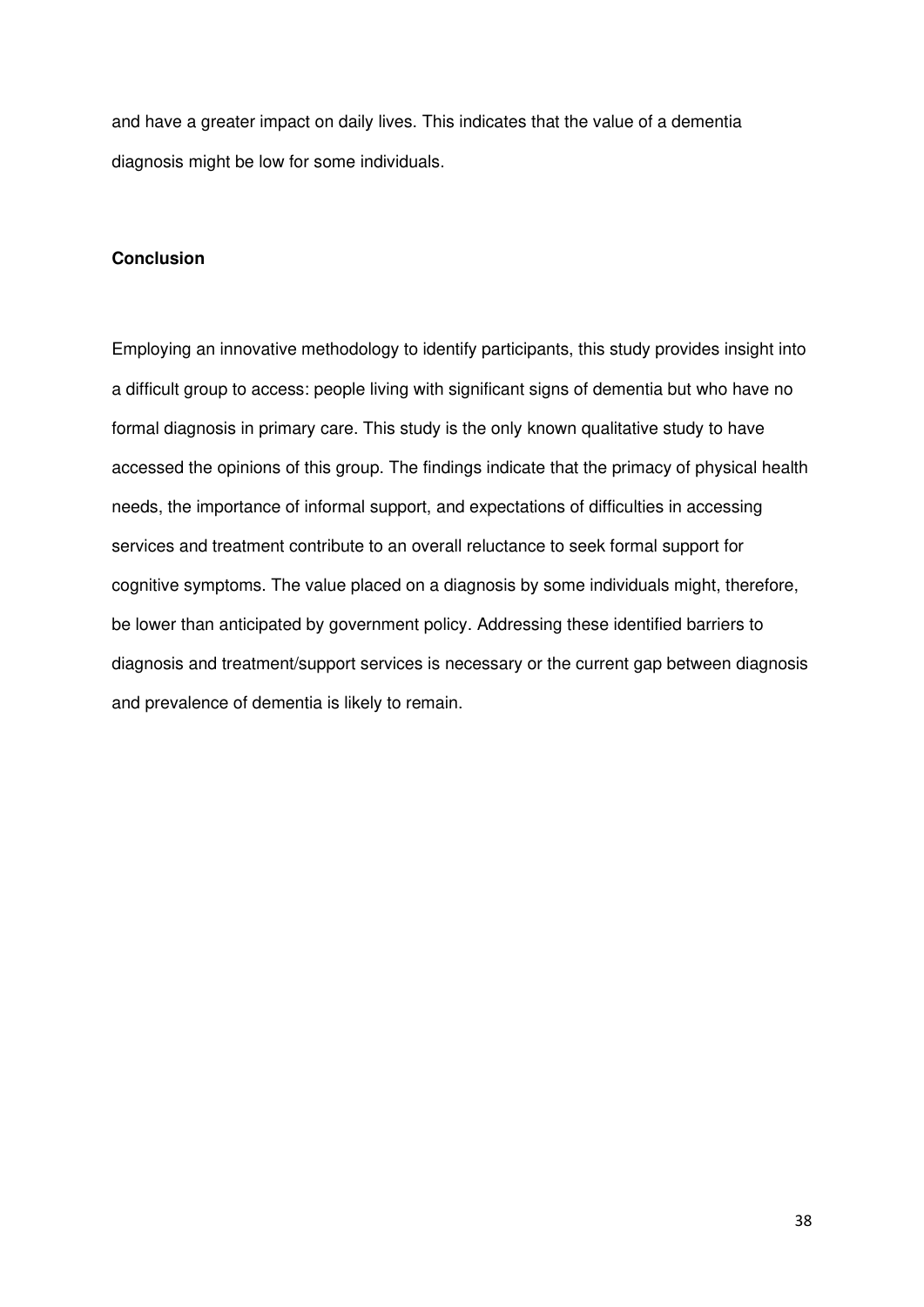#### **Acknowledgements**

'Improving the experience of Dementia and Enhancing Active Life: living well with dementia. The IDEAL study' was funded jointly by the Economic and Social Research Council (ESRC) and the National Institute for Health Research (NIHR) through grant ES/L001853/2. Investigators: L. Clare, I.R. Jones, C. Victor, J.V. Hindle, R.W. Jones, M. Knapp, M. Kopelman, R. Litherland, A. Martyr, F.E. Matthews, R.G. Morris, S.M. Nelis, J.A. Pickett, C. Quinn, J. Rusted, J. Thom. ESRC is part of UK Research and Innovation (UKRI).

'Improving the experience of Dementia and Enhancing Active Life: a longitudinal perspective on living well with dementia. The IDEAL-2 study' is funded by Alzheimer's Society, grant number 348, AS-PR2-16-001. Investigators: L. Clare, I.R. Jones, C. Victor, C. Ballard, A. Hillman, J.V. Hindle, J. Hughes, R.W. Jones, M. Knapp, R. Litherland, A. Martyr, F.E. Matthews, R.G. Morris, S.M. Nelis, C. Quinn, J. Rusted. The views expressed are those of the authors and not necessarily those of the ESRC, UKRI, NIHR, the Department of Health and Social Care, the National Health Service, or Alzheimer's Society. The support of ESRC, NIHR and Alzheimer's Society is gratefully acknowledged.

The CFAS Wales study was supported by the ESRC (RES-060-25-0060) and the Higher Education Funding Council for Wales as 'Maintaining function and well-being in later life: a longitudinal cohort study'. Investigators: R.T Woods, L.Clare, G.Windle, V. Burholt, J. Phillips, C. Brayne, C. McCracken, K. Bennett, F. Matthews. We are grateful to the NISCHR Clinical Research Centre (now Health & Care Research Wales) for their assistance in tracing participants, interviewing, and checking general practice records and to general practices in the study areas for their cooperation.

## **Author contributions**

Conception or design of the work: LC, BW, CM, IRJ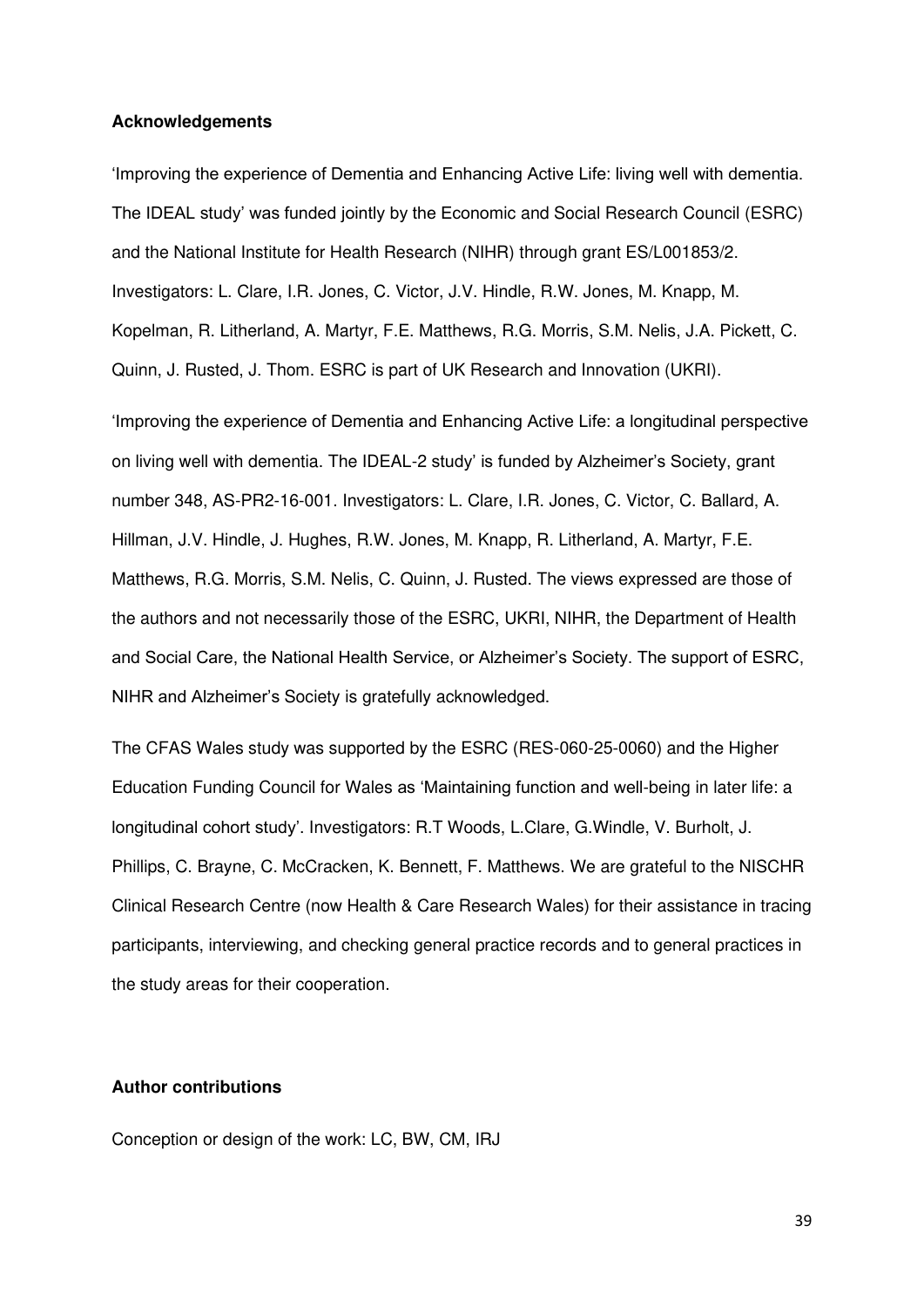Data collection: JH

Data analysis and interpretation: JH, AH, CP

Drafting the article: JH

Critical revision of the article: JH, AH, LC, BW, CM, IRJ, CP

Final approval of the version to be published: JH, AH, LC, BW, CM, IRJ, CP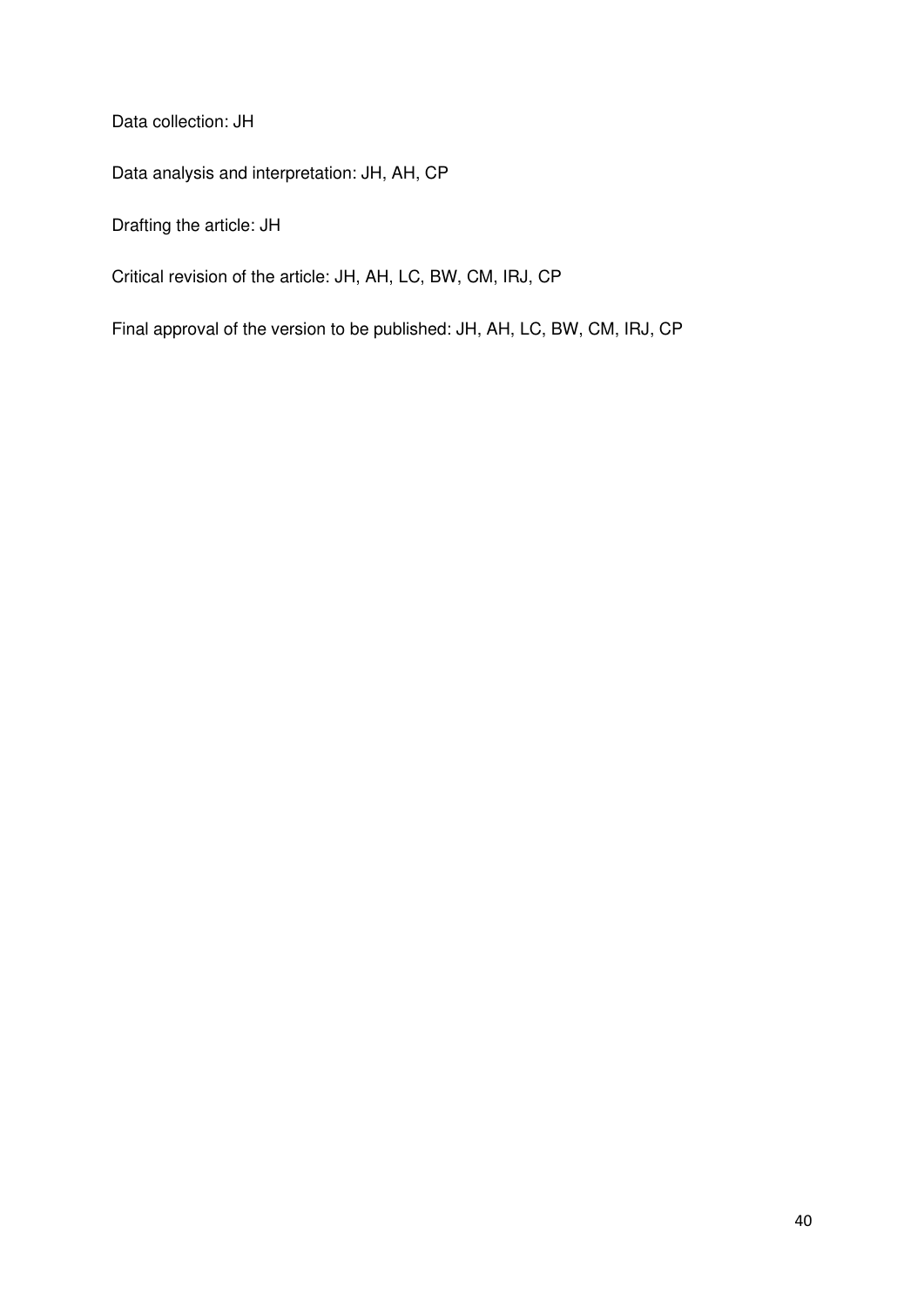#### **References**

- Aldus, C. F., Arthur, A., Dennington-Price, A., Millac, P., Richmond, P., Dening, T., Fox, C., Matthews, F. E., Robinson, L., Stephan, B. C. M., Brayne, C., and Savva, G. M. (2020). Undiagnosed dementia in primary care: a record linkage study. In *Undiagnosed dementia in primary care: a record linkage study*. https://doi.org/10.3310/hsdr08200
- Alzheimer's Research UK. (2020). *Dementia Statistics Hub: Diagnoses in the UK*. https://www.dementiastatistics.org/statistics/diagnoses-in-the-uk/

Alzheimer's Society Cymru. (2017). *Alzheimer's Society Cymru consultation response: Together for a Dementia Friendly Wales 2017-22*. https://www.alzheimers.org.uk/sites/default/files/2018-05/Alzheimer%27s Society Cymru - Response to the Consultation on the draft Dementia Strategic Action Plan.pdf

- Aminzadeh, F., Byszewski, A., Molnar, F. J., and Eisner, M. (2007). Emotional impact of dementia diagnosis: exploring persons with dementia and caregivers' perspectives. *Aging & Mental Health*, **11**, 281–290. https://doi.org/10.1080/13607860600963695
- Barer, D. (2014). Dementiagate: spend the money on dementia services and research. *British Medical Journal*, **349**. https://doi.org/10.1136/bmj.g6839
- Behuniak, S. M. (2011). The living dead? The construction of people with Alzheimer's disease as zombies. *Ageing & Society*, **31**, 70–92.
- Braun, V., and Clarke, V. (2006). Using thematic analysis in psychology. *Qualitative Research in Psychology*, **3**, 77–101.
- Brossard, B., and Carpentier, N. (2017). To what extent does diagnosis matter? Dementia diagnosis, trouble interpretation and caregiving network dynamics. *Sociology of Health & Illness*, **39**, 566–580. https://doi.org/10.1111/1467-9566.12501
- Brown, G., Marshall, M., Bower, P., Woodham, A., and Waheed, W. (2014). Barriers to recruiting ethnic minorities to mental health research: a systematic review. *International Journal of Methods in Psychiatric Research*, **23**, 36–48.

Carel, H. (2014). The philosophical role of illness. *Metaphilosophy*, **45**, 20–40.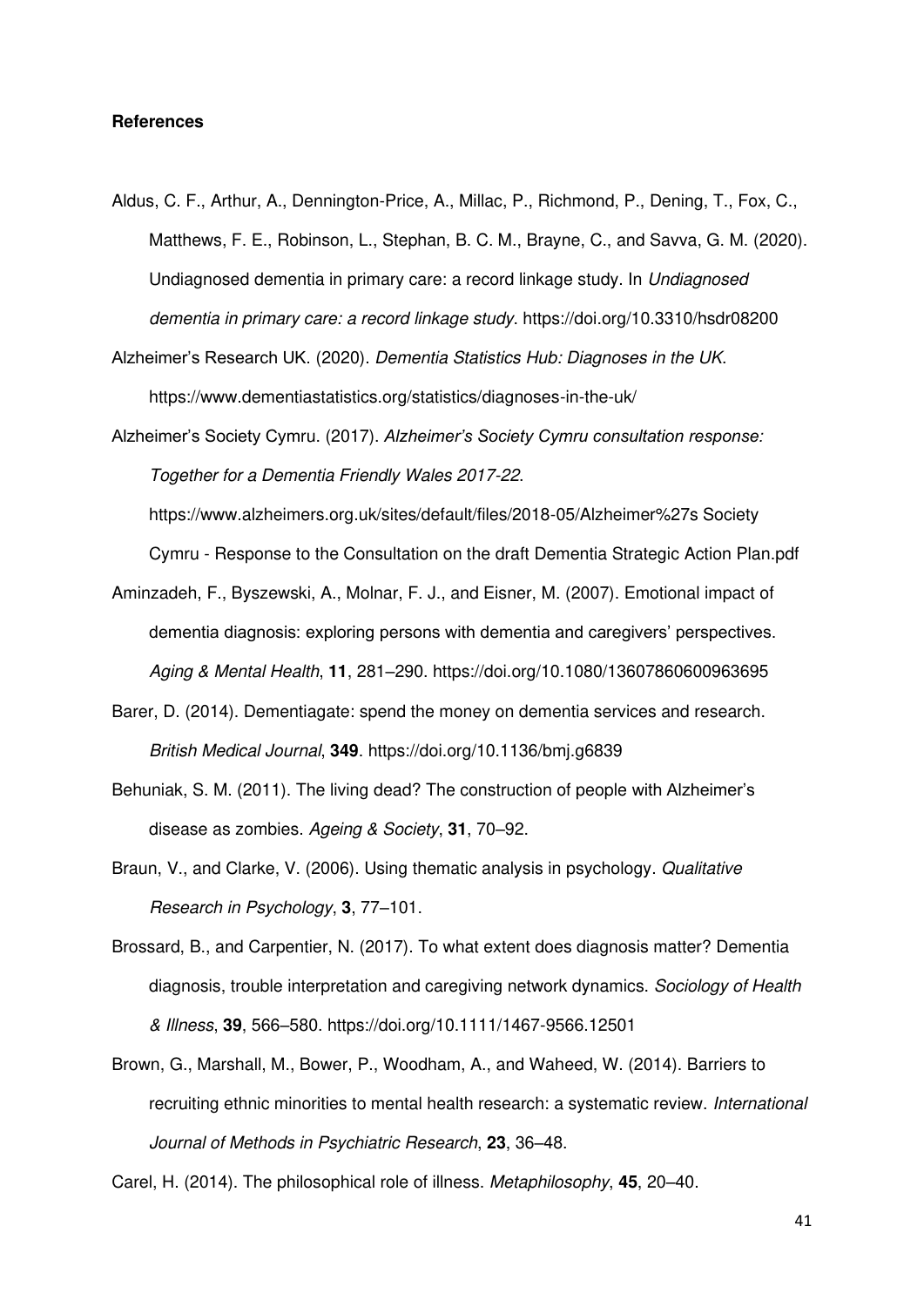Clare, L. (2002). We'll fight it as long as we can: coping with the onset of Alzheimer's disease. *Aging & Mental Health*, **6**, 139–148. https://doi.org/10.1080/13607860220126826

- Clare, L, Nelis, S. M., Quinn, C., Martyr, A., Henderson, C., Hindle, J. V, Jones, I. R., Jones, R. W., Knapp, M., and Kopelman, M. D. (2014). Improving the experience of dementia and enhancing active life-living well with dementia: study protocol for the IDEAL study. *Health and Quality of Life Outcomes*, **12**, 164.
- Clare, L, Quinn, C., Jones, I. R., and Woods, R. T. (2016). "I Don't Think Of It As An Illness": Illness Representations in Mild to Moderate Dementia. *Journal of Alzheimer's Disease*, **51**, 139–150.
- Clare, L, Wu, Y.-T., Jones, I. R., Victor, C. R., Nelis, S. M., Martyr, A., Quinn, C., Litherland, R., Pickett, J. A., and Hindle, J. V. (2019). A comprehensive model of factors associated with subjective perceptions of "living well" with dementia: findings from the IDEAL study. *Alzheimer Disease & Associated Disorders*, **33**, 36.
- Clare, Linda, Wu, Y.-T., Teale, J. C., MacLeod, C., Matthews, F., Brayne, C., Woods, B., and Team, C.-W. S. (2017). Potentially modifiable lifestyle factors, cognitive reserve, and cognitive function in later life: A cross-sectional study. *PLoS Medicine*, **14**.
- Connolly, A., Gaehl, E., Martin, H., Morris, J., and Purandare, N. (2011). Underdiagnosis of dementia in primary care: variations in the observed prevalence and comparisons to the expected prevalence. *Aging & Mental Health*, **15**, 978–984.
- Cooper, C., Lodwick, R., Walters, K., Raine, R., Manthorpe, J., Iliffe, S., and Petersen, I. (2016). Observational cohort study: deprivation and access to anti-dementia drugs in the UK. *Age and Ageing*, **45**, 148–154.
- de Vugt, M. E., and Verhey, F. R. J. (2013). The impact of early dementia diagnosis and intervention on informal caregivers. *Progress in Neurobiology*, **110**, 54–62.
- Department of Health. (2016). *Prime Minister's Challenge on Dementia 2020 Implementation Plan* (D. P. Team (ed.); p. 80). DoH.

https://assets.publishing.service.gov.uk/government/uploads/system/uploads/attachme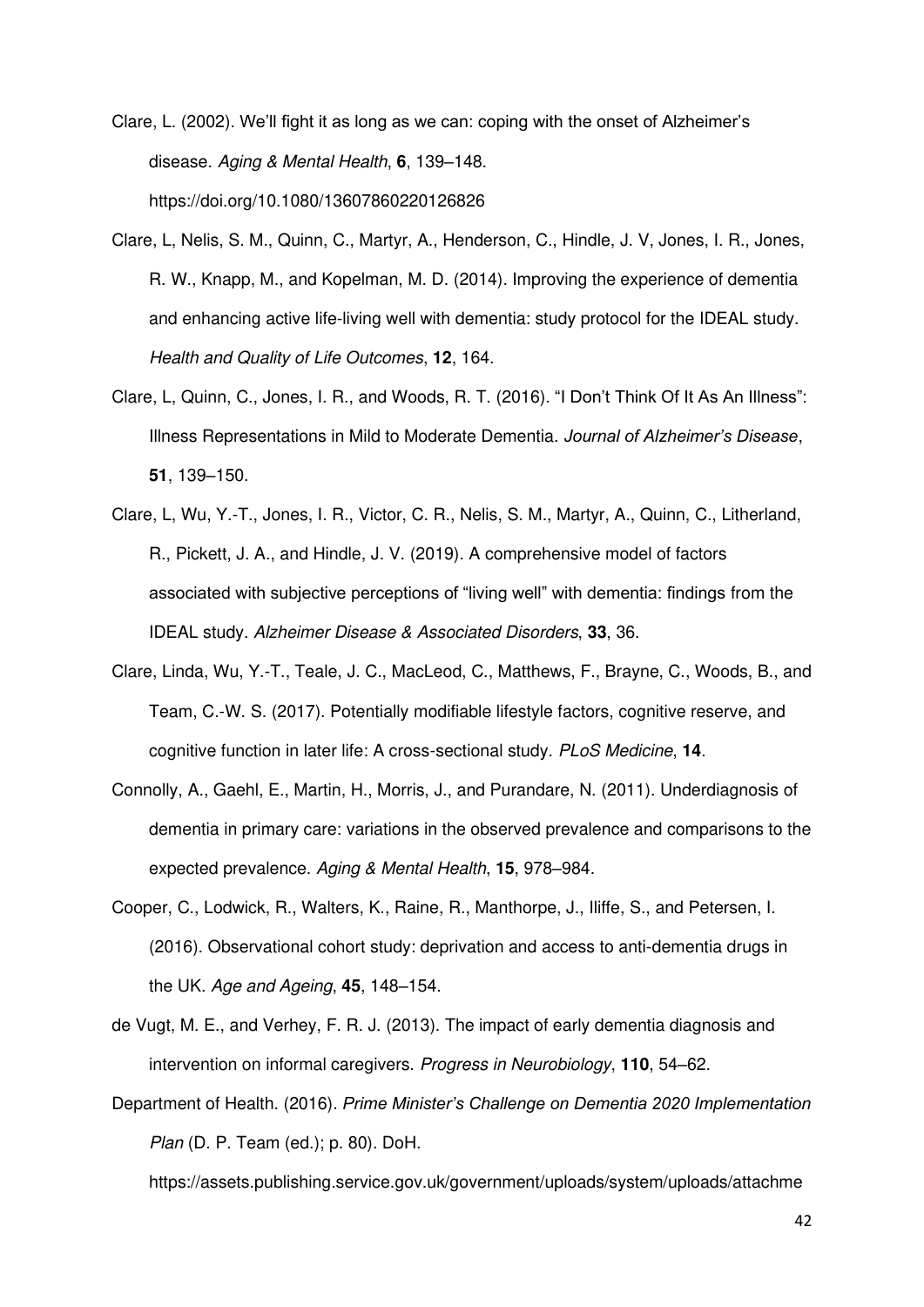nt\_data/file/507981/PM\_Dementia-main\_acc.pdf

- Dewing, J. (2007). Participatory research: a method for process consent with persons who have dementia. *Dementia,* **6**, 11-25.
- Duggan, S., Blackman, T., Martyr, A., and Van Schaik, P. (2008). The impact of early dementia on outdoor life: Ashrinking world'? *Dementia*, **7**, 191–204.
- Eriksson, H., Sandberg, J., and Hellstrom, I. (2013). Experiences of long-term home care as an informal caregiver to a spouse: gendered meanings in everyday life for female carers. *International Journal of Older People Nursing*, **8**, 159–165. https://doi.org/10.1111/j.1748-3743.2012.00340.x
- Feast, A., Orrell, M., Charlesworth, G., Melunsky, N., Poland, F., and Moniz-Cook, E. (2016). Behavioural and psychological symptoms in dementia and the challenges for family carers: systematic review. *British Journal of Psychiatry*, **208**, 429–434. https://doi.org/10.1192/bjp.bp.114.153684
- Fee, A., McIlfatrick, S., and Ryan, A. (2019). 'When it faded in her … it faded in me': a qualitative study exploring the impact of care-giving on the experience of spousal intimacy for older male care-givers. *Ageing & Society*, 1–22. https://doi.org/10.1017/s0144686x19000850
- Górska, S., Forsyth, K., and Maciver, D. (2018). Living with dementia: a meta-synthesis of qualitative research on the lived experience. *The Gerontologist*, **58**, e180–e196.
- Hillman, A., Jones, I. R., Quinn, C., M. Nelis, S., and Clare, L. (2018). Dualities of dementia illness narratives and their role in a narrative economy. *Sociology of Health & Illness*, **40**, 874–891.
- Hillman, A., Jones, I. R., Quinn, C., Nelis, S. M., Lamont, R. A., and Clare, L. (2019). 'All the world's a stage': Accounting for the dementia experience–insights from the IDEAL study. *Qualitative Research*, 1468794119893607.
- Hillman, A., and Latimer, J. (2017). Cultural representations of dementia. *PLoS Medicine*, **14**, e1002274.3.

Hutchinson, K., Roberts, C., Kurrle, S., and Daly, M. (2016). The emotional well-being of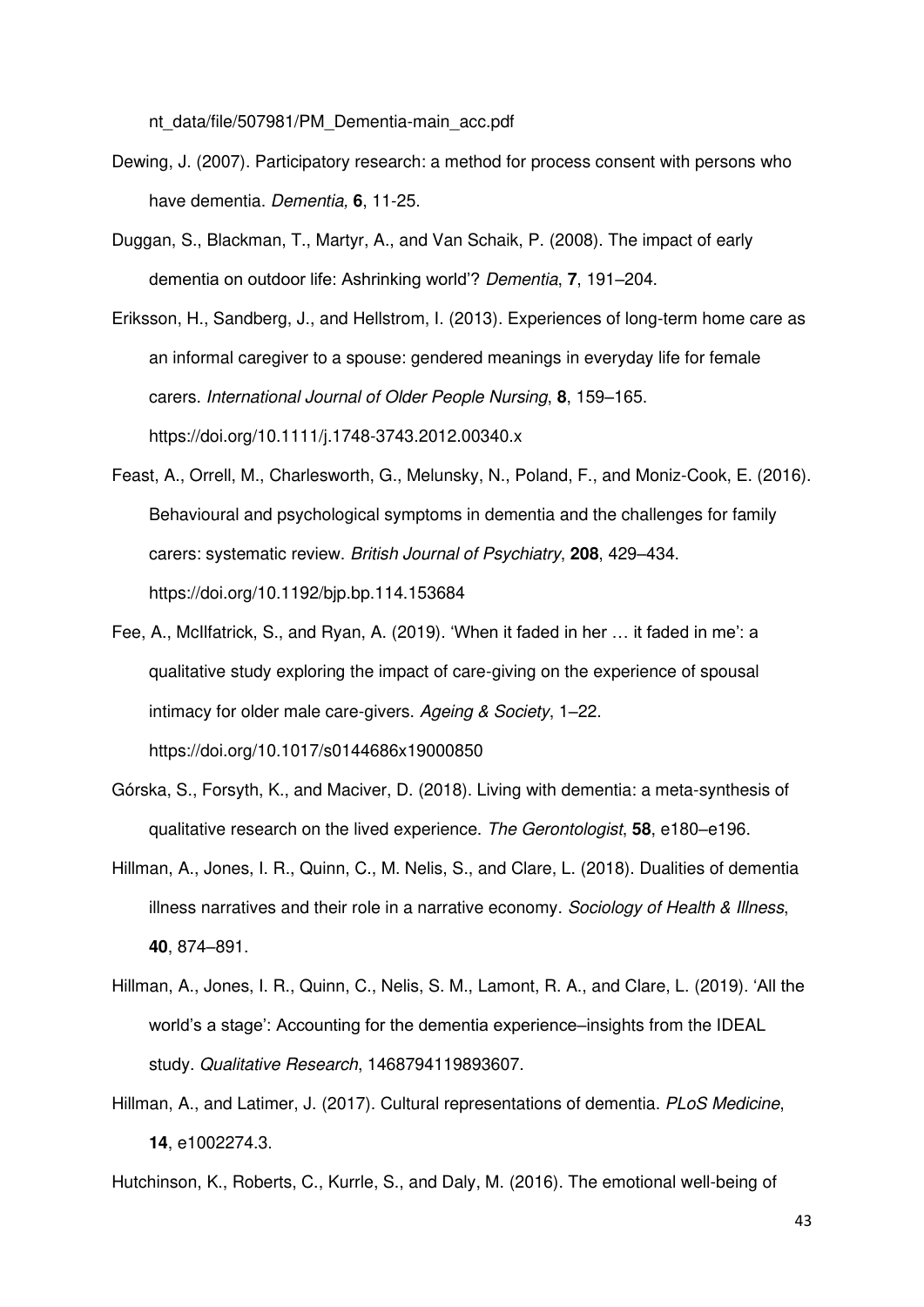young people having a parent with younger onset dementia. *Dementia*, **15**, 609–628.

- Iliffe, S., Robinson, L., Brayne, C., Goodman, C., Rait, G., Manthorpe, J., and Ashley, P. (2009). Primary care and dementia: 1. diagnosis, screening and disclosure. *International Journal of Geriatric Psychiatry: A Journal of the Psychiatry of Late Life and Allied Sciences*, **24**, 895–901.
- Johansson, M. M., Marcusson, J., and Wressle, E. (2015). Cognitive impairment and its consequences in everyday life: experiences of people with mild cognitive impairment or mild dementia and their relatives. *International Psychogeriatrics*, **27**, 949–958.
- Jutel, A. (2009). Sociology of diagnosis: a preliminary review. *Sociology of Health & Illness*, **31**, 278–299.
- Krull, A. C. (2005). First signs and normalizations: Caregiver routes to the diagnosis of Alzheimer's disease. *Journal of Aging Studies*.
- Lang, L., Clifford, A., Wei, L., Zhang, D., Leung, D., Augustine, G., Danat, I. M., Zhou, W., Copeland, J. R., and Anstey, K. J. (2017). Prevalence and determinants of undetected dementia in the community: a systematic literature review and a meta-analysis. *British Medical Journal Open*, **7**.
- Liss, J. L., Seleri Assunção, S., Cummings, J., Atri, A., Geldmacher, D. S., Candela, S. F., Devanand, D. P., Fillit, H. M., Susman, J., Mintzer, J., Bittner, T., Brunton, S. A., Kerwin, D. R., Jackson, W. C., Small, G. W., Grossberg, G. T., Clevenger, C. K., Cotter, V., Stefanacci, R., Wise-Brown, A., and Sabbagh, M. N. (2021). Practical Recommendations for Timely, Accurate Diagnosis of Symptomatic Alzheimer's Disease (MCI and Dementia) in Primary Care: A Review and Synthesis. *Journal of Internal Medicine.* https://doi.org/10.1111/joim.13244
- Matthews, F. E., Arthur, A., Barnes, L. E., Bond, J., Jagger, C., Robinson, L., Brayne, C., Function, M. R. C. C., and Collaboration, A. (2013). A two-decade comparison of prevalence of dementia in individuals aged 65 years and older from three geographical areas of England: results of the Cognitive Function and Ageing Study I and II. *The Lancet*, **382**, 1405–1412.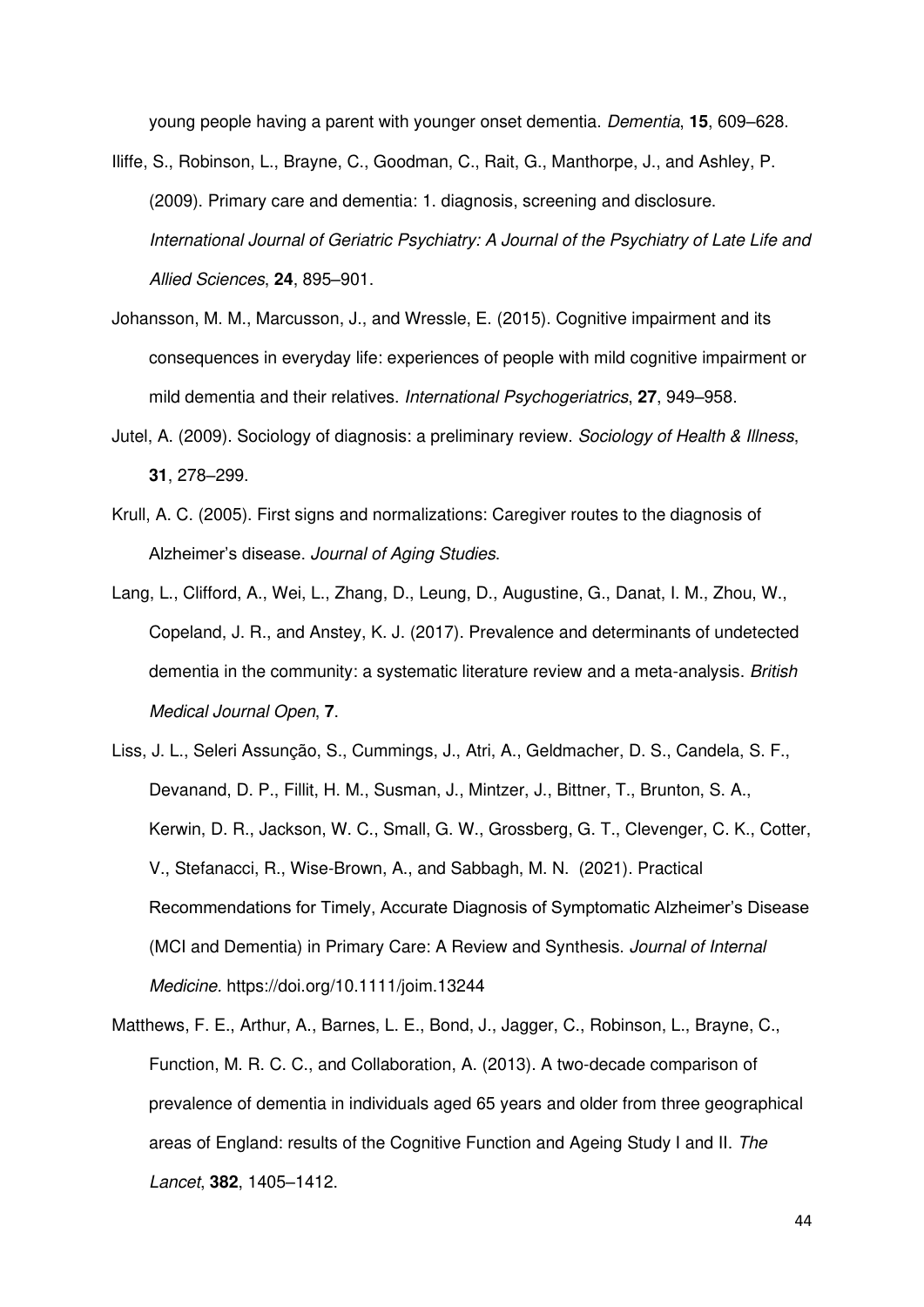- McCabe, L., Robertson, J. and Kelly, F. (2018). Scaffolding and working together: a qualitative exploration of strategies for everyday life with dementia, *Age and Ageing,* **47**, 303-310.
- McCartney, M. (2014). "Case finding" in dementia is simply screening with no evidence of benefit. *British Medical Journal*, **349**, g4791.
- Minghella, E. (2013). Pathways to dementia diagnosis: a review of services in the south-west of England. *NHS South West of England*.
- Moholt, J.-M., Friborg, O., Henriksen, N., Hamran, T., and Blix, B. H. (2020). Non-use of community health-care services – an exploratory cross-sectional study among family care-givers for older, home-dwelling persons with dementia. *Ageing & Society*, 1–25. https://doi.org/10.1017/s0144686x2000015x
- Nelis, S. M., Wu, Y.-T., Matthews, F. E., Martyr, A., Quinn, C., Rippon, I., Rusted, J., Thom, J. M., Kopelman, M. D., and Hindle, J. V. (2019). The impact of co-morbidity on the quality of life of people with dementia: findings from the IDEAL study. *Age and Ageing*, **48**, 361–367.
- Nettleton, S. (2006). "I just want permission to be ill": towards a sociology of medically unexplained symptoms. *Social Science & Medicine*, **62**, 1167–1178. https://doi.org/10.1016/j.socscimed.2005.07.030
- Nichols, E., Szoeke, C. E. I., Vollset, S. E., Abbasi, N., Abd-Allah, F., Abdela, J., Aichour, M. T. E., Akinyemi, R. O., Alahdab, F., and Asgedom, S. W. (2019). Global, regional, and national burden of Alzheimer's disease and other dementias, 1990–2016: a systematic analysis for the Global Burden of Disease Study 2016. *The Lancet Neurology*, **18**, 88– 106.
- O'Shea, E., O'Shea, E., Timmons, S., and Irving, K. 2020. The perspectives of people with dementia on day and respite services: a qualitative interview study. *Ageing & Society*, **40**, 2215–2237.
- Parker, M., Barlow, S., Hoe, J., and Aitken, L. M. (2020). Persistent barriers and facilitators to seeking help for a dementia diagnosis: a systematic review of 30 years of the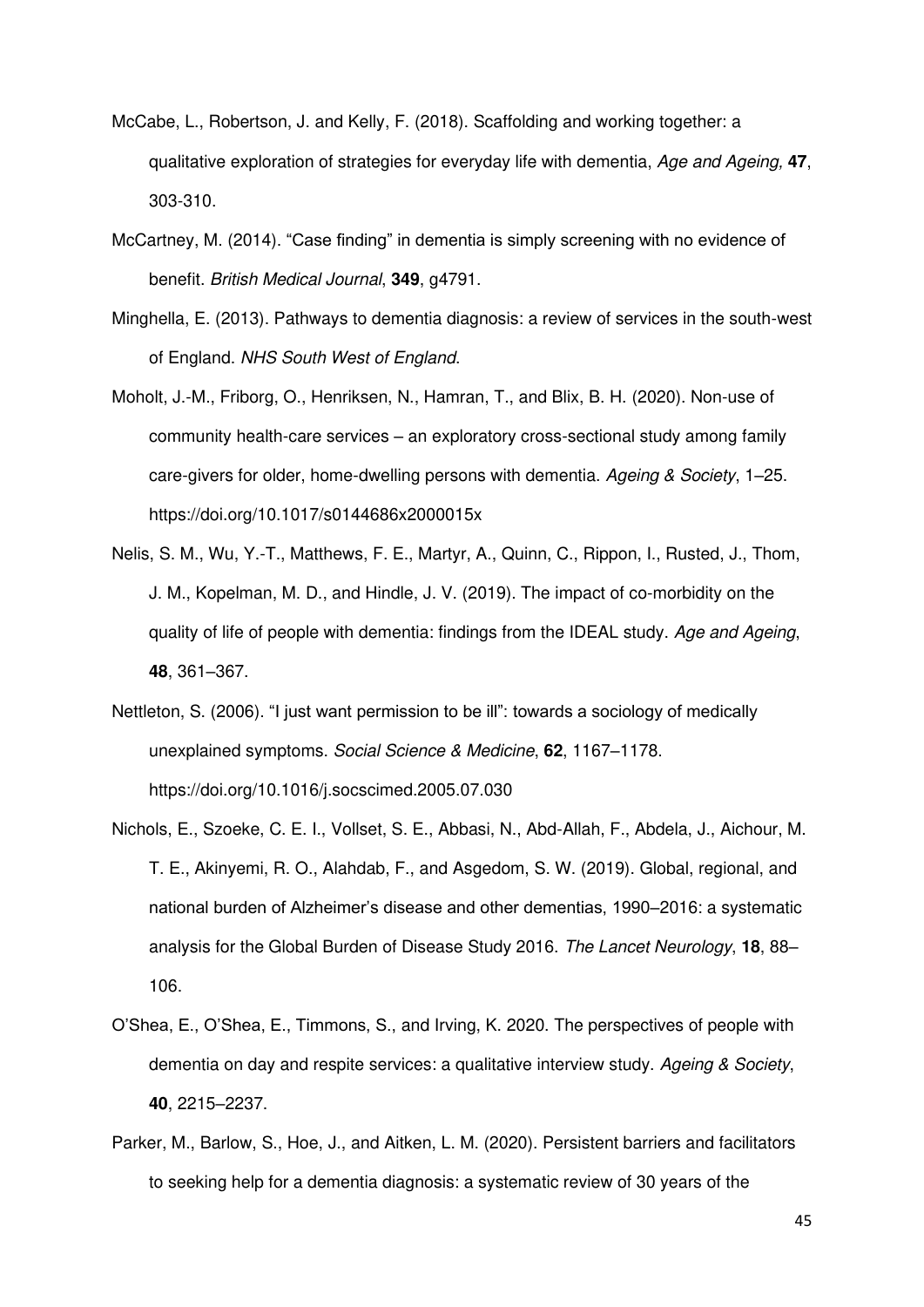perspectives of carers and people with dementia. *International psychogeriatrics.* doi: 10.1017/s1041610219002229

- Peel, E., and Harding, R. (2014). 'It's a huge maze, the system, it's a terrible maze': Dementia carers' constructions of navigating health and social care services. *Dementia*, **13**, 642–661.
- Puvill, T., Lindenberg, J., de Craen, A. J. M., Slaets, J. P. J., and Westendorp, R. G. J. (2016). Impact of physical and mental health on life satisfaction in old age: a population based observational study. *BMC Geriatrics*, **16**, 194.
- Quinn, C, Clare, L., and Woods, B. 2009. The impact of the quality of relationship on the experiences and wellbeing of caregivers of people with dementia: a systematic review. *Aging & Mental Health*, **13**, 143–154. https://doi.org/10.1080/13607860802459799
- Quinn, Catherine, Jones, I. R., Martyr, A., Nelis, S. M., Morris, R. G., and Clare, L. (2019). Caregivers' beliefs about dementia: findings from the IDEAL study. *Psychology & Health*, **34**, 1214–1230.
- Rimmer, E., Stave, C., Sganga, A., and O'Connell, B. (2005). Implications of the Facing Dementia Survey for policy makers and third‐party organisations across Europe. *International Journal of Clinical Practice*, **59**, 34–38.
- Robinson, L., Gemski, A., Abley, C., Bond, J., Keady, J., Campbell, S., Samsi, K., and Manthorpe, J. (2011). The transition to dementia–individual and family experiences of receiving a diagnosis: a review. *International Psychogeriatrics*, **23**, 1026–1043.
- Robinson, L., Tang, E., and Taylor, J.-P. (2015). Dementia: timely diagnosis and early intervention. *British Medical Journal*, **350**, h3029.
- Sanford, S., Rapoport, M. J., Tuokko, H., Crizzle, A., Hatzifilalithis, S., Laberge, S., Naglie, G., Driving, C. C. on N. in A., and Team, D. (2019). Independence, loss, and social identity: perspectives on driving cessation and dementia. *Dementia*, **18**, 2906–2924.
- Scazufca, M., Menezes, P. R., Vallada, H. P., Crepaldi, A. L., Pastor-Valero, M., Coutinho, L. M. S., Di Rienzo, V. D., and Almeida, O. P. (2008). High prevalence of dementia among older adults from poor socioeconomic backgrounds in Sao Paulo, Brazil. *International*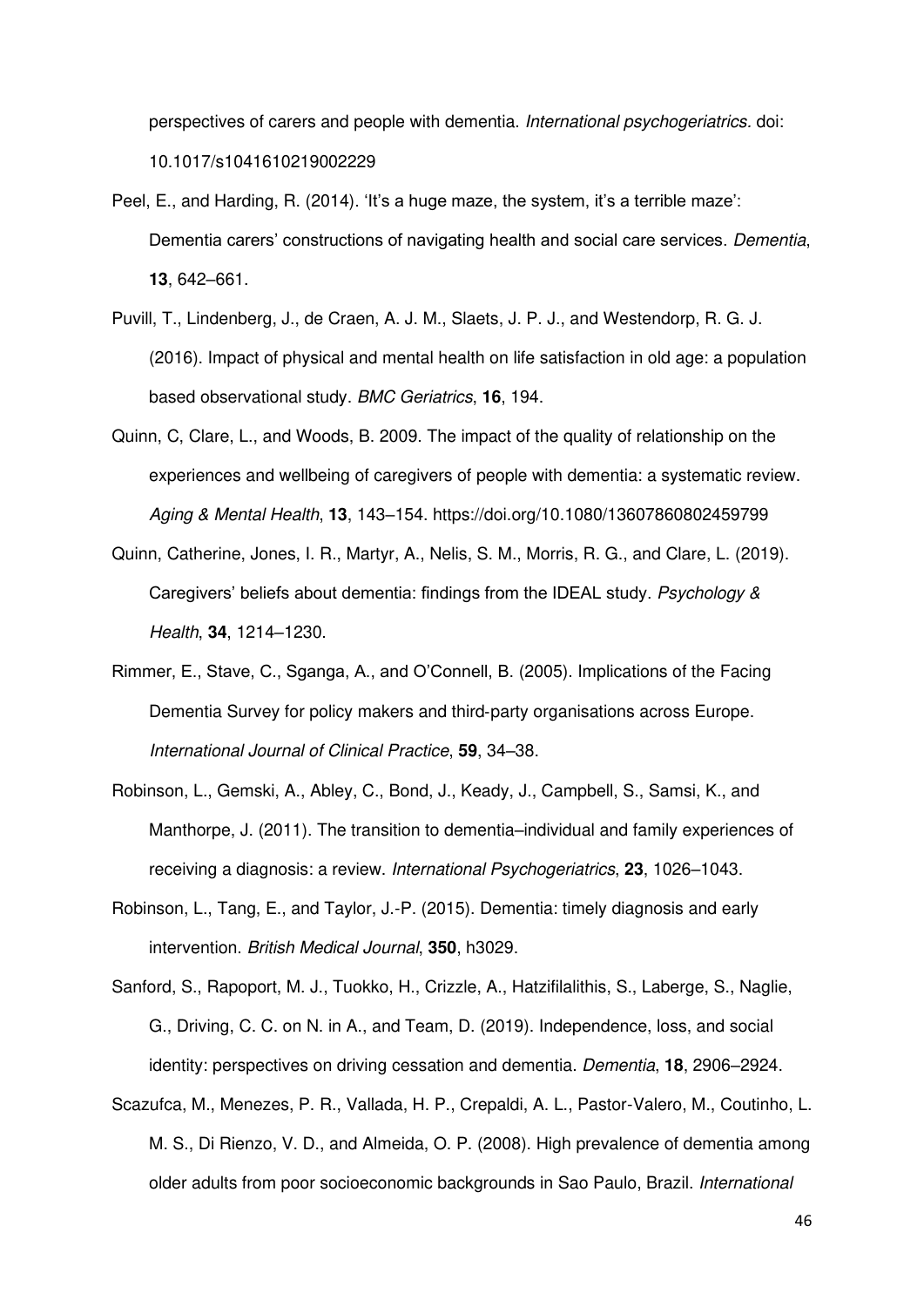*Psychogeriatrics*, **20**, 394–405.

power.pdf

- Schrauf, R. W., and Iris, M. (2012). Very long pathways to diagnosis among African Americans and Hispanics with memory and behavioral problems associated with dementia. *Dementia*, **11**, 743–763.
- Southern, A. (2015). *Diagnose or disempower? Receiving a diagnosis of dementia in Wales*. Alzheimer's Society. https://www.alzheimers.org.uk/sites/default/files/migrate/downloads/diagnose\_or\_disem

Stephan, A., Bieber, A., Hopper, L., Joyce, R., Irving, K., Zanetti, O., Portolani, E., Kerpershoek, L., Verhey, F., de Vugt, M., Wolfs, C., Eriksen, S., Rosvik, J., Marques, M. J., Goncalves-Pereira, M., Sjolund, B. M., Jelley, H., Woods, B., Meyer, G., and Actifcare, C. (2018). Barriers and facilitators to the access to and use of formal dementia care: findings of a focus group study with people with dementia, informal carers and health and social care professionals in eight European countries. *BMC Geriatrics*, **18**, 131. https://doi.org/10.1186/s12877-018-0816-1

- Stirling, C., Andrews, S., Croft, T., Vickers, J., Turner, P., and Robinson, A. (2010). Measuring dementia carers' unmet need for services-an exploratory mixed method study. *BMC Health Services Research*, **10**, 122.
- Sutcliffe, C. L., Jasper, R., Roe, B., Jolley, D., Crook, A., and Challis, D. J. (2016). Interprofessional perspectives of dementia services and care in England: Outcomes of a focus group study. *Dementia*, **15**, 1002–1020.
- Tolhurst, E., & Weicht, B. (2017). Preserving personhood: The strategies of men negotiating the experience of dementia. *Journal of Aging Studies*, **40**, 29–35.
- Wackerbarth, S. B., & Johnson, M. M. (2002). The carrot and the stick: benefits and barriers in getting a diagnosis. *Alzheimer Disease & Associated Disorders*, **16**, 213–220.
- Welsh Government. (2018). *Dementia Action Plan for Wales 2018-2022*. Welsh Government. https://gov.wales/sites/default/files/publications/2019-04/dementia-actionplan-for-wales.pdf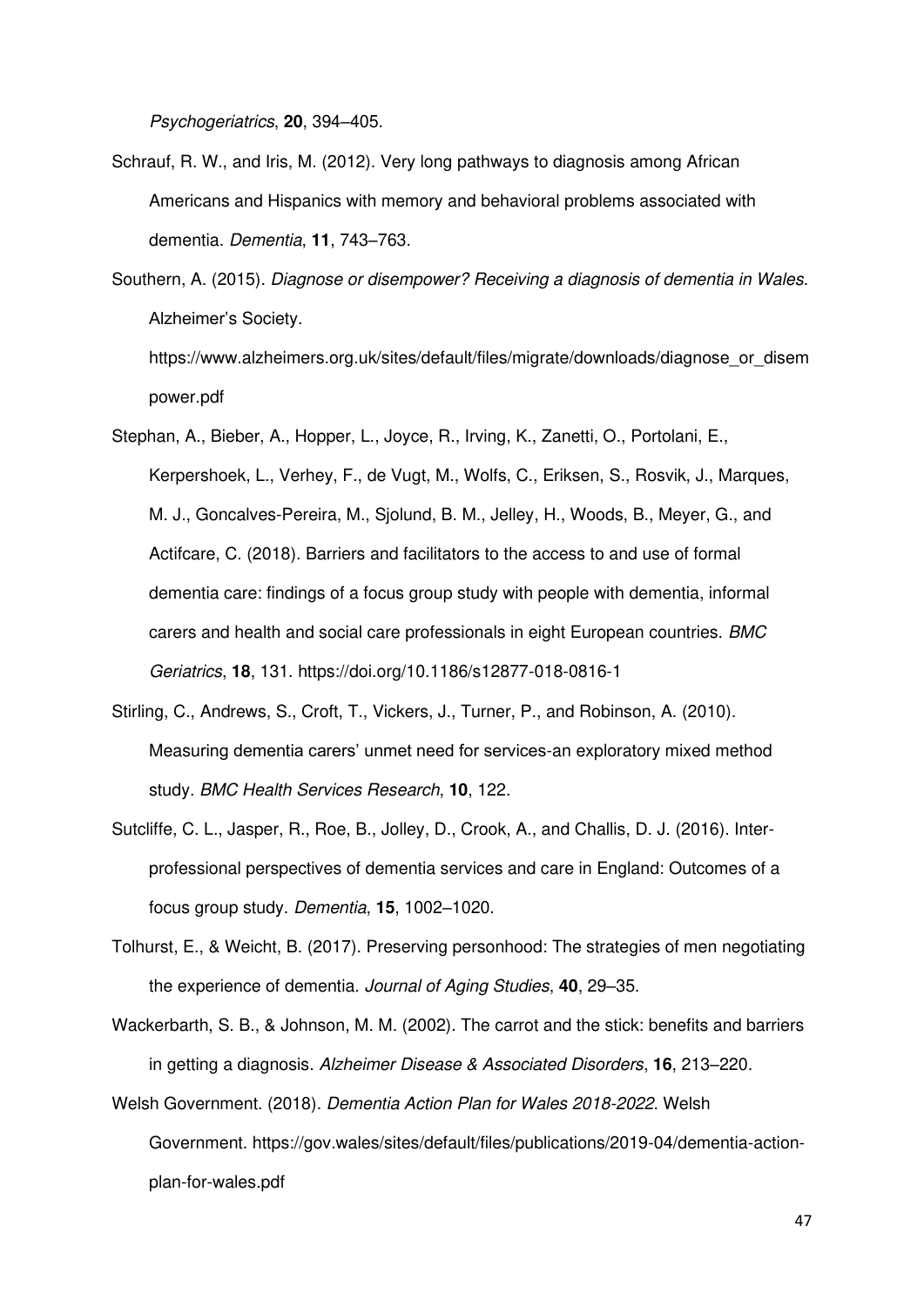- Wikman, A., Wardle, J., and Steptoe, A. (2011). Quality of life and affective well-being in middle-aged and older people with chronic medical illnesses: a cross-sectional population based study. *PLoS One*, **6**.
- Wilkinson, D., Stave, C., Keohane, D., and Vincenzino, O. (2004). The role of general practitioners in the diagnosis and treatment of Alzheimer's disease: a multinational survey. *Journal of International Medical Research*, **32**, 149-159.
- Wimo, A., Guerchet, M., Ali, G.-C., Wu, Y.-T., Prina, A. M., Winblad, B., Jönsson, L., Liu, Z., and Prince, M. (2017). The worldwide costs of dementia 2015 and comparisons with 2010. *Alzheimer's & Dementia*, **13**, 1–7.
- Woods, R. T., Burholt, V., Brayne, C., and Bennett, K. M. (2019). *Cognitive Function and Ageing Study - Wales: Waves 1-2, 2011-2016. [data collection].* https://doi.org/http://doi.org/10.5255/UKDA-SN-8281-1
- Yaffe, K., Falvey, C., Harris, T. B., Newman, A., Satterfield, S., Koster, A., Ayonayon, H., and Simonsick, E. (2013). Effect of socioeconomic disparities on incidence of dementia among biracial older adults: prospective study. *British Medical Journal*, **347**, f7051.
- Zarhin, D. (2018). Conducting joint interviews with couples: Ethical and methodological challenges. *Qualitative Health Research*, **28**, 844–854.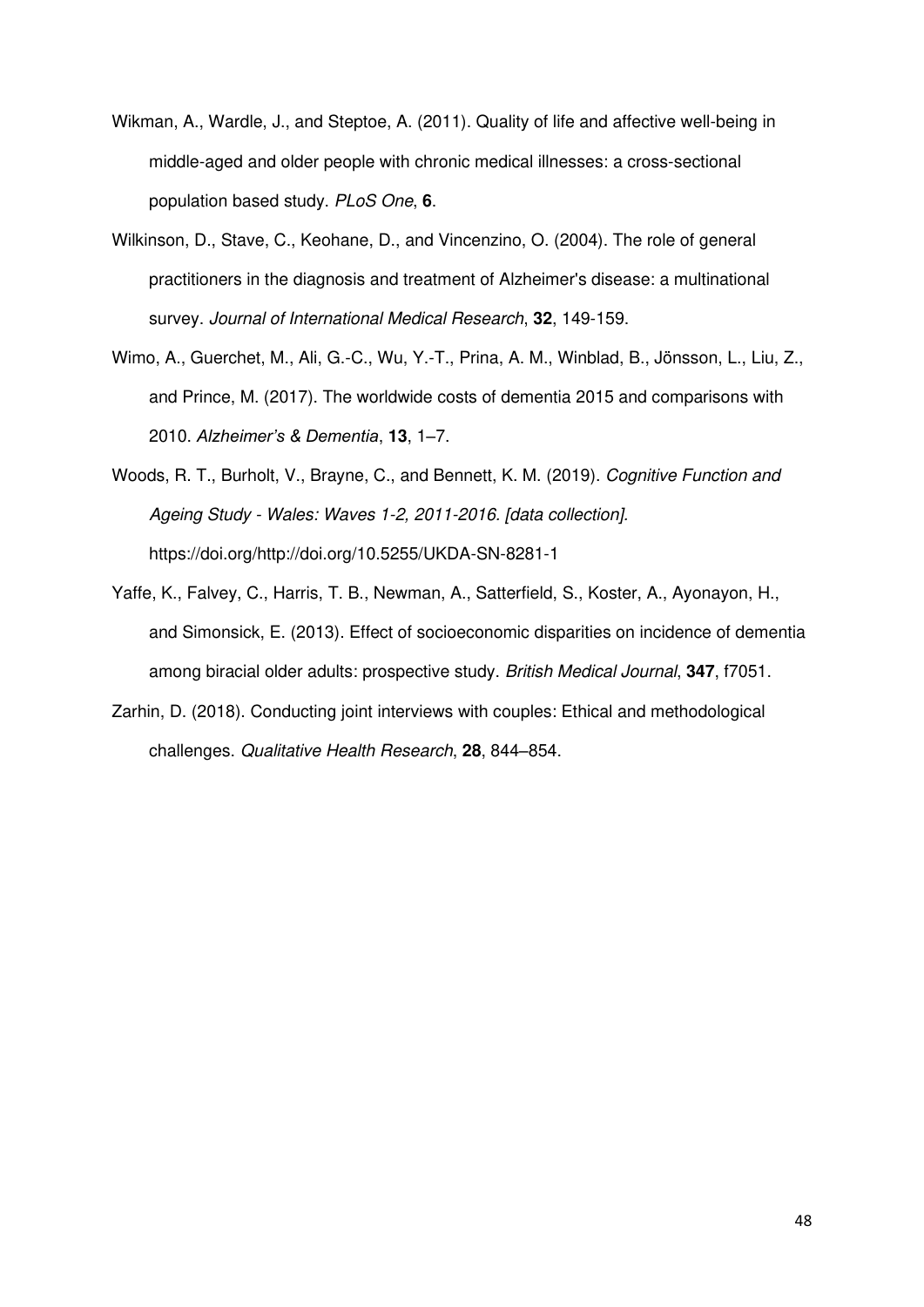| Person with  | Age at    | Relative       | Relationship of | Type of    | Perceptions of       |
|--------------|-----------|----------------|-----------------|------------|----------------------|
| suspected    | interview | pseudonym      | relative to     | interview  | dementia             |
| undiagnosed  |           |                | participant/    |            |                      |
| dementia     |           |                | person with     |            |                      |
| pseudonym    |           |                | dementia        |            |                      |
| Mike         | 78        | Amy            | Wife            | Individual | Mike self-diagnosed  |
|              |           |                |                 |            | as having 'dementia' |
|              |           |                |                 |            | but had no formal    |
|              |           |                |                 |            | diagnosis            |
| James        | 79        | <b>Barbara</b> | Wife            | Individual | Dementia was not     |
|              |           |                |                 |            | mentioned in the     |
|              |           |                |                 |            | interview            |
| John         | 77        | Doris          | Wife            | Joint      | Dementia was not     |
|              |           |                |                 |            | mentioned in the     |
|              |           |                |                 |            | interview            |
| <b>Betty</b> | 90        | Lloyd          | Husband         | Joint      | Dementia was not     |
|              |           |                |                 |            | mentioned in the     |
|              |           |                |                 |            | interview            |
| Mary         | 89        | Bill           | Husband         | Joint and  | Dementia was not     |
|              |           |                |                 | (Mary)     | mentioned in the     |
|              |           |                |                 | individual | interview            |

## *Table 1 Summary of participant and relative characteristics*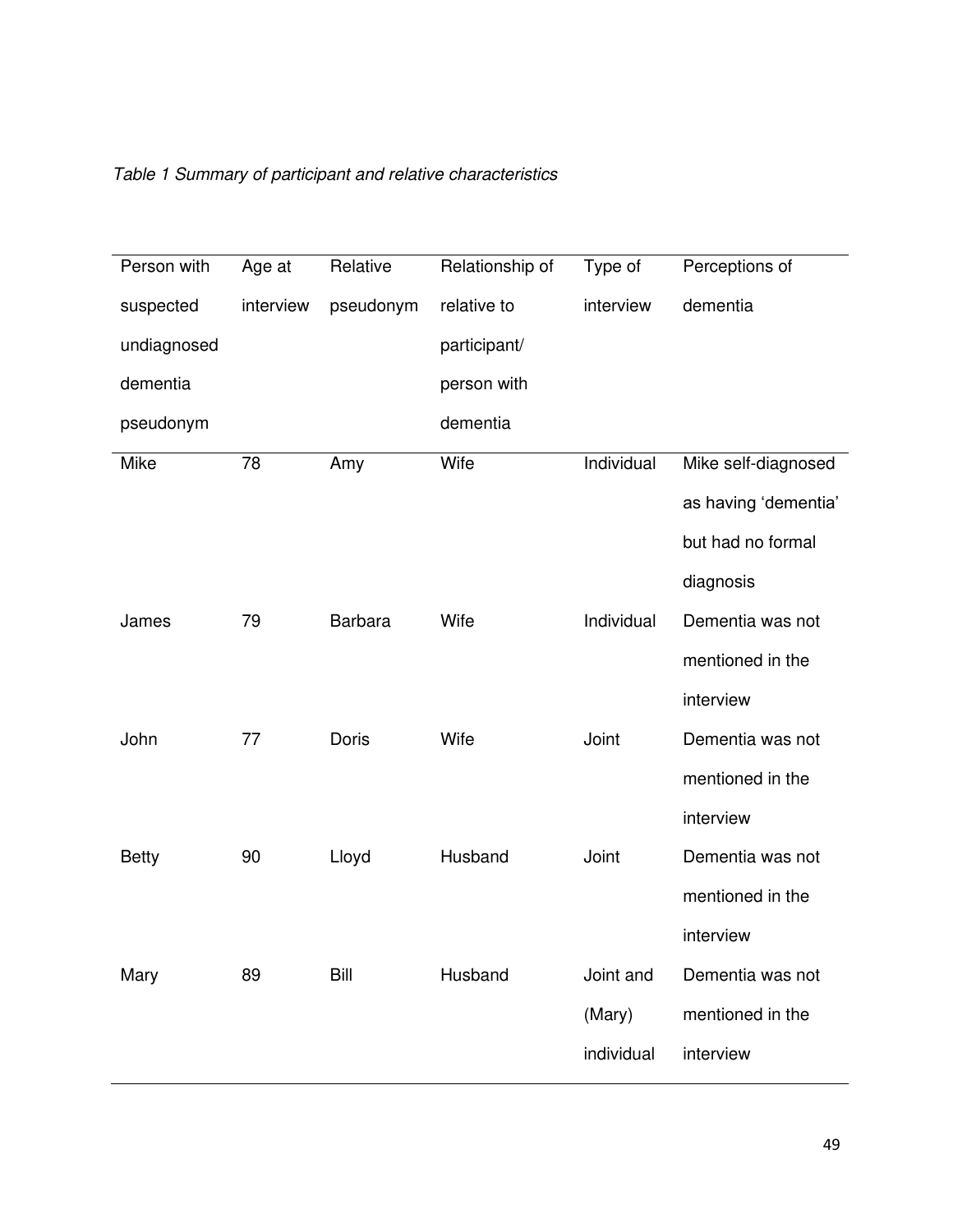| Louise  | 75 | Randall    | Husband       | Joint and  | Louise referred to |
|---------|----|------------|---------------|------------|--------------------|
|         |    |            |               | (Randall)  | having 'memory     |
|         |    |            |               | individual | problems'          |
| Bethan  | 94 | David      | Nephew of     | Relative   | Dementia diagnosis |
|         |    |            | <b>Bethan</b> | only       | was known to the   |
|         |    |            |               |            | family             |
| Tony    | 82 | Rebecca    | Wife and      | Relative   | Dementia diagnosis |
|         |    | and Angela | daughter of   | only       | was known to the   |
|         |    |            | Tony          |            | family             |
| Richard | 80 | Jenny      | Daughter of   | Relative   | Dementia diagnosis |
|         |    |            | Richard       | only       | was known to the   |
|         |    |            |               |            | family             |
|         |    |            |               |            |                    |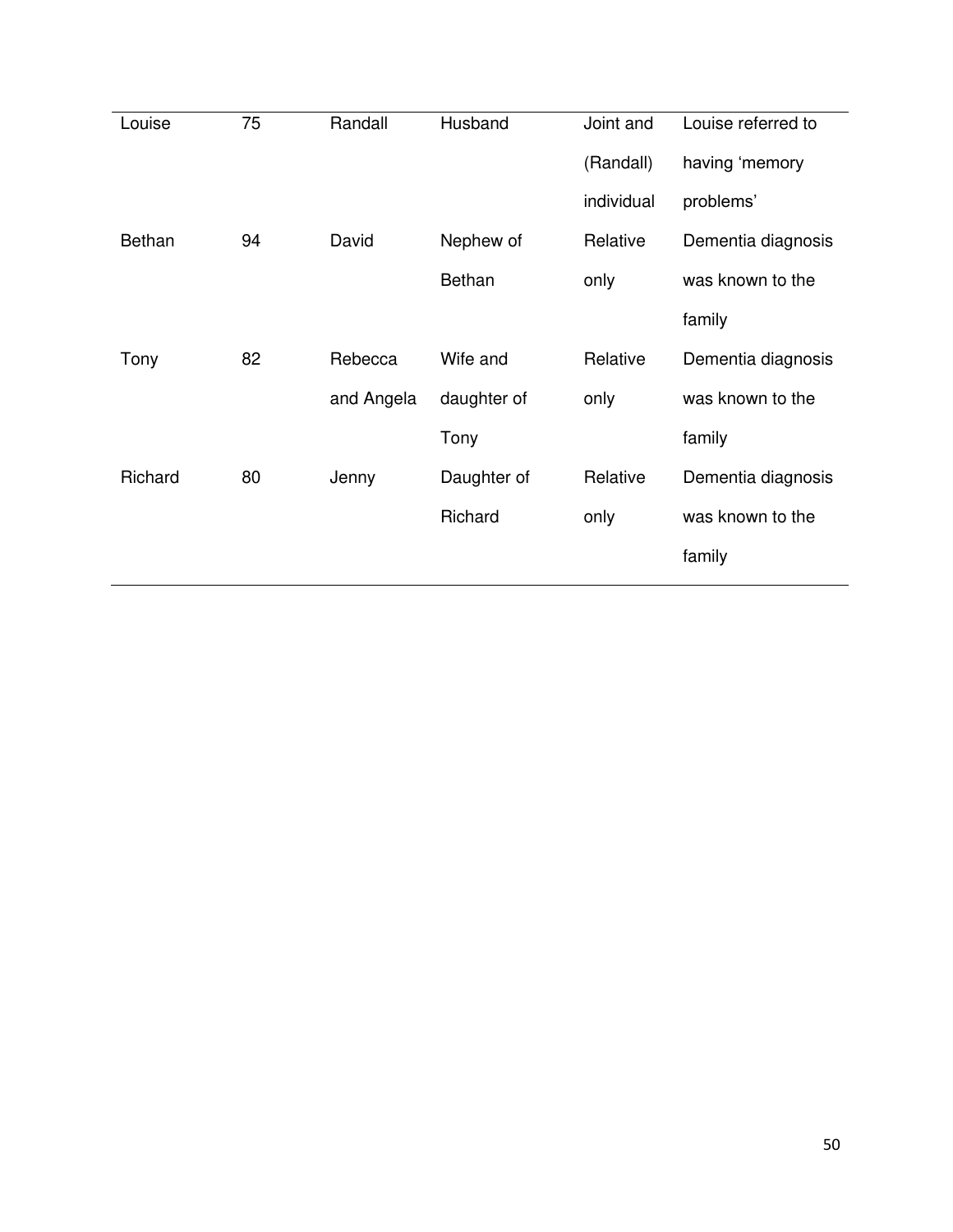| Theme                      | Sub-themes                               |  |  |
|----------------------------|------------------------------------------|--|--|
| Physical health is         | The primacy of physical health problems. |  |  |
| paramount                  | Age-related memory problems are normal   |  |  |
|                            | and have a minor impact on daily life.   |  |  |
|                            |                                          |  |  |
| Informal support protects  | The importance of relationships.         |  |  |
| from challenges            | Informal help-seeking.                   |  |  |
|                            | Resisting formal support: independence   |  |  |
|                            | and pride.                               |  |  |
|                            | Impact of informal care on family        |  |  |
|                            | members.                                 |  |  |
| <b>Expectations inform</b> | Expectations of service obstacles.       |  |  |
| diagnosis-seeking          | Treatment concerns.                      |  |  |
|                            |                                          |  |  |